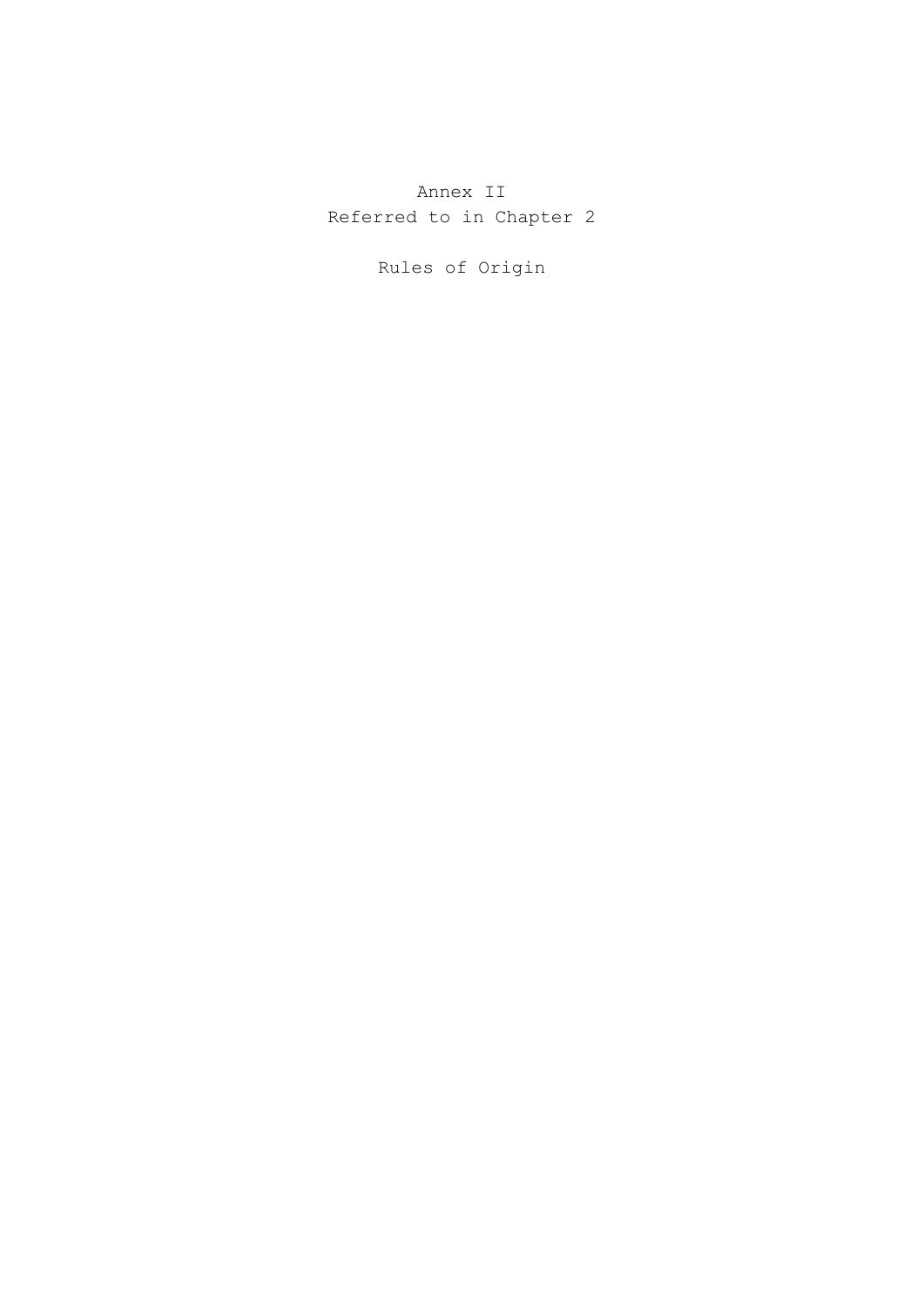# Annex II Referred to in Chapter 2

Rules of origin

Table of Contents

| Section 1            | General Provisions                               |
|----------------------|--------------------------------------------------|
| Article I            | Definitions                                      |
| Section <sub>2</sub> | Concept of "Originating Products"                |
| Article II           | Originating Products                             |
| Article III          | Wholly Obtained Products                         |
| Article IV           | Sufficiently Worked or Processed Products        |
| Article V            | Accumulation of Origin                           |
| Article VI           | Tolerance                                        |
| Article VII          | Non-Qualifying Operations                        |
| Article VIII         | Unit of Qualification                            |
| Article IX           | Unassembled or Disassembled Product              |
| Article X            | Accessories, Spare Parts and Tools               |
| Article XI           | Neutral Elements                                 |
| Article XII          | Accounting Segregation                           |
| Section 3            | Territorial Requirements                         |
| Article XIII         | Principle of Territoriality                      |
| Article XIV          | Consignment Criteria                             |
| Section 4            | Certification of Origin                          |
| Article XV           | Proof of Origin                                  |
| Article XVI          | Certificate of Origin                            |
| Article XVII         | Certificate of Origin Issued                     |
|                      | Retrospectively                                  |
| Article XVIII        | Issuance of a Duplicate Certificate of<br>Origin |
| Article XIX          | Origin Declaration                               |
| Article XX           | Validity of Proof of Origin                      |
| Article XXI          | Claim for Preferential Tariff Treatment          |
| Article XXII         | Supporting Documents                             |
| Article XXIII        | Preservation of Documents and Records            |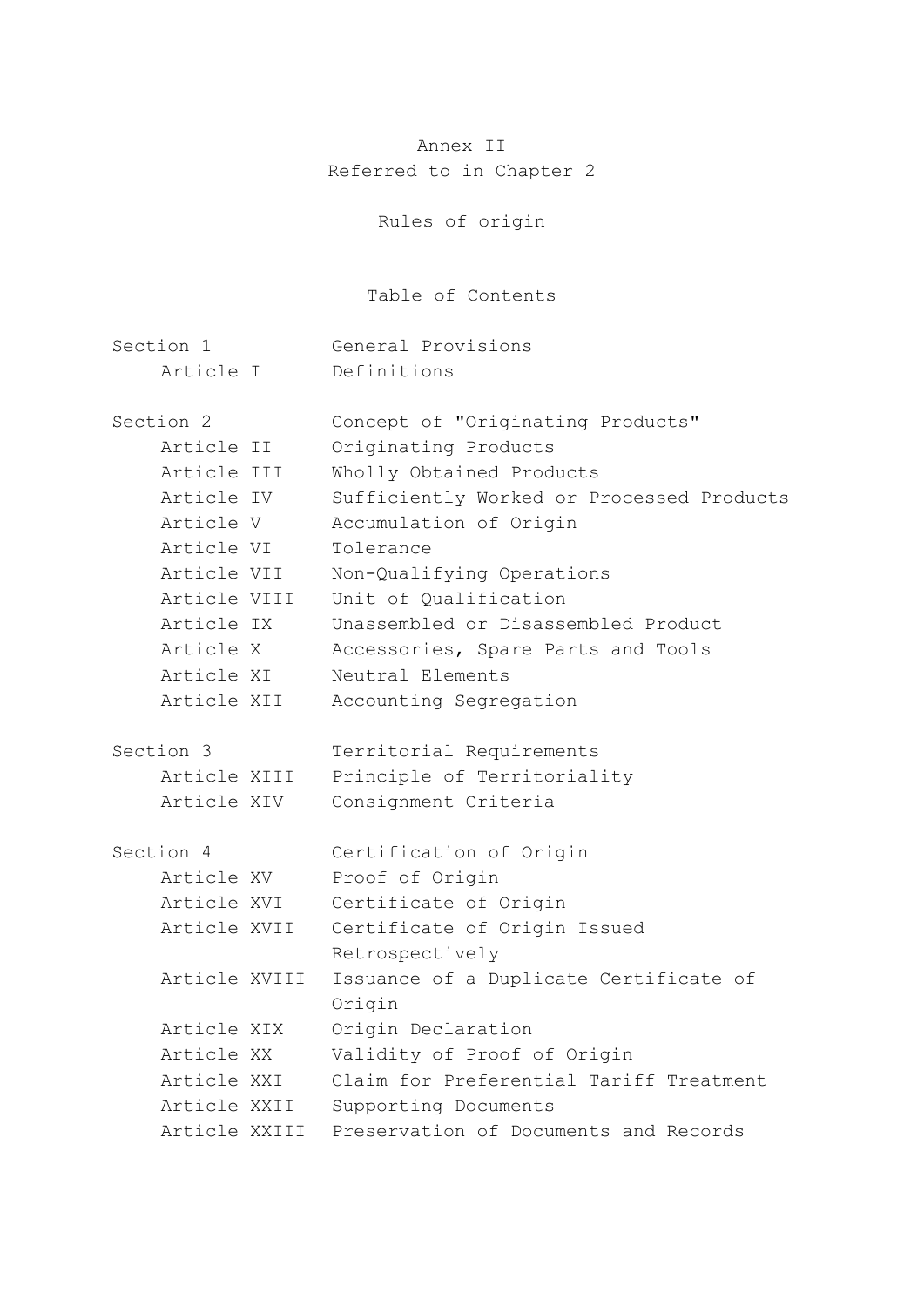| Section 5      | Arrangements for Administrative           |
|----------------|-------------------------------------------|
|                | Cooperation                               |
| Article XXIV   | Notifications                             |
| Article XXV    | Verification of Proofs of Origin          |
| Article XXVI   | Confidentiality                           |
| Article XXVII  | Penalties and Measures against Fraudulent |
|                | Act                                       |
| Article XXVIII | Operational Procedures                    |
| Article XXIX   | Miscellaneous                             |
|                |                                           |
| Section 6      | Final Provisions                          |
| Article XXX    | Sub-Committee on Rules of Origin, Customs |
|                | Procedures and Trade Facilitation         |
| Article XXXI   | Transitional Provisions for Products in   |
|                | Transit or Storage                        |
|                |                                           |
| Appendices     |                                           |
| Appendix 1     | Product Specific Rules                    |
| Appendix 2     |                                           |

Appendix 3 Text of the Origin Declaration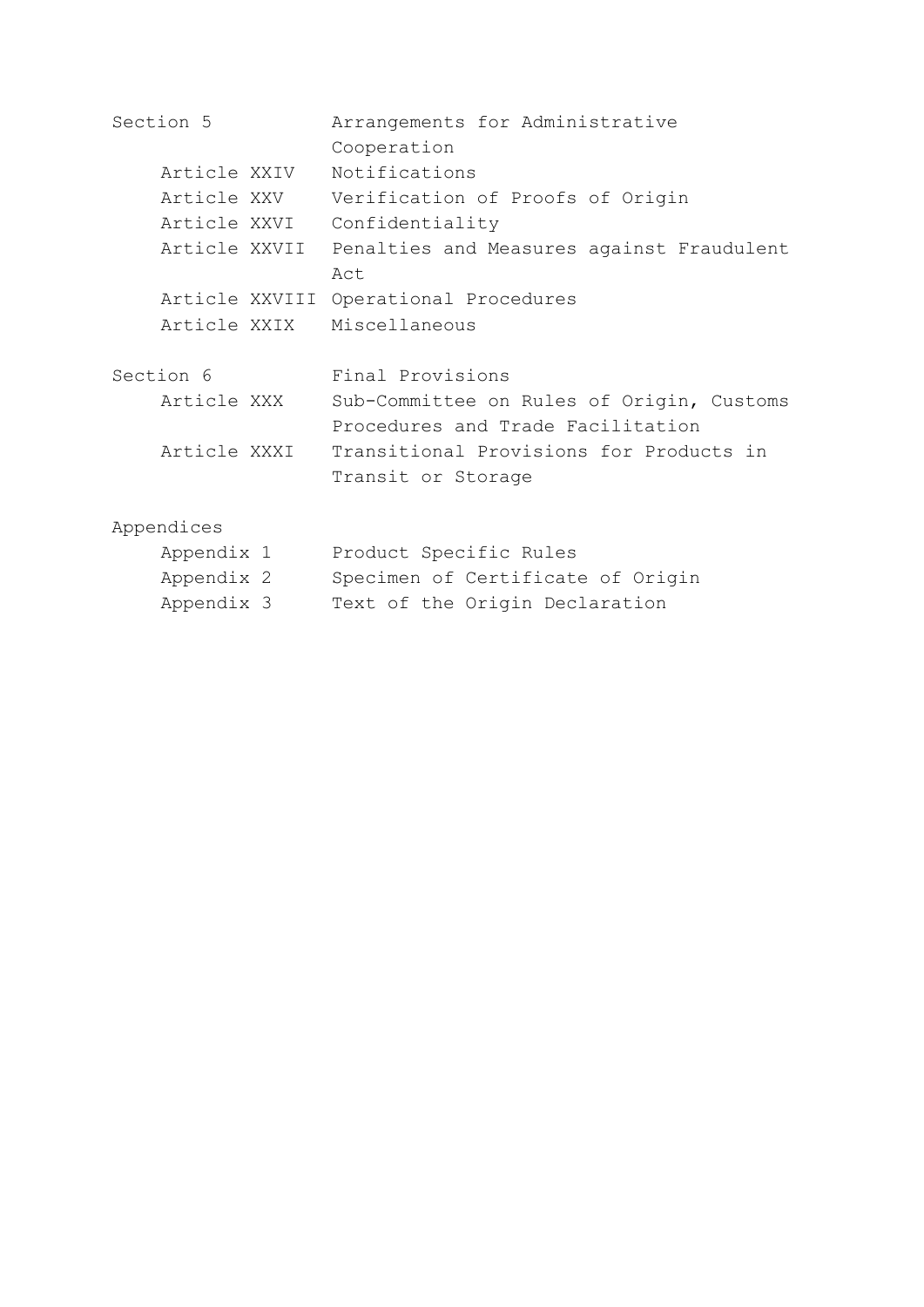#### Section 1 General Provisions

#### Article I Definitions

For the purposes of this Annex,

- (a) "chapter," "heading" and "subheading" of the Harmonized System respectively means a chapter (the first two-digit code in tariff classification number), a heading (the first four-digit code in tariff classification number) and a subheading (the sixdigit code in tariff classification number) of the Harmonized System;
- (b) "competent governmental authority" means the authority that, according to the legislation of each Party, is responsible for the issuance of a Certificate of Origin or for the designation of certification entities or bodies, for the authorisation of approved exporters referred to in Article XIX of this Annex and for the verification of proofs of origin referred to in Article XXV of this Annex. In the case of Japan, it shall be the Ministry of Economy, Trade and Industry, and in the case of Switzerland, the Federal Customs Administration;
- (c) "customs authority" means the authority that, according to the legislation of each Party or non-Party, is responsible for the administration and enforcement of customs laws and regulations of the Party or the non-Party. In the case of Japan, it shall be the Ministry of Finance, and in the case of Switzerland, the Federal Customs Administration;
- (d) "exporter" means a person located in the customs territory of an exporting Party who exports products from the customs territory of the exporting Party;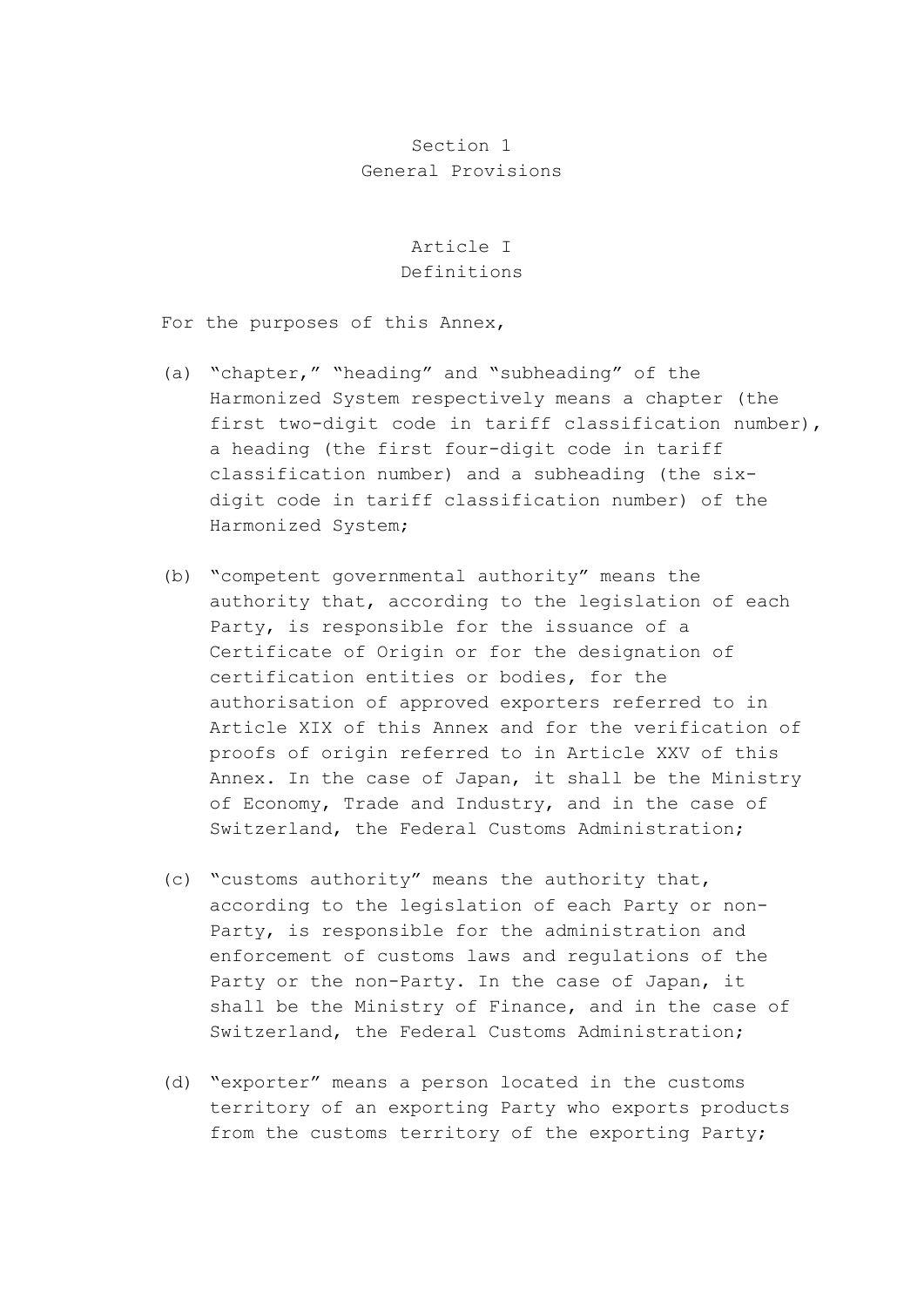- (e) "ex-works price" means the price paid for the product ex-works to the producer located in the customs territory of a Party in whose undertaking the last working or processing is carried out, provided that the price includes the value of all the materials used, wage and any other cost, and profit minus any internal taxes returned or repaid when the product obtained is exported;
- (f) "factory ships of the Party" or "vessels of the Party" respectively means factory ships or vessels:
	- (i) which are registered in the customs territory of the Party;
	- (ii) which sail under the flag of the Party;
	- (iii) which are owned to an extent of at least 50 per cent by nationals of the Parties, or by a juridical person with its head office in the customs territory of either Party, of which the representatives, chairman of the board of directors, and the majority of the members of such board are nationals of the Parties, and of which at least 50 per cent of the equity interest is owned by nationals or juridical persons of the Parties;
		- (iv) of which the master and officers are all nationals of the Parties; and
		- (v) of which at least 75 per cent of the crew are nationals of the Parties;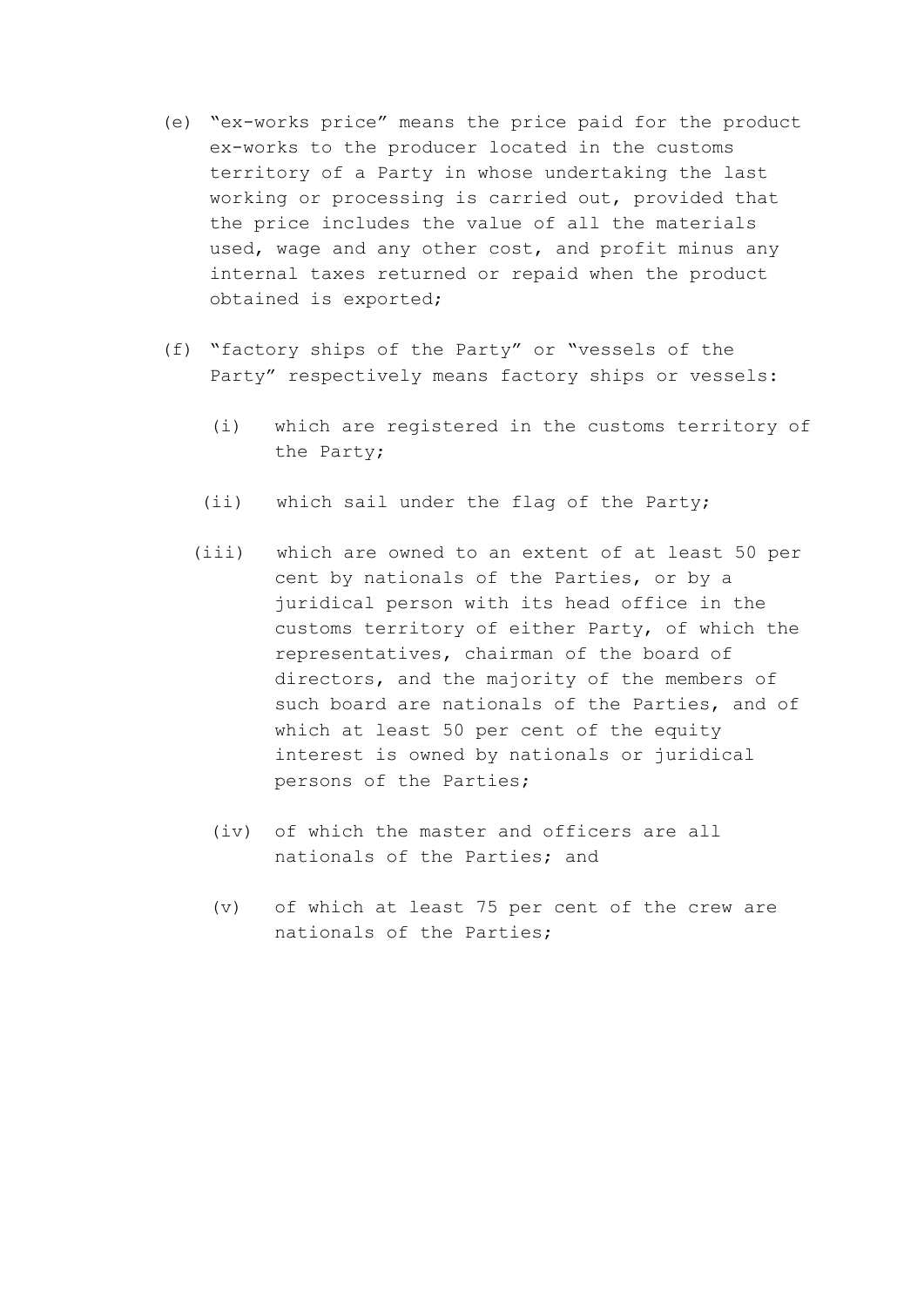- (g) "generally accepted accounting principles" means the recognised consensus or substantial authoritative support within the customs territory of a Party at a particular time as to which economic resources and obligations should be recorded as assets and liabilities, which changes in assets and liabilities should be recorded, how the assets and liabilities and changes in them should be measured, what information should be disclosed and how it should be disclosed, and which financial statements should be prepared. These standards may be broad guidelines of general application or detailed practices and procedures;
- (h) "importer" means a person who imports products into the customs territory of the importing Party;
- (i) "material" means a product that is used in the production of another product;
- (j) "non-originating material" means a material which does not qualify as an originating product under this Annex;
- (k) "preferential tariff treatment" means the rate of customs duties applicable to originating products of a Party in accordance with paragraph 1 of Article 15; and
- (l) "production" means a method of obtaining products including manufacturing, assembling, processing, raising, growing, breeding, mining, extracting, harvesting, fishing, trapping, gathering, collecting, hunting and capturing.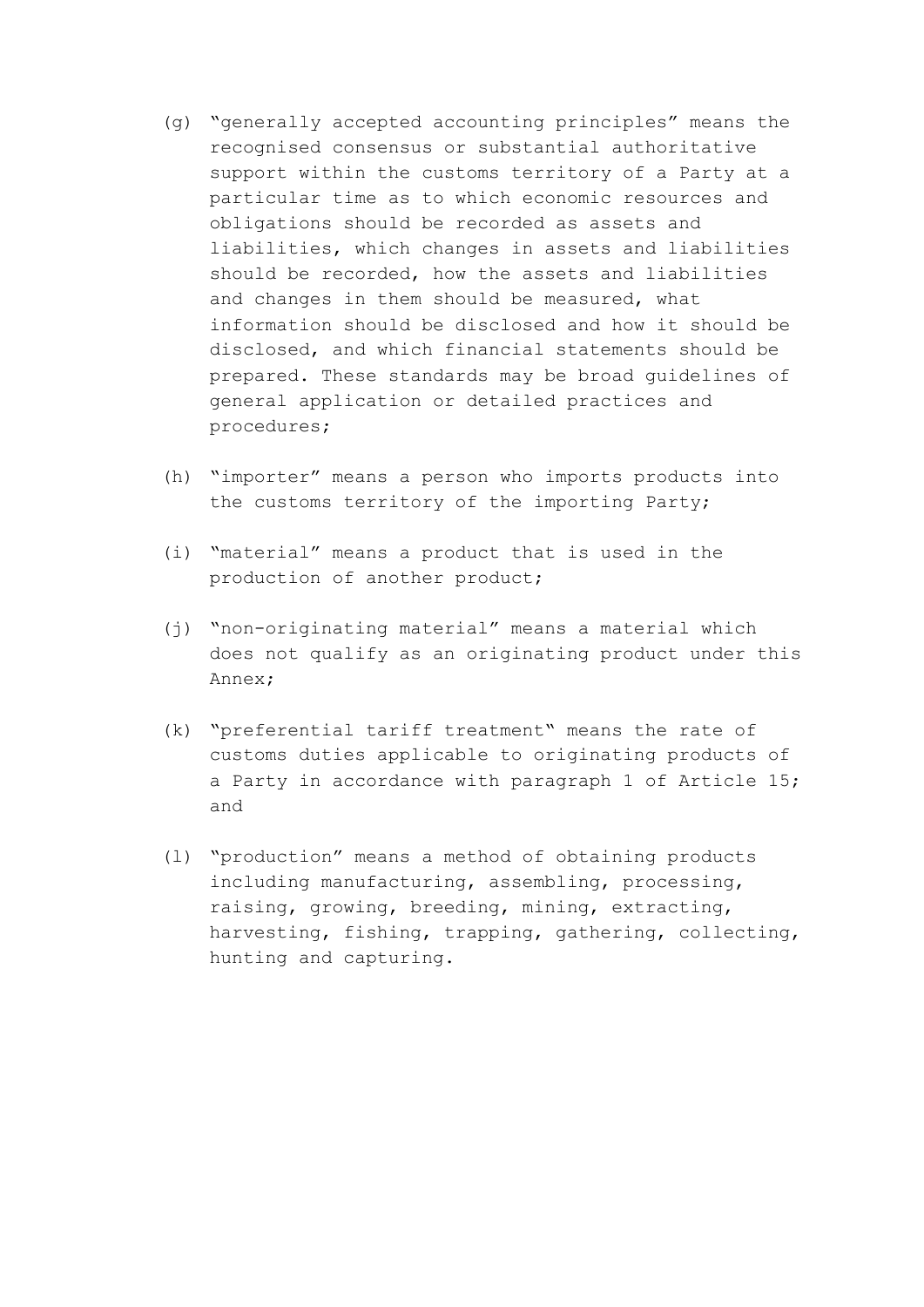### Section 2 Concept of "Originating Products"

# Article II Originating Products

 For the purposes of this Agreement, the following products shall be considered as originating products of a Party:

- (a) products wholly obtained in the customs territory of the Party, as defined in Article III of this Annex;
- (b) products obtained in the customs territory of the Party using non-originating materials, provided that such materials have undergone sufficient working or processing in the customs territory of the Party within the meaning of Article IV of this Annex; and
- (c) products obtained in the customs territory of the Party exclusively from materials that qualify as originating products of the Party pursuant to this Annex.

# Article III Wholly Obtained Products

 For the purposes of subparagraph (a) of Article II of this Annex, the following shall be considered as wholly obtained in the customs territory of a Party:

- (a) live animals born and raised in the customs territory of the Party;
- (b) animals obtained by hunting, trapping, fishing, gathering or capturing in the customs territory of the Party;
- (c) products obtained from live animals in the customs territory of the Party;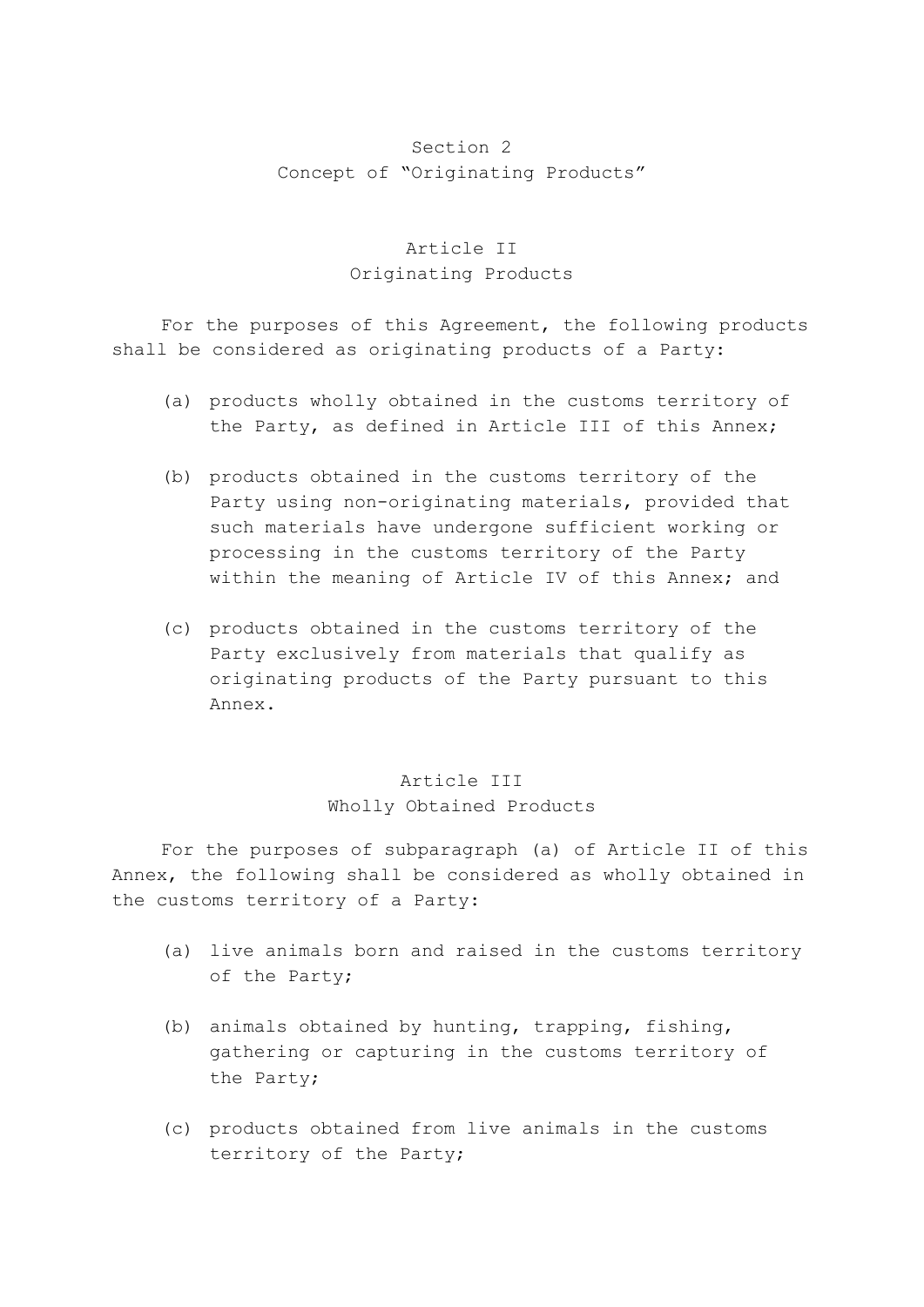- (d) plants or plant products harvested, picked or gathered in the customs territory of the Party;
- (e) minerals and other naturally occurring substances, which are not included in subparagraphs (a) to (d), extracted or taken in the customs territory of the Party;
- (f) products of sea-fishing and other products taken by vessels of the Party from the sea outside the territorial seas of the Parties;
- (g) products produced on board factory ships of the Party, outside the territorial seas of the Parties, from the products referred to in subparagraph (f);
- (h) products taken from the sea-bed or subsoil thereof outside the territorial sea of the Party, provided that the Party has rights to exploit such sea-bed or subsoil under the provisions of the United Nations Convention on the Law of the Sea, done at Montego Bay on 10 December 1982;
- (i) articles collected in the customs territory of the Party which can no longer perform their original purpose in the customs territory of the Party nor are capable of being restored or repaired and which are fit only for disposal or for the recovery of parts or raw materials;
- (j) scrap and waste derived from manufacturing or processing operations or from consumption in the customs territory of the Party and which are fit only for disposal or for the recovery of raw materials;
- (k) parts or raw materials recovered in the customs territory of the Party from articles which can no longer perform their original purpose nor are capable of being restored or repaired; and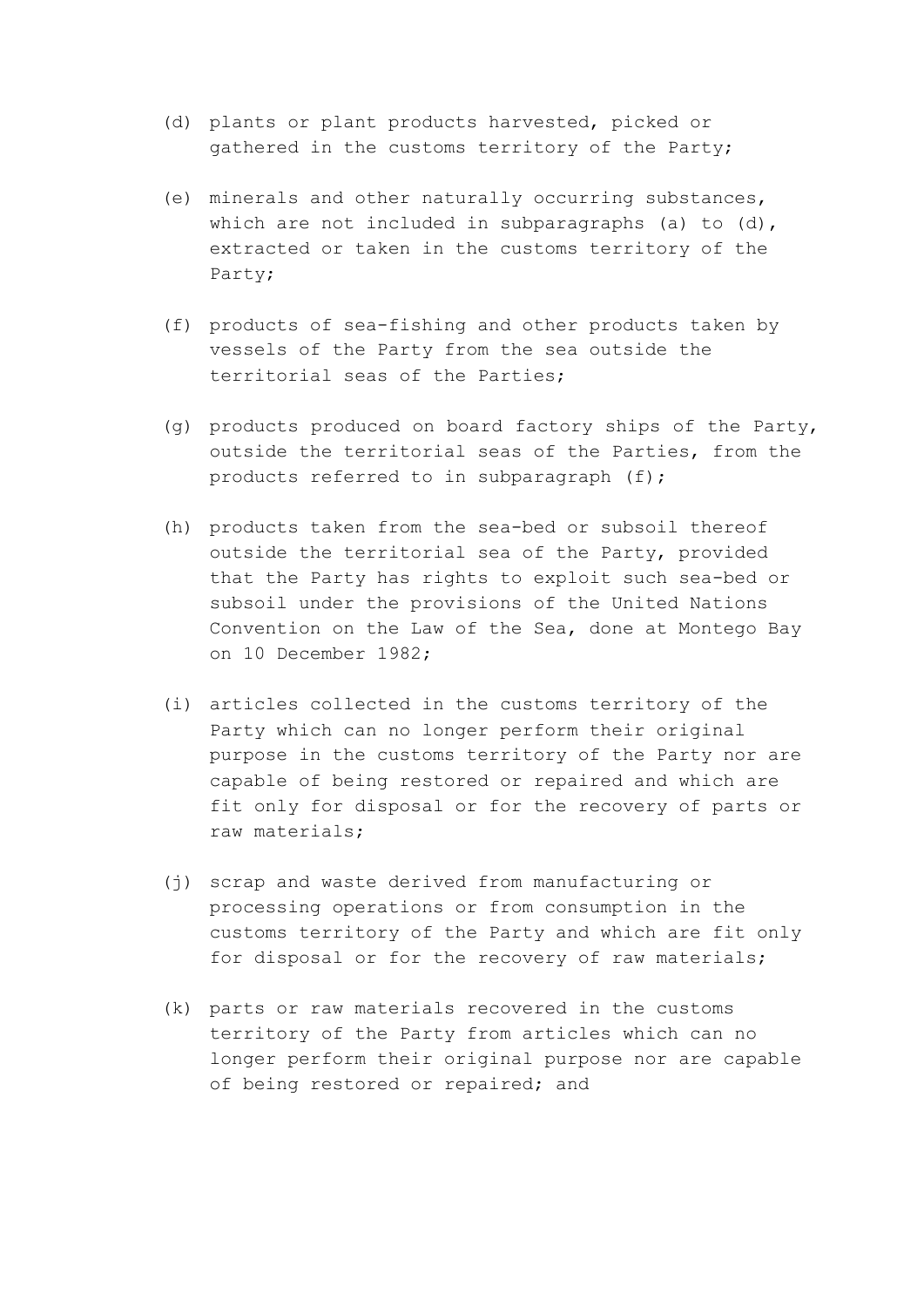(l) products obtained in the customs territory of the Party exclusively from products referred to in subparagraphs (a) to (k).

### Article IV Sufficiently Worked or Processed Products

1. For the purposes of subparagraph (b) of Article II of this Annex, a product obtained using non-originating materials shall be considered as an originating product of a Party, if:

- (a) the value of non-originating materials used in the production of the product does not exceed 60 per cent of the ex-works price of the product; or
- (b) all non-originating materials used in the production of the product have undergone in the customs territory of the Party, a change in tariff classification at the level of the first four-digit code of the Harmonized System.

2. Notwithstanding paragraph 1, a product of which the tariff classification number of the Harmonized System is listed in Appendix 1 to this Annex shall be considered as an originating product of a Party if it satisfies the product specific rules set out therein.

3. For the purposes of paragraphs 1 and 2, the operations provided for in Article VII of this Annex shall be considered as insufficient.

4. For the purposes of paragraphs 1 and 2, the value of nonoriginating materials used in the production of the product in the customs territory of a Party:

 (a) shall be determined in accordance with the Agreement on Customs Valuation and shall include freight, insurance and, where appropriate, packing and all other costs incurred in transporting the nonoriginating materials to the importation port in the customs territory of the Party where the producer of the product is located; or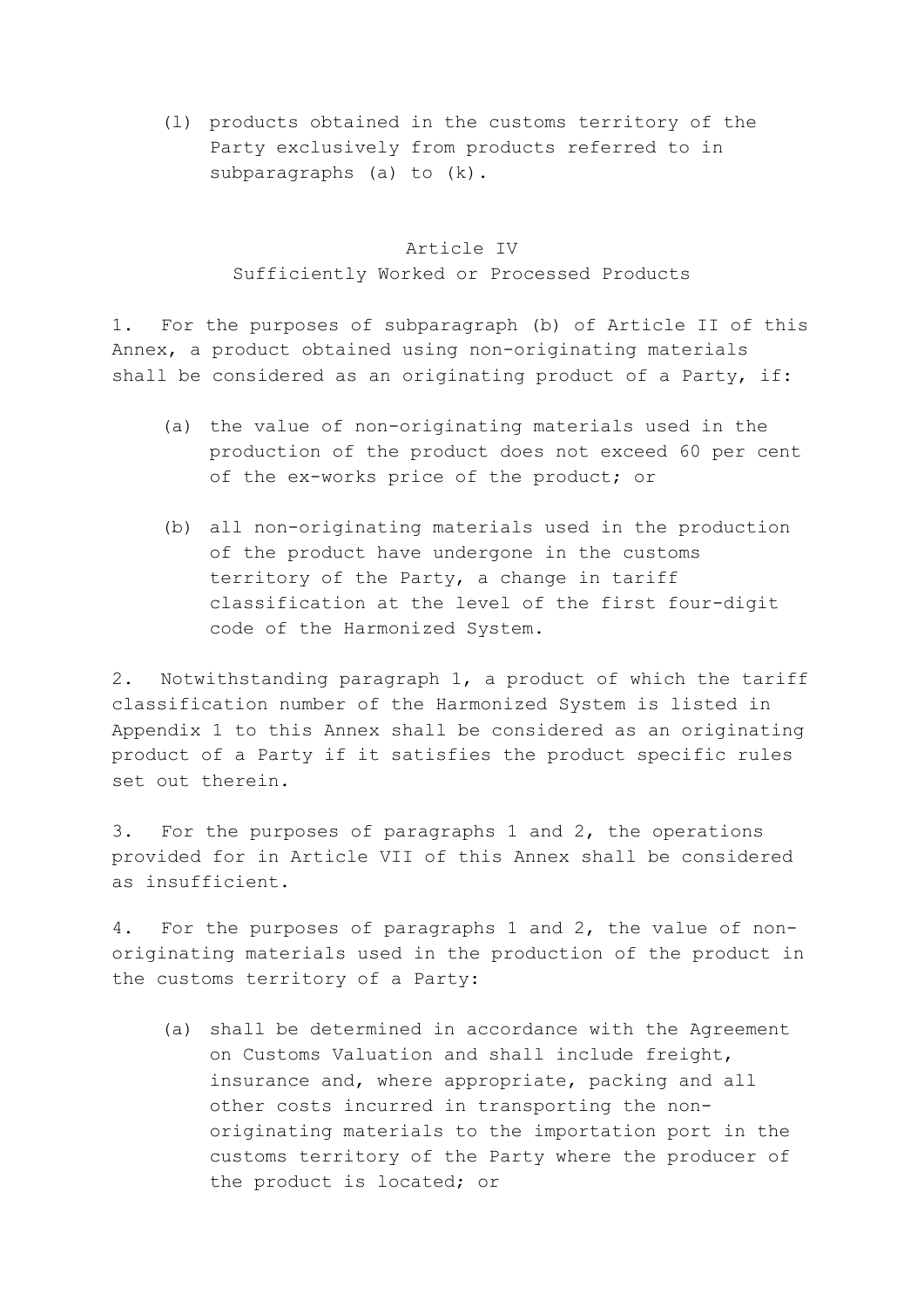(b) if such value is unknown and cannot be ascertained, shall be the first ascertainable price paid for the non-originating materials in the customs territory of the Party, but may exclude all costs incurred in that customs territory in transporting the non-originating materials from the warehouse of the supplier of that material to the place where the producer is located such as freight, insurance and packing costs as well as any other known and ascertainable cost incurred in that customs territory.

5. For the purposes of subparagraph 4(a), in determining the value of non-originating materials, the Agreement on Customs Valuation shall apply *mutatis mutandis* to domestic acquisition of the non-originating materials including domestic transactions.

6. For the purposes of calculating the value of nonoriginating materials used in the production of a product in determining whether the product qualifies as an originating product of a Party, the value of non-originating materials of the product shall not include the value of non-originating materials used in the production of materials qualified as originating products of the Party which are used in the production of the product.

7. For the purposes of paragraphs 1 and 2, the production carried out at different stages by one or more producers within the customs territory of a Party may be taken into account.

8. For the purposes of this Article, "Harmonized System" is that on which the product specific rules set out in Appendix 1 to this Annex are based.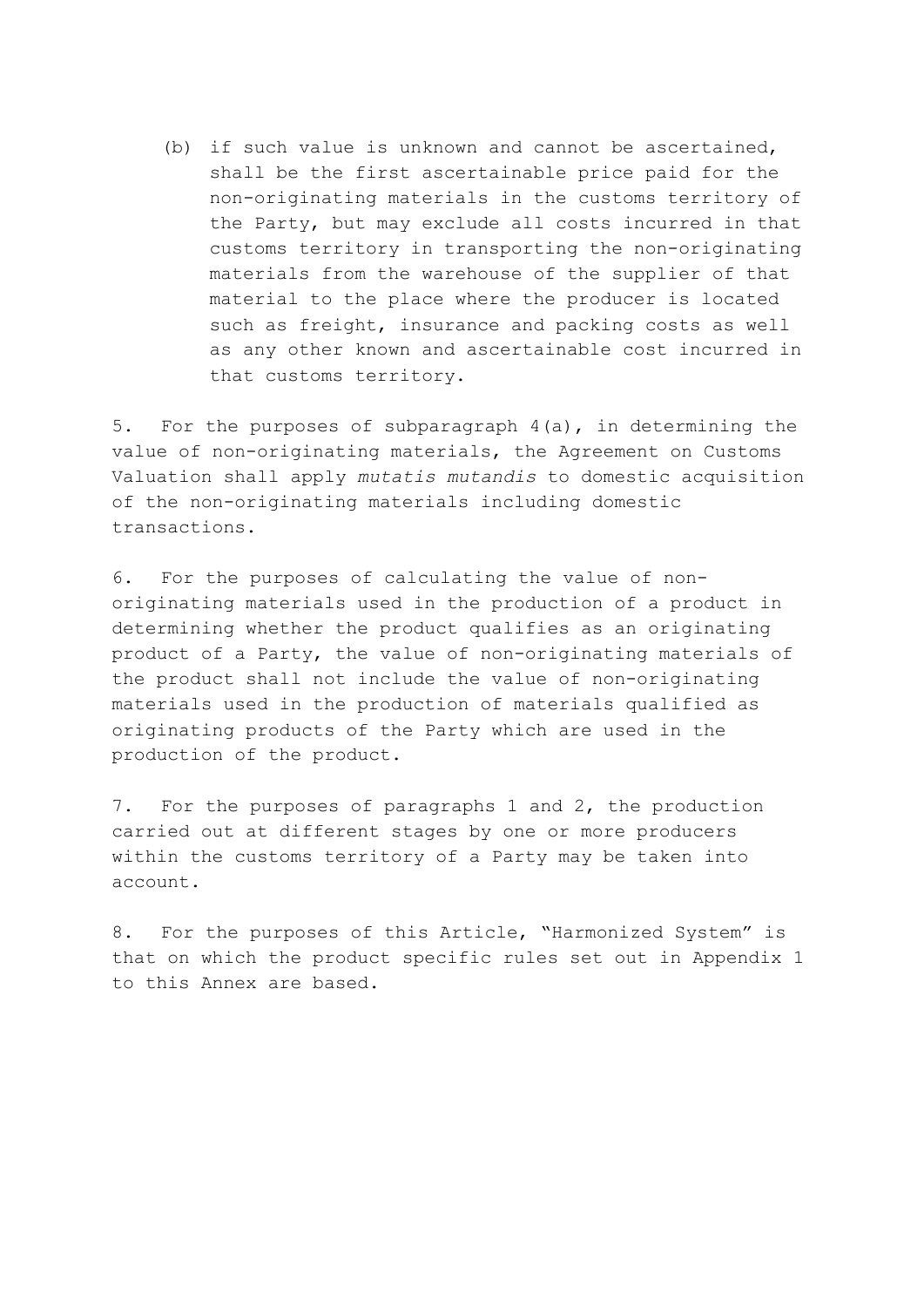#### Article V Accumulation of Origin

1. Notwithstanding Article II of this Annex, an originating product of a Party which is used as a material in the production of a product in the customs territory of the other Party may be considered as an originating product of that other Party.

2. Originating products of a Party which are exported from the customs territory of one Party to the customs territory of the other Party shall retain qualification as originating products if:

- (a) such originating products are exported in the same condition as they were when they were imported into the customs territory of the exporting Party; or
- (b) such originating products have not undergone in the customs territory of the exporting Party working or processing beyond the operations referred to in Article VII of this Annex.

# Article VI Tolerance

1. Except as otherwise provided for in Appendix 1 to this Annex, a product obtained using non-originating materials that have not undergone the required change in tariff classification shall be considered as an originating product of a Party if:

 (a) for a product classified under chapters 1 to 24 of the Harmonized System, the value of all nonoriginating materials used in its production that have not undergone the required change in tariff classification does not exceed seven per cent of the ex-works price of the product;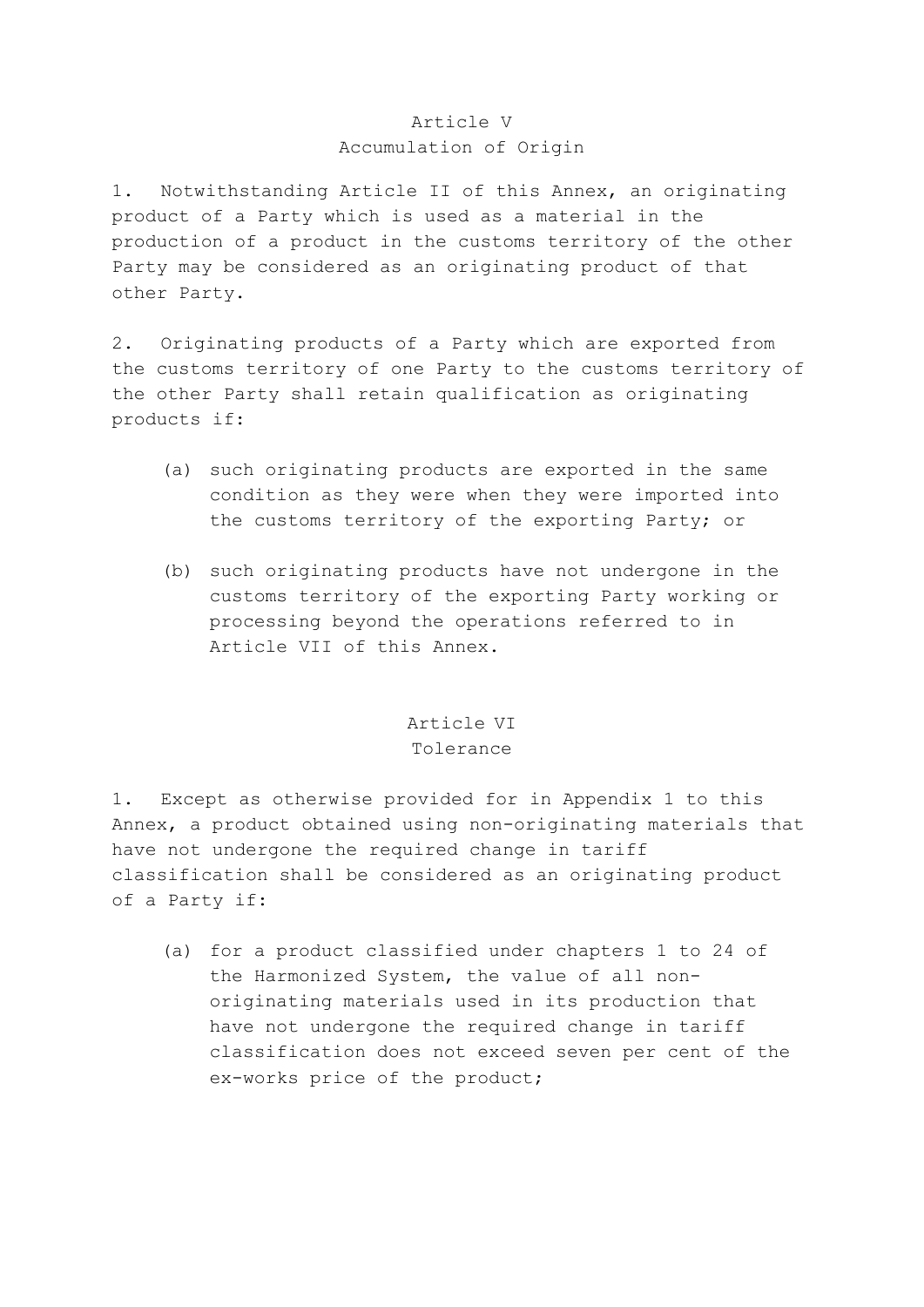- (b) for a product classified under chapters 25 to 49 or 64 to 97 of the Harmonized System, the value of all non-originating materials used in its production that have not undergone the required change in tariff classification does not exceed ten per cent of the ex-works price of the product; or
- (c) for a product classified under chapters 50 to 63 of the Harmonized System, the weight of all nonoriginating materials used in its production that have not undergone the required change in tariff classification does not exceed seven per cent of the total weight of the product; and

provided that the product meets all other applicable conditions for qualifying as an originating product set out in this Annex, including Article VII of this Annex.

2. The value of non-originating materials referred to in paragraph 1 shall, however, be taken into account in calculating the value of non-originating materials used in the production of the product.

# Article VII Non-Qualifying Operations

1. The following operations shall be considered as insufficient working or processing to qualify a product as an originating product of a Party, whether or not the requirements of paragraphs 1 and 2 of Article IV of this Annex are satisfied:

- (a) preserving operations to ensure that the product remains in good condition during transport and storage, such as drying, freezing, keeping in brine and other similar operations;
- (b) changes of packing and breaking-up and assembly of packages;
- (c) washing, cleaning and removal of dust, oxide, oil, paint or other coverings;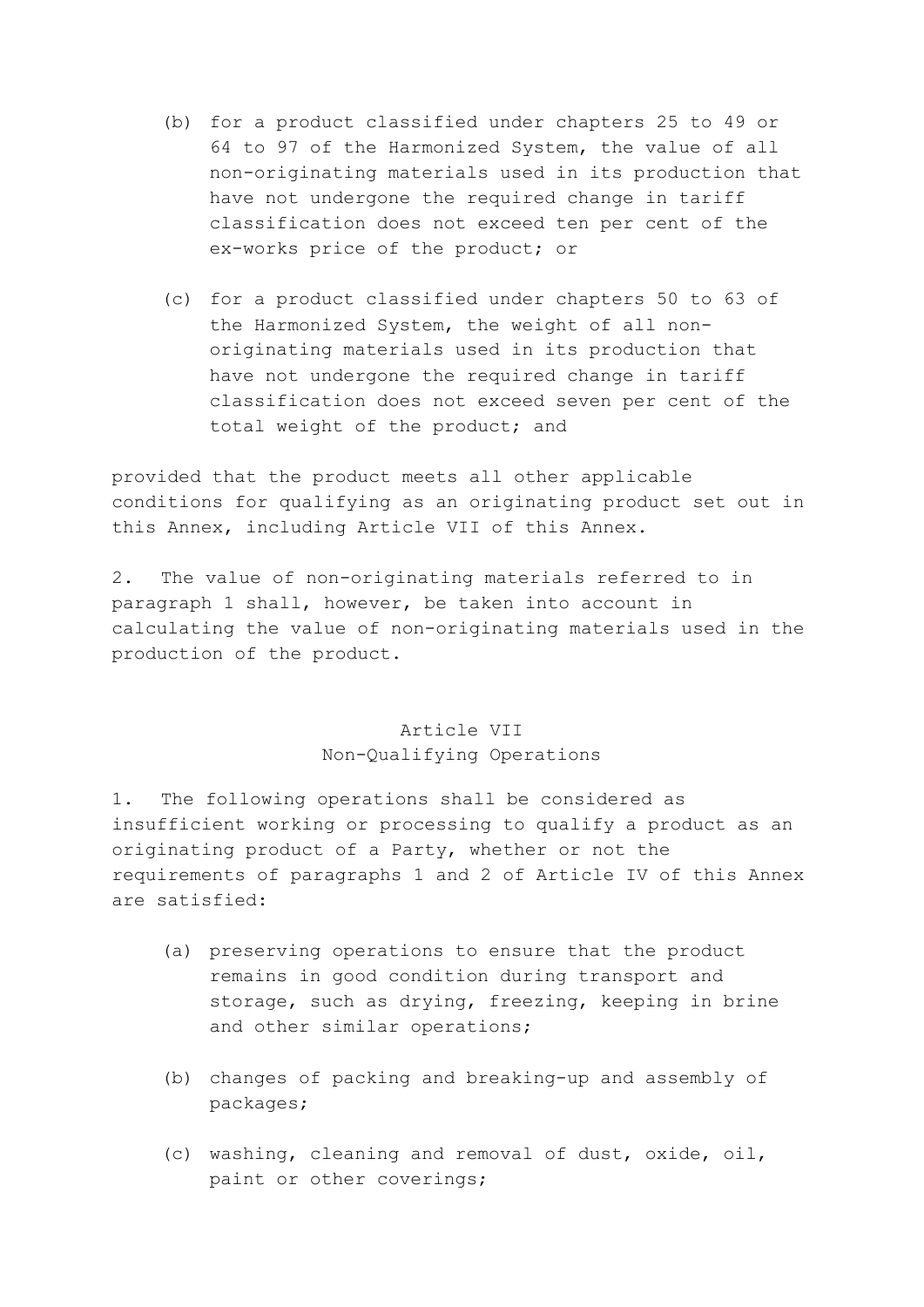- (d) simple painting and polishing operations;
- (e) sharpening, simple grinding or simple cutting;
- (f) sifting, screening, sorting, classifying, grading or matching, including the making-up of sets of articles;
- (g) simple placing in bottles, cans, flasks, bags, cases or boxes, simple fixing on cards or boards and all other simple packaging operations;
- (h) collection of parts and components classified as a product pursuant to Rule 2(a) of the General Rules for the Interpretation of the Harmonized System;
- (i) affixing or printing marks, labels, logos and other like distinguishing signs on products or their packaging;
- (j) simple mixing of products, whether or not of different kinds;
- (k) simple assembly of parts of articles to constitute a complete article or disassembly of products into parts;
- (l) ironing or pressing of textiles;
- (m) husking, partial or total bleaching, polishing and glazing of cereals and rice;
- (n) operations to colour sugar or form sugar lumps;
- (o) peeling, stoning and shelling of fruits, nuts and vegetables;
- (p) slaughter of animals; and
- (q) a combination of two or more operations referred to in subparagraphs (a) to (p).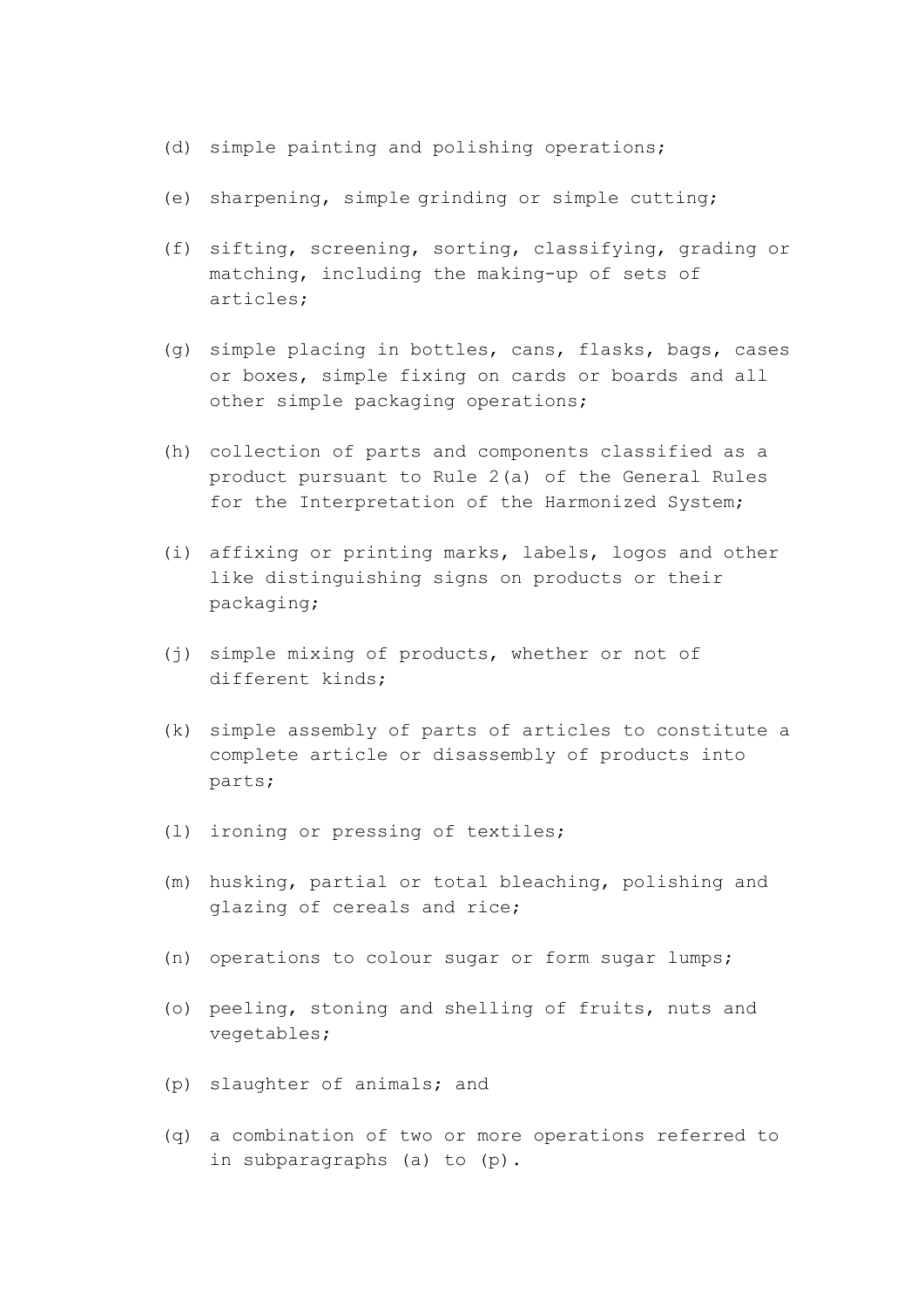2. For the purposes of paragraph 1, all operations carried out in the customs territory of a Party on the product shall be taken into account together.

- 3. For the purposes of this Article:
	- (a) an operation is described as "simple" if neither special skills nor machines, apparatus or equipment especially produced or installed for carrying it out are needed;
	- (b) "simple mixing" means an operation of mixing which needs neither special skills nor machines, apparatus or equipment especially produced or installed for carrying it out. However, simple mixing does not include chemical reaction. "Chemical reaction" means a process, including a biochemical process, which results in a molecule with a new structure by breaking intramolecular bonds and by forming new intramolecular bonds, or by altering the spatial arrangement of atoms in a molecule; and
	- (c) "simple assembly" means an operation of assembling parts of articles without special skills, machines, apparatus or equipment especially produced or installed for carrying it out. Such operation does not include testing or inspection.

# Article VIII Unit of Qualification

1. In applying the provisions of this Annex, the unit of qualification shall be the particular product which is considered as the basic unit when determining classification under the Harmonized System. Accordingly, it follows that:

 (a) when a product composed of a group or assembly of articles is classified under a single tariff line, the whole constitutes the unit of qualification; and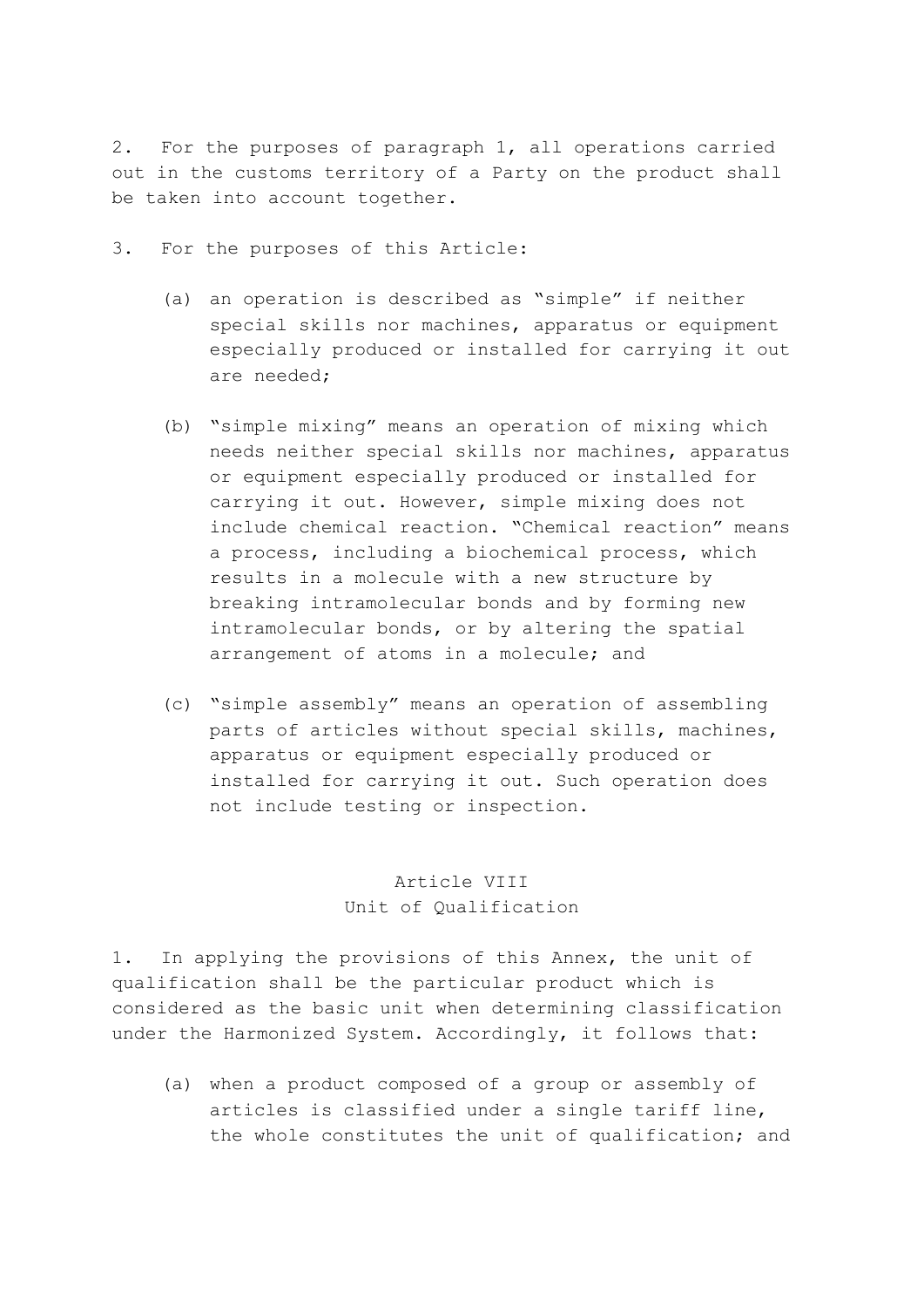(b) when a consignment consists of a number of identical products classified under a single tariff line, each product shall be taken individually into account in determining whether it qualifies as an originating product of a Party.

2. With respect to packaging materials and containers that are used for retail sale of a product:

- (a) in determining whether all the non-originating materials used in the production of the product have undergone the applicable change in tariff classification or a specific manufacturing or processing operation set out in Appendix 1 to this Annex, packaging materials and containers for retail sale, which are classified with the product pursuant to Rule 5 of the General Rules for the Interpretation of the Harmonized System, shall be disregarded; and
- (b) in calculating the value of non-originating materials used in the production of the product, packaging materials and containers that are used for retail sale shall be considered as materials of the product.

3. Packing materials and containers for shipment that are used to protect a product during transportation shall be disregarded in determining whether the product qualifies as an originating product of a Party.

#### Article IX

#### Unassembled or Disassembled Product

1. Where a product satisfies the requirements of the relevant provisions of Articles II to VIII of this Annex and is imported into the customs territory of a Party from the customs territory of the other Party in an unassembled or disassembled form but is classified as an assembled product pursuant to Rule 2(a) of the General Rules for the Interpretation of the Harmonized System, such product shall be considered as an originating product of the other Party.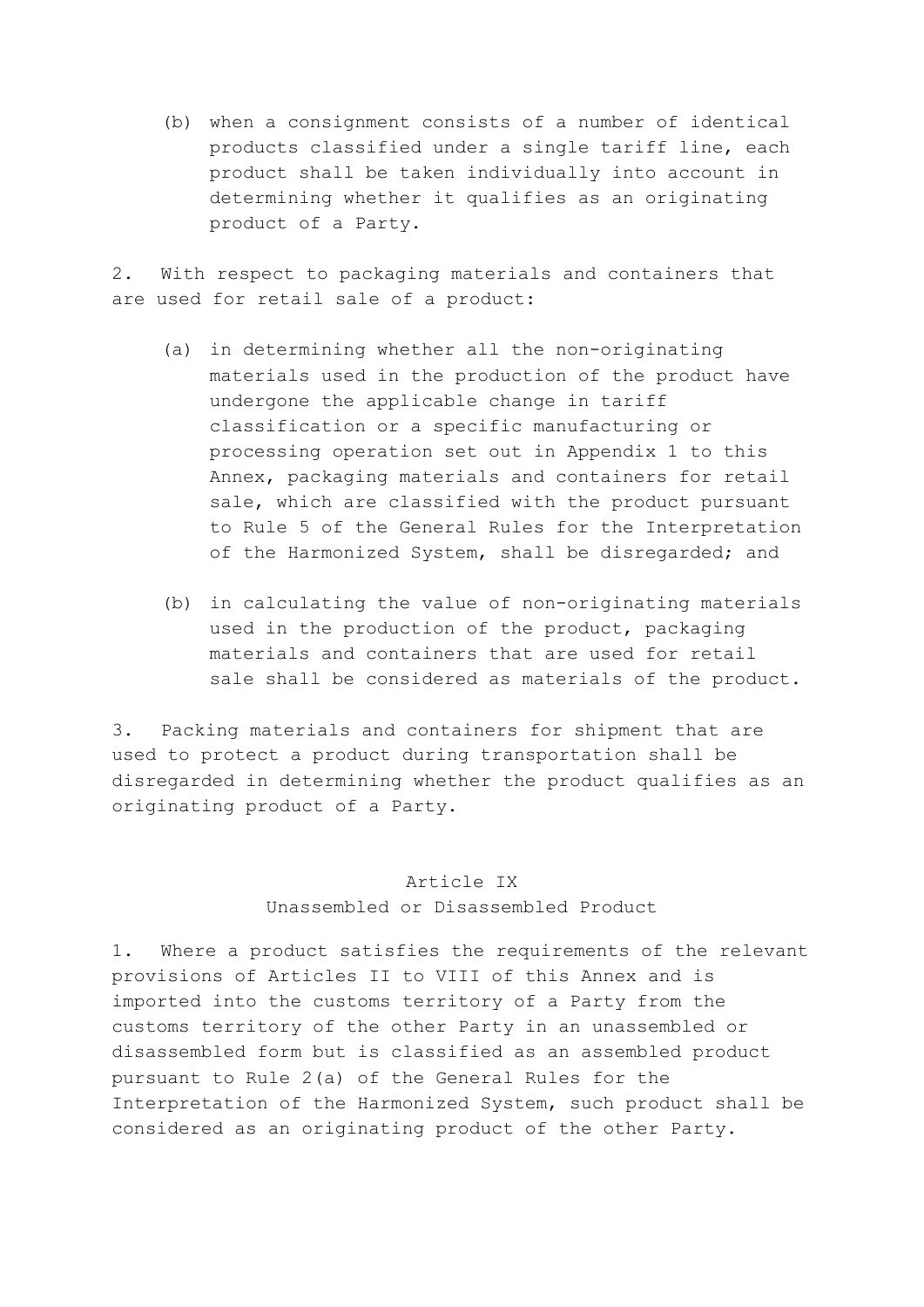2. A product assembled in the customs territory of a Party from unassembled or disassembled materials, which were imported into the customs territory of the Party and classified as an assembled product pursuant to Rule 2(a) of the General Rules for the interpretation of the Harmonized System, shall be considered as an originating product of the Party, provided that it would have satisfied the applicable requirements of the relevant provisions of Articles II to VIII of this Annex if each of the non-originating materials among the unassembled or disassembled materials had been imported into the customs territory of the Party separately and not in an unassembled or disassembled form.

#### Article X

Accessories, Spare Parts and Tools

1. In determining whether all the non-originating materials used in the production of a product have undergone the applicable change in tariff classification or a specific manufacturing or processing operation set out in Appendix 1 to this Annex, accessories, spare parts or tools delivered with the product and that form part of its standard accessories, spare parts or tools, shall be disregarded, provided that:

- (a) the accessories, spare parts or tools are not invoiced separately from the product, whether or not they are separately described in the invoice; and
- (b) the quantities and value of the accessories, spare parts or tools are customary for the product.

2. In calculating the value of non-originating materials used in the production of a product, accessories, spare parts or tools shall be considered as materials of the product.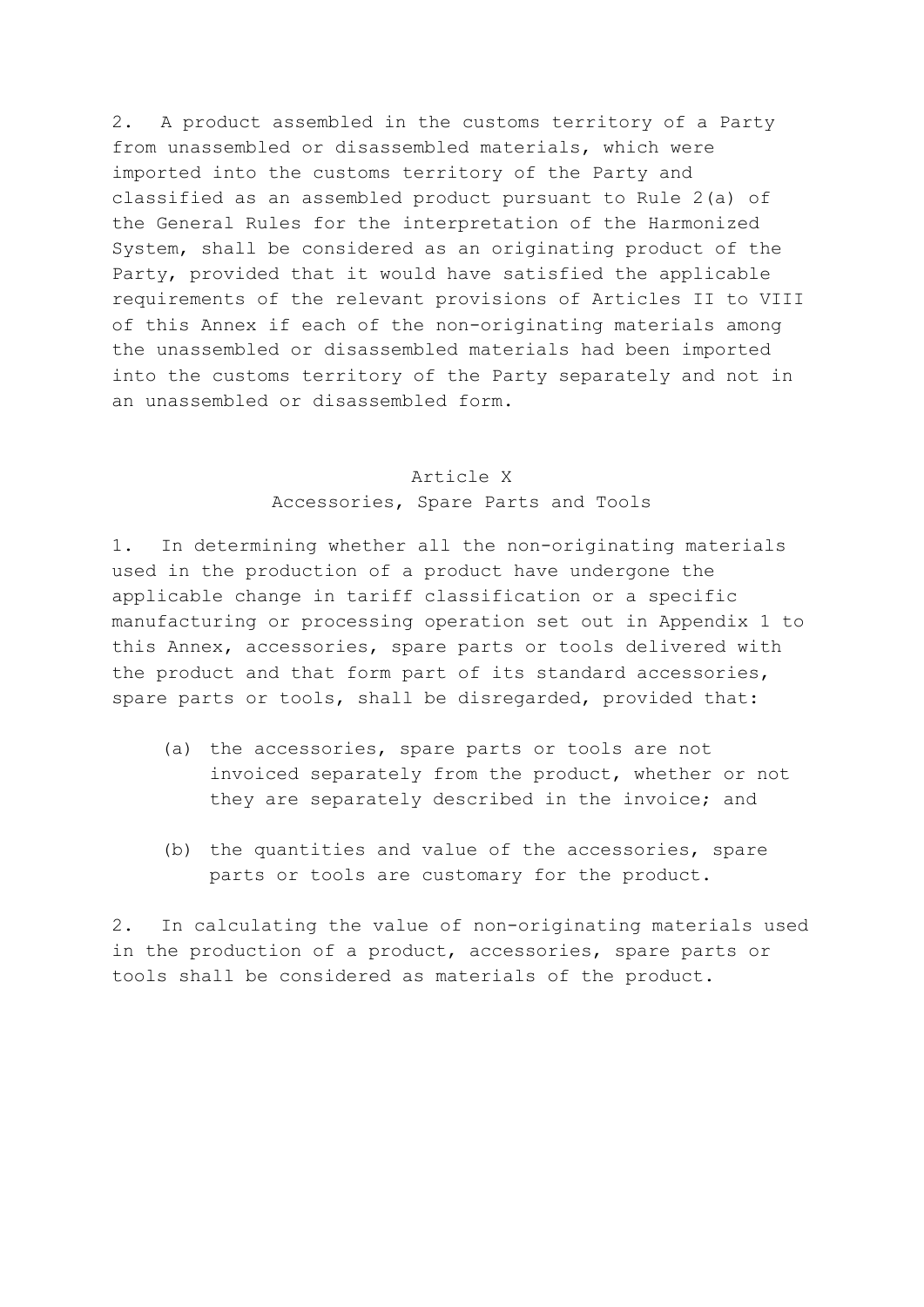#### Article XI Neutral Elements

 In order to determine whether a product qualifies as an originating product of a Party, it shall not be necessary to determine the origin of the following elements used in its production:

- (a) fuel and energy;
- (b) plant and equipment;
- (c) machines, tools, dies and moulds; and
- (d) any other materials that are not physically incorporated or which are not intended to enter into the final composition of the product.

#### Article XII Accounting Segregation

1. Where identical and interchangeable originating and nonoriginating products are used as materials in the production of another product, those products shall be physically segregated during storage.

2. For the purposes of this Article, "identical and interchangeable originating and non-originating products" means originating products of a Party and non-originating products used as materials being of the same kind and commercial quality, having the same technical and physical characteristics, and which, once they are incorporated into another product, cannot be distinguished from one another for origin purposes by virtue of any markings or other means.

3. A producer having considerable costs or technical difficulties in keeping separate stocks of identical and interchangeable originating and non-originating products used in the production of a product may use the so-called "accounting segregation" method for managing stocks.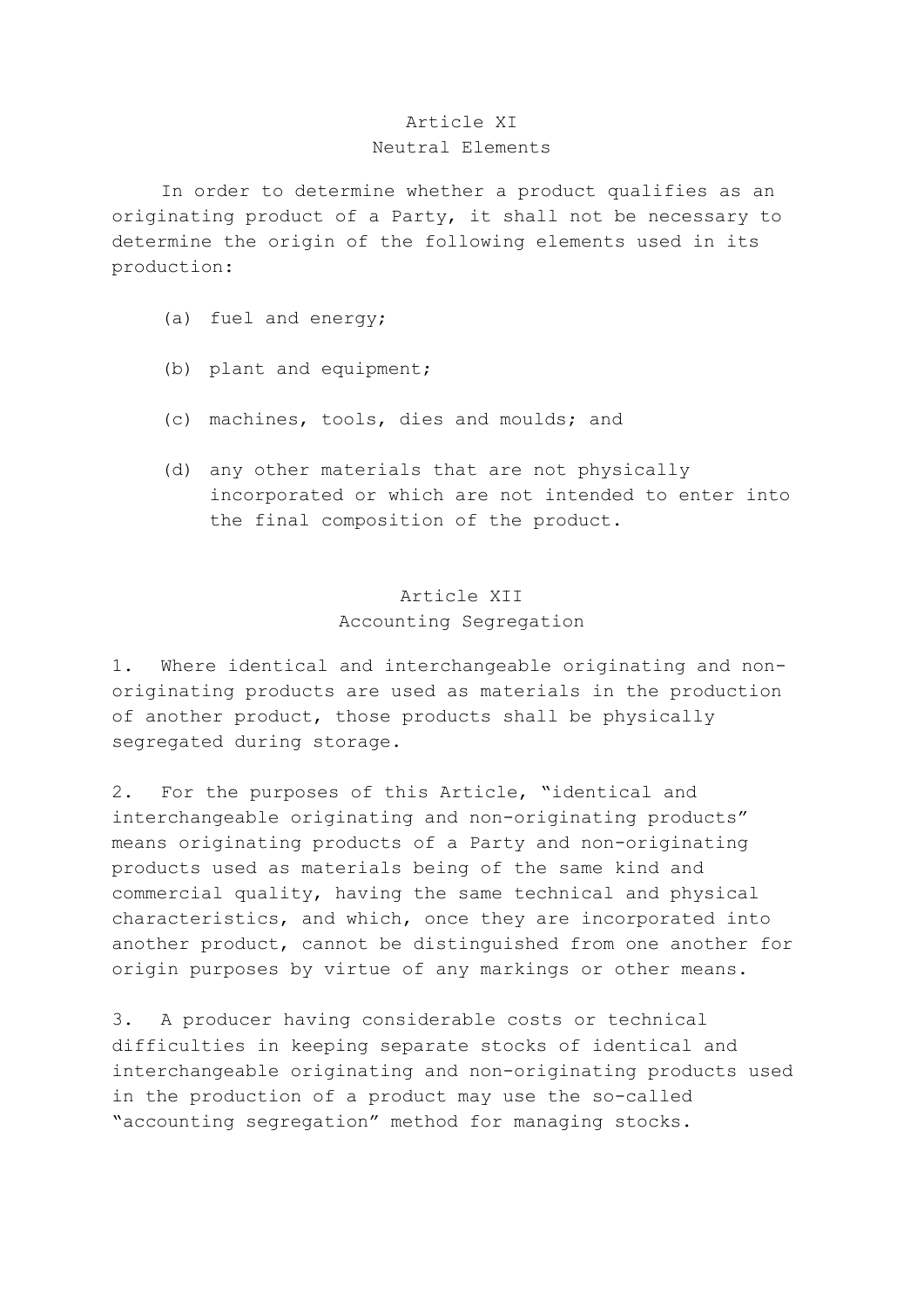4. The "accounting segregation" method shall be recorded, applied and maintained in accordance with generally accepted accounting principles applicable in the customs territory of the Party in which the product is produced. The method chosen shall:

- (a) permit a clear distinction to be made between originating and non-originating products acquired or kept in stock; and
- (b) guarantee that no more products receive qualification as originating products of a Party than would be the case if the identical and interchangeable originating and non-originating products used as materials had been physically segregated.

5. A Party may require that the application of the method for managing stocks as provided for in this Article be subject to prior authorisation.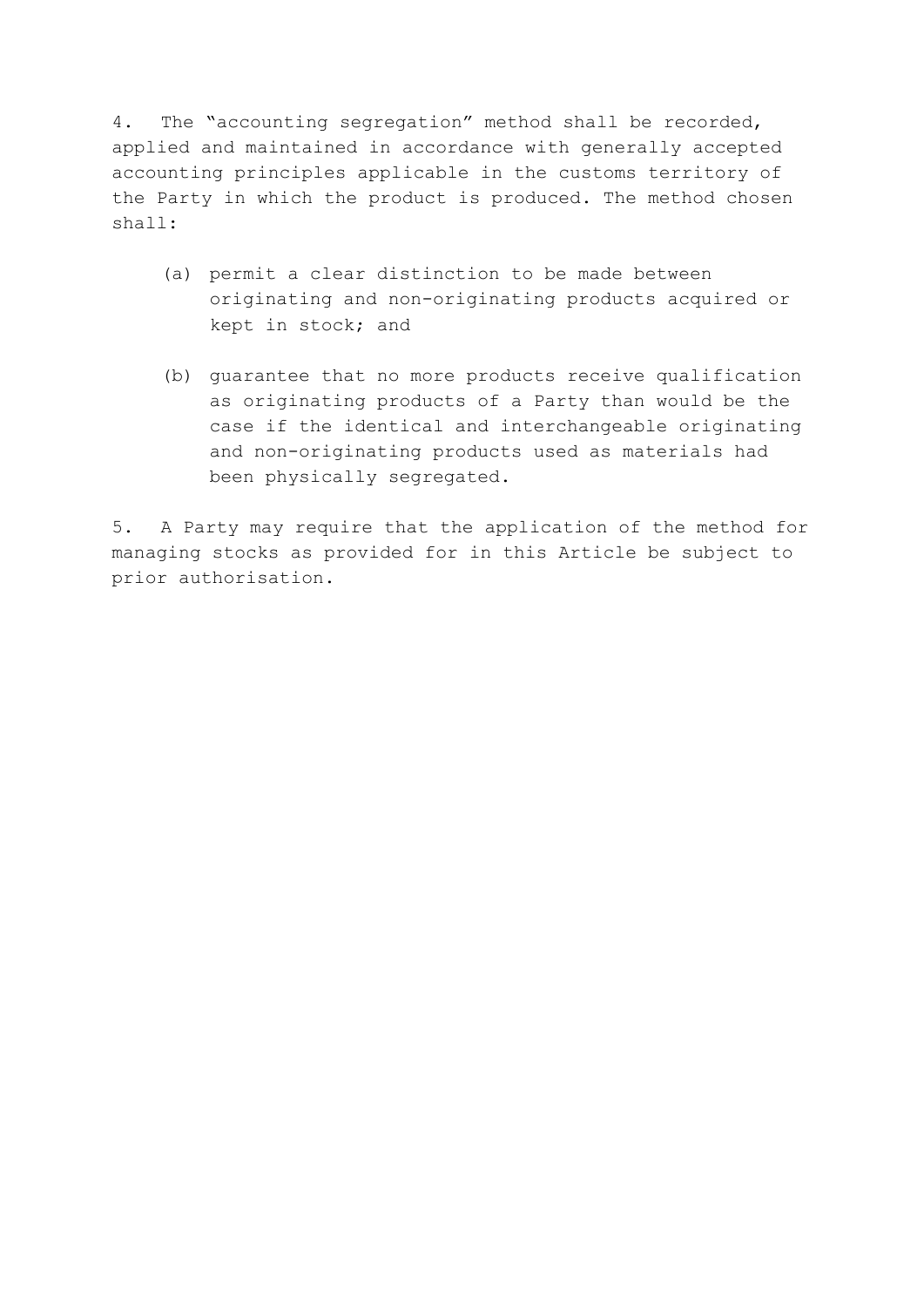# Section 3 Territorial Requirements

### Article XIII Principle of Territoriality

1. Except as provided for in paragraph 1 of Article V of this Annex, the conditions for qualification as an originating product of a Party set out in Section 2 shall be fulfilled in the customs territory of the Party without interruption.

2. Where originating products of a Party exported from the customs territory of a Party to a non-Party return to the customs territory of the Party, they shall be considered as non-originating, unless it can be demonstrated to the satisfaction of the competent governmental authority of the Party that:

- (a) the returning products are the same as those exported; and
- (b) the returning products have not undergone any operation other than splitting up of the consignment, and unloading, reloading and any other operation designed to preserve them in good condition while being outside the customs territory of the Party.

# Article XIV Consignment Criteria

1. An originating product of a Party shall be deemed to meet the consignment criteria when it is:

 (a) transported directly from the customs territory of the exporting Party; or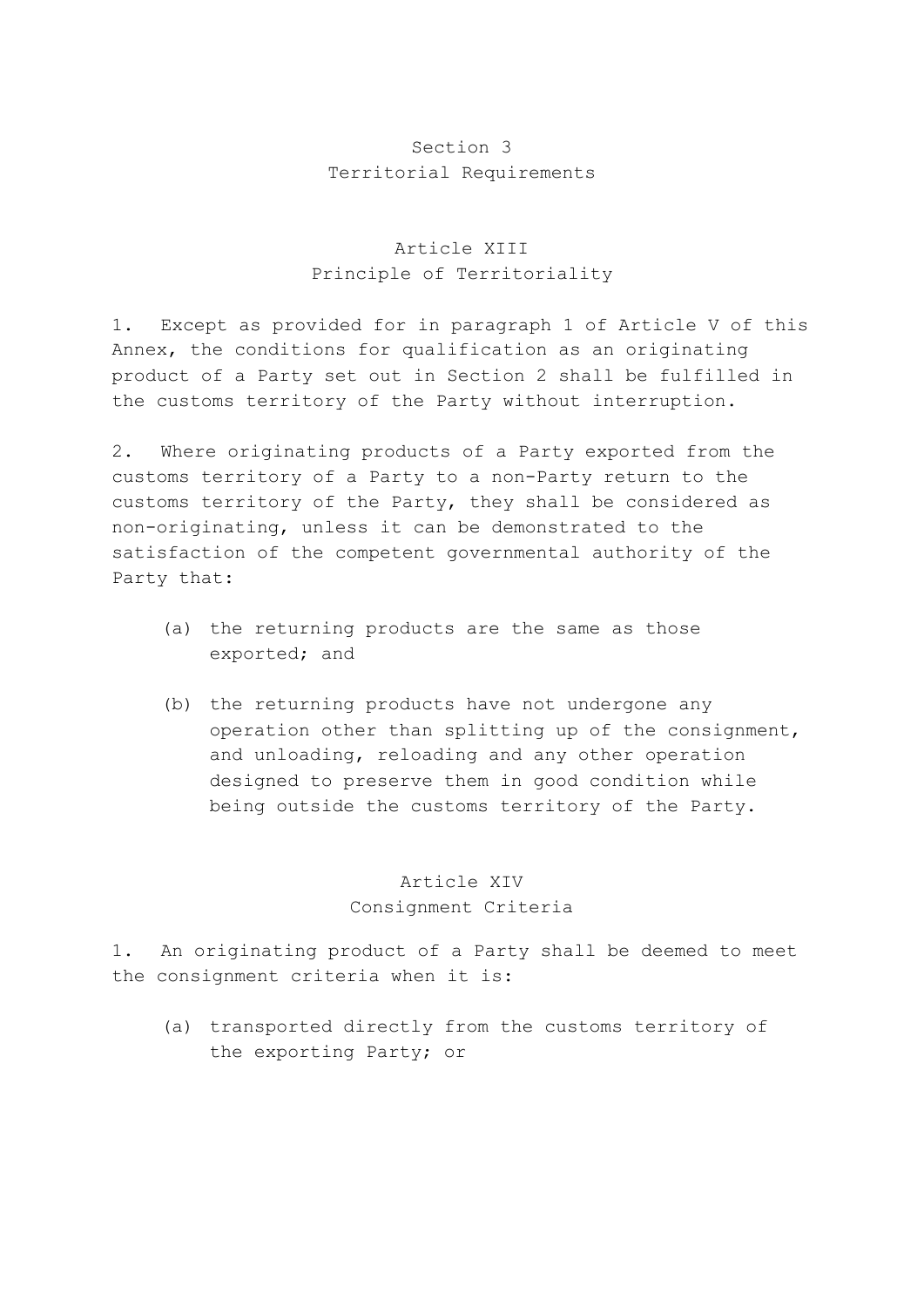(b) transported through one or more non-Parties for the purpose of transit or temporary storage in warehouses, provided that it does not undergo operations other than splitting up of the consignment, and unloading, reloading and any other operation designed to preserve it in good condition.

2. Notwithstanding Article II of this Annex, if an originating product of a Party does not meet the consignment criteria referred to in paragraph 1, it shall not be considered as an originating product of the Party.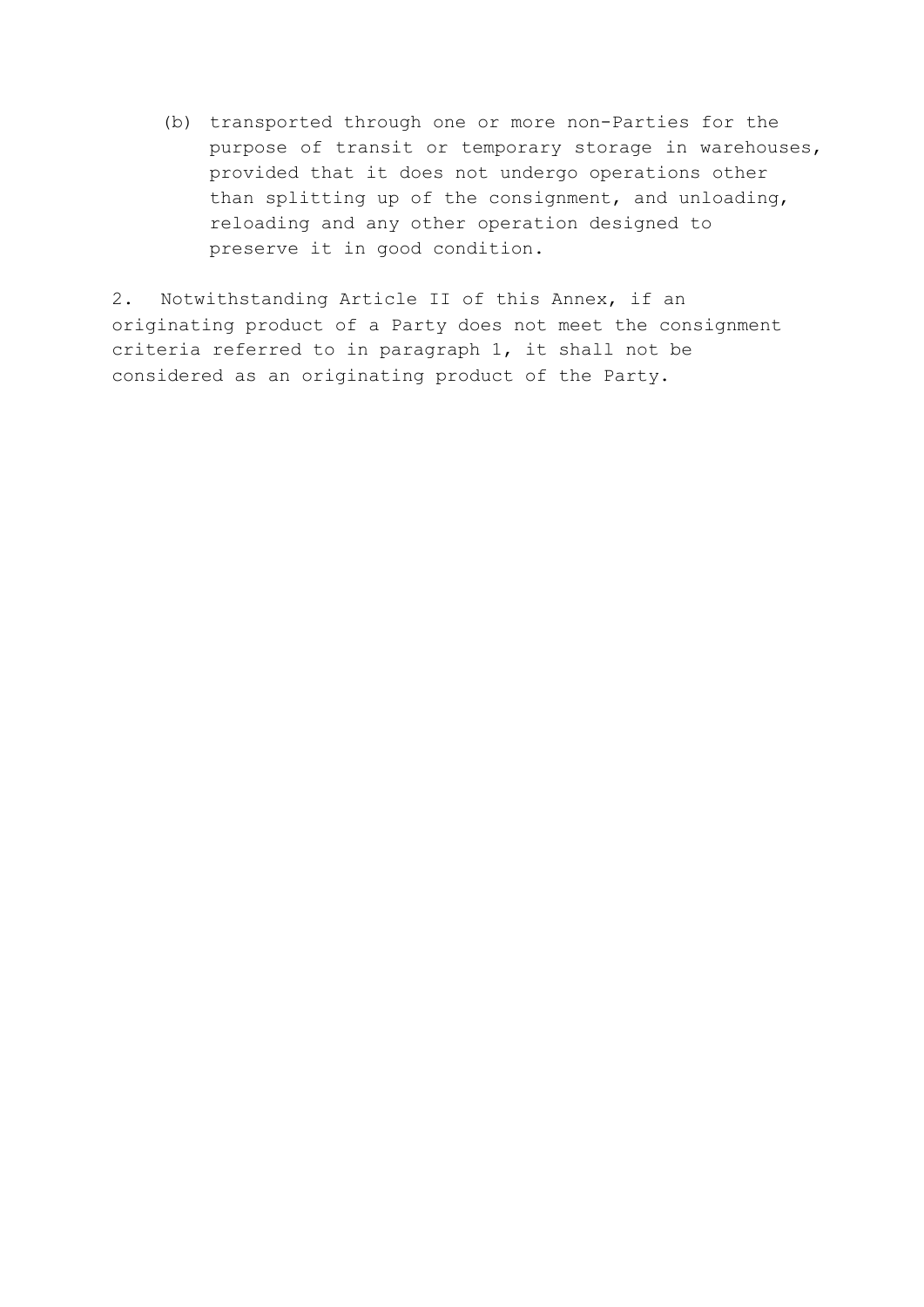# Section 4 Certification of Origin

## Article XV Proof of Origin

 For the purposes of this Annex, the following documents shall be considered as proofs of origin:

- (a) a Certificate of Origin referred to in Article XVI of this Annex; and
- (b) an origin declaration referred to in Article XIX of this Annex.

# Article XVI Certificate of Origin

1. A Certificate of Origin shall be issued by the competent governmental authority of the exporting Party on application having been made in writing by the exporter or, under the exporter's responsibility, by his authorised representative.

2. For the purposes of this Article, the competent governmental authority of the exporting Party may designate, under the authorisation given in accordance with the applicable laws and regulations of that Party, other entities or bodies for the issuance of a Certificate of Origin.

3. Each Party shall establish its form for the Certificate of Origin, which shall conform to the specimen provided in Appendix 2 to this Annex. The Certificate of Origin shall be completed in English by the exporter or his authorised representative in accordance with the laws and regulations of the exporting Party.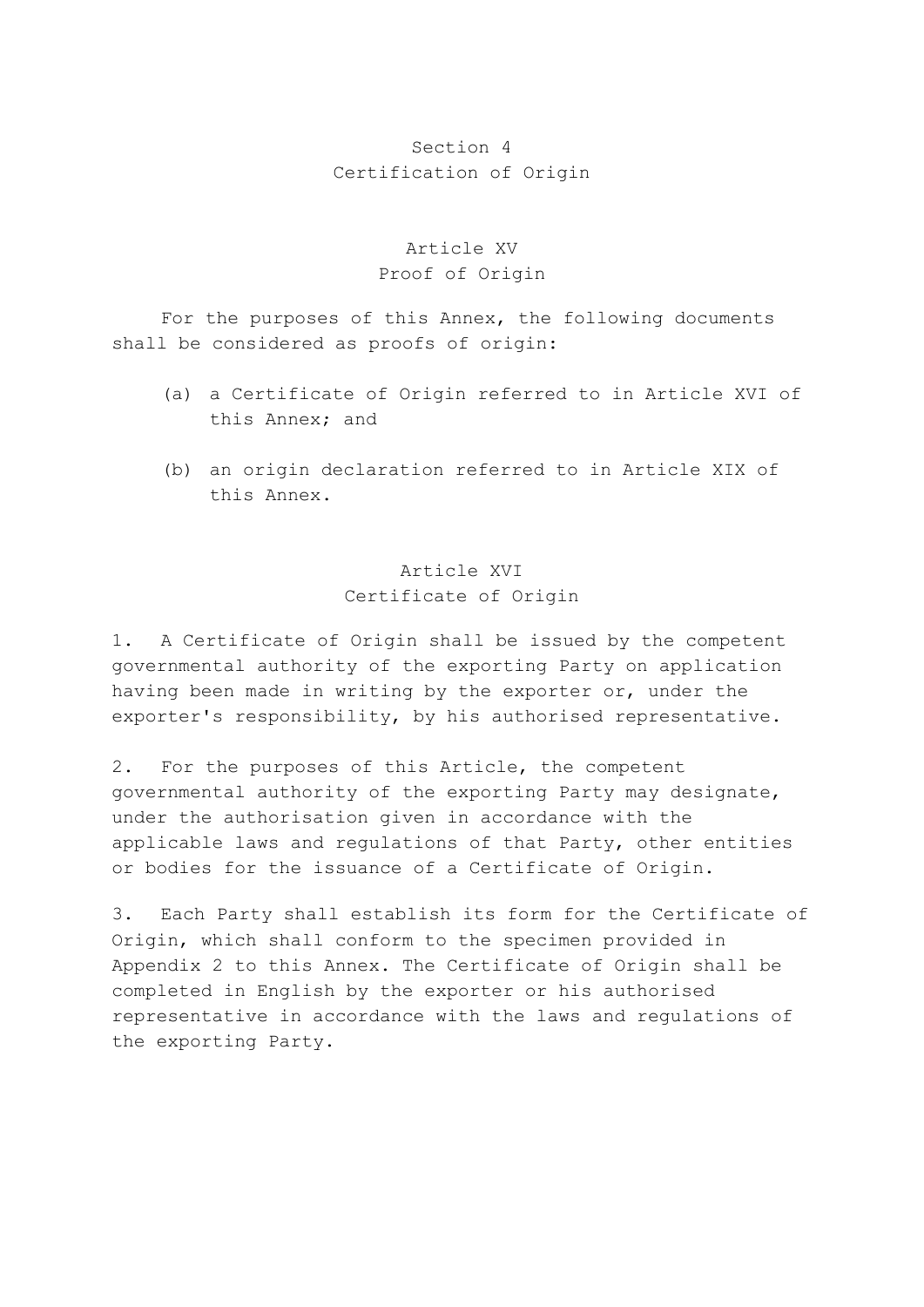4. The exporting Party shall ensure that the exporter applying for the issuance of a Certificate of Origin for a product is prepared to submit at any time, at the request of the competent governmental authority of the exporting Party or its designees which issue the Certificate of Origin, all appropriate documents proving that the product qualifies as an originating product of a Party.

5. Where the exporter of a product is not the producer of the product in the customs territory of the exporting Party, the exporter may request a Certificate of Origin in accordance with the laws and regulations of the exporting Party on the basis of:

- (a) a declaration given by the exporter to the competent governmental authority of the exporting Party or its designees based on the information provided by the producer of the product;
- (b) a declaration voluntarily given by the producer of the product directly to the competent governmental authority of the exporting Party or its designees at the request of the exporter; or
- (c) a declaration given to the exporter by another person, as provided for in the applicable laws and regulations of the exporting Party.

6. A Certificate of Origin for a product shall be issued by the competent governmental authority of the exporting Party or its designees if the product can be considered as an originating product of a Party.

7. The competent governmental authority of the exporting Party or its designees shall take any steps necessary to verify the qualification of the products as originating products of a Party. They shall also ensure that the form referred to in paragraph 3 is duly completed. In particular, they shall check whether the space reserved for the description of the products has been completed in such a manner as to exclude all possibility of fraudulent additions.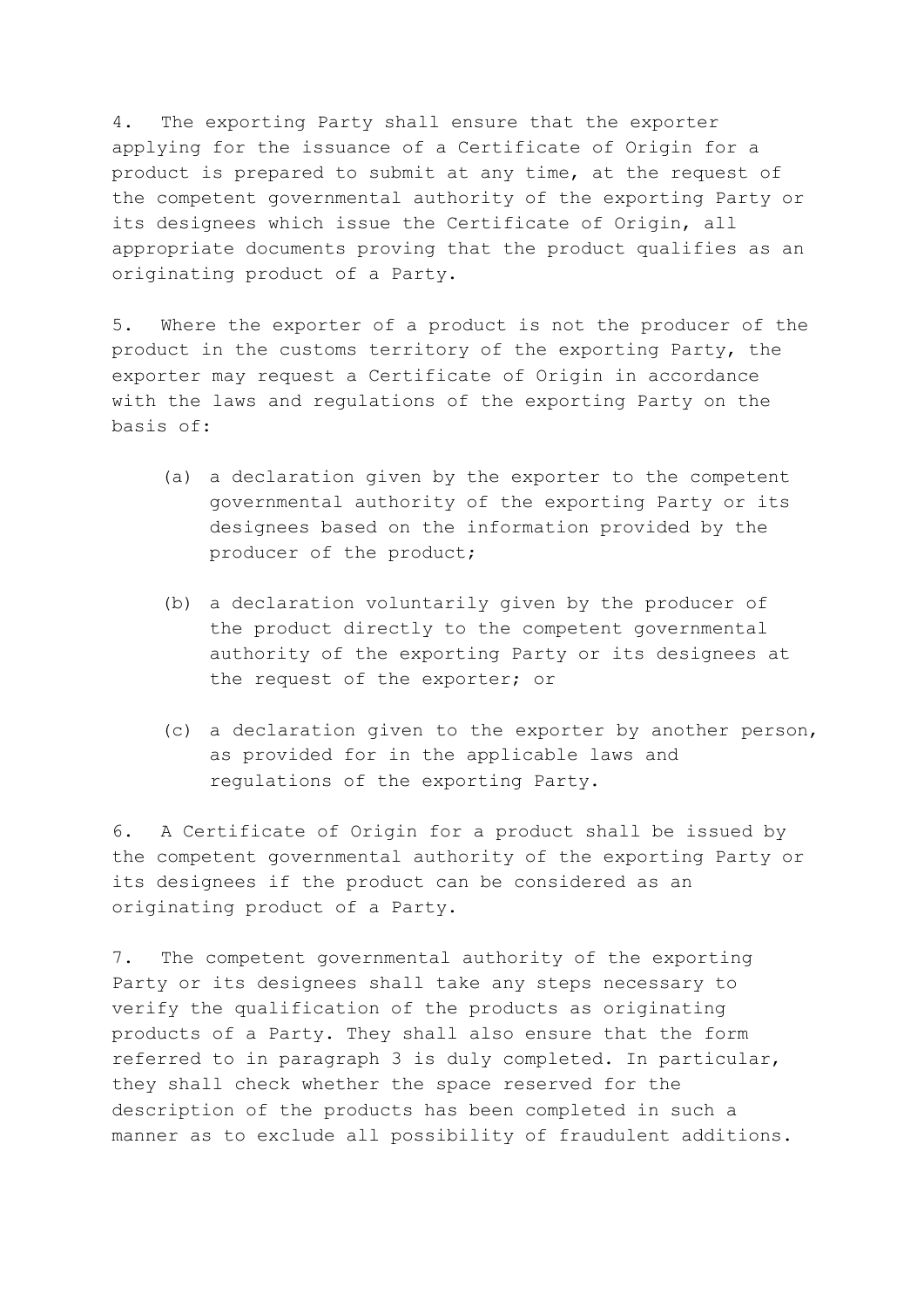8. The exporting Party shall ensure that the exporter to whom a Certificate of Origin for a product has been issued, or the producer referred to in subparagraph 5(b), notifies in writing the competent governmental authority of the exporting Party or its designees without delay when such exporter or producer knows that the product does not qualify as an originating product of the Party indicated in the Certificate of Origin.

9. The competent governmental authority of the exporting Party or its designees shall, if they receive notification in accordance with paragraph 8 or if they learn, after the issuance of the Certificate of Origin, that the product does not qualify as an originating product of the Party indicated in the Certificate of Origin, cancel the Certificate of Origin, and promptly notify the cancellation to the exporter to whom the Certificate of Origin has been issued and to the customs authority of the importing Party, except where the Certificate of Origin has been returned to the competent governmental authority of the exporting Party or its designees without being used.

#### Article XVII

#### Certificate of Origin Issued Retrospectively

1. A Certificate of Origin shall be issued by the time of shipment, except as provided for in paragraph 2.

2. In exceptional cases where the Certificate of Origin has not been issued by the time of shipment, the competent governmental authority of the exporting Party or its designees shall, at the request of the exporter, issue a Certificate of Origin retrospectively in accordance with paragraph 6 of Article XVI of this Annex. Such Certificate of Origin shall bear the phrase "ISSUED RETROSPECTIVELY" in field 7.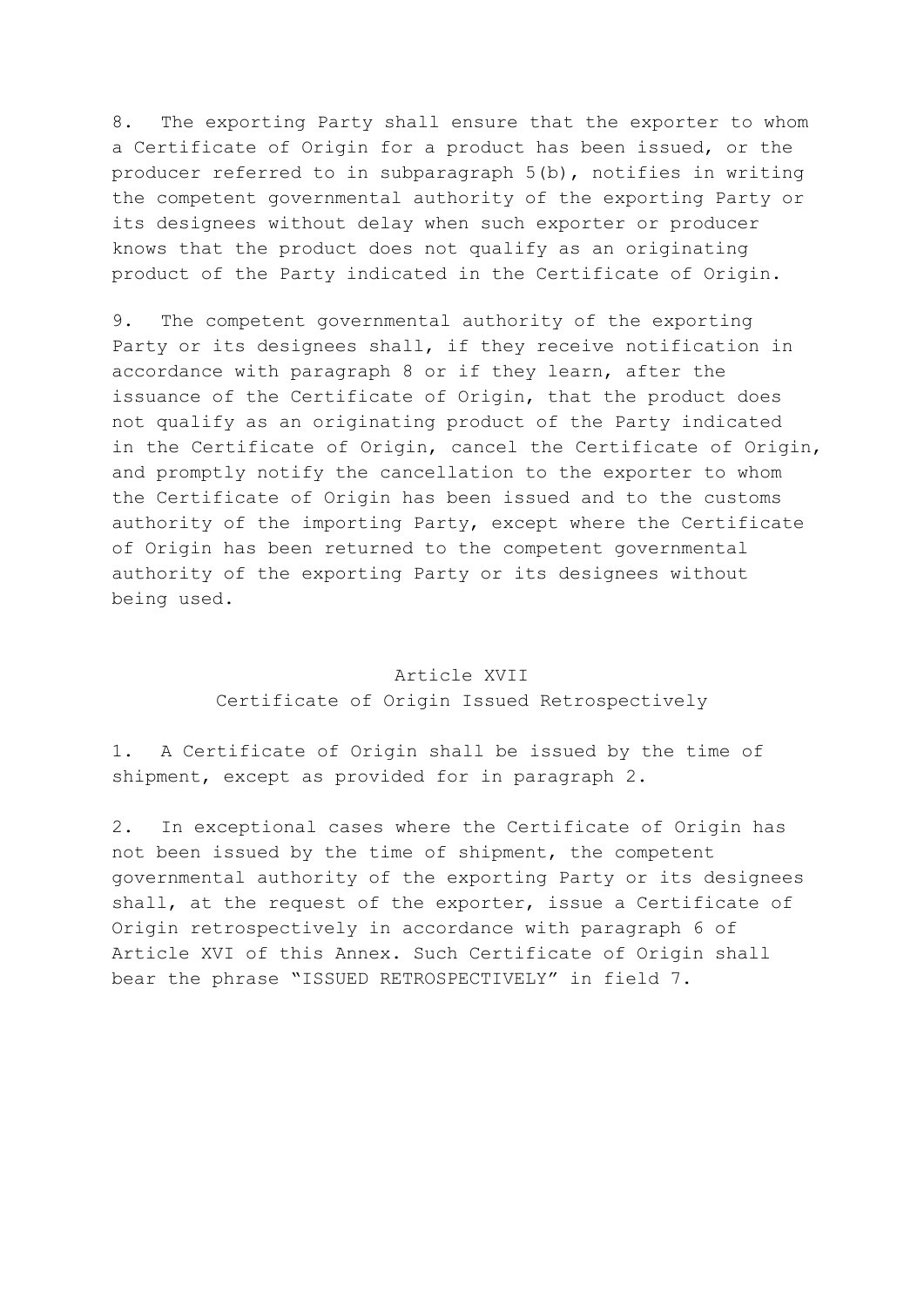#### Article XVIII Issuance of a Duplicate Certificate of Origin

 In the event of theft, loss or destruction of an issued Certificate of Origin before the expiration of its validity, the exporter may request the competent governmental authority of the exporting Party or its designees to issue a new Certificate of Origin as a duplicate of the original Certificate of Origin on the basis of the documents in their possession. The Certificate of Origin issued in this way may bear the word "DUPLICATE" in field 7. The date of issuance of the original Certificate of Origin shall be indicated in the new Certificate of Origin. The new Certificate of Origin shall be valid during the term of the validity of the original Certificate of Origin.

# Article XIX Origin Declaration

1. An origin declaration referred to in paragraph (b) of Article XV of this Annex may be produced, in accordance with this Article, only by an approved exporter provided for in paragraph 2.

2. The competent governmental authority of a Party may authorise an exporter in the customs territory of that Party to produce an origin declaration as an approved exporter, on condition that:

- (a) the exporter makes frequent shipments of originating products of a Party;
- (b) the exporter fulfils the conditions set out in the laws and regulations of the exporting Party; and
- (c) the exporter gives the competent governmental authority of the exporting Party a written undertaking that he or she accepts full responsibility for any origin declaration which identifies him or her as if it had been signed in manuscript by him or her.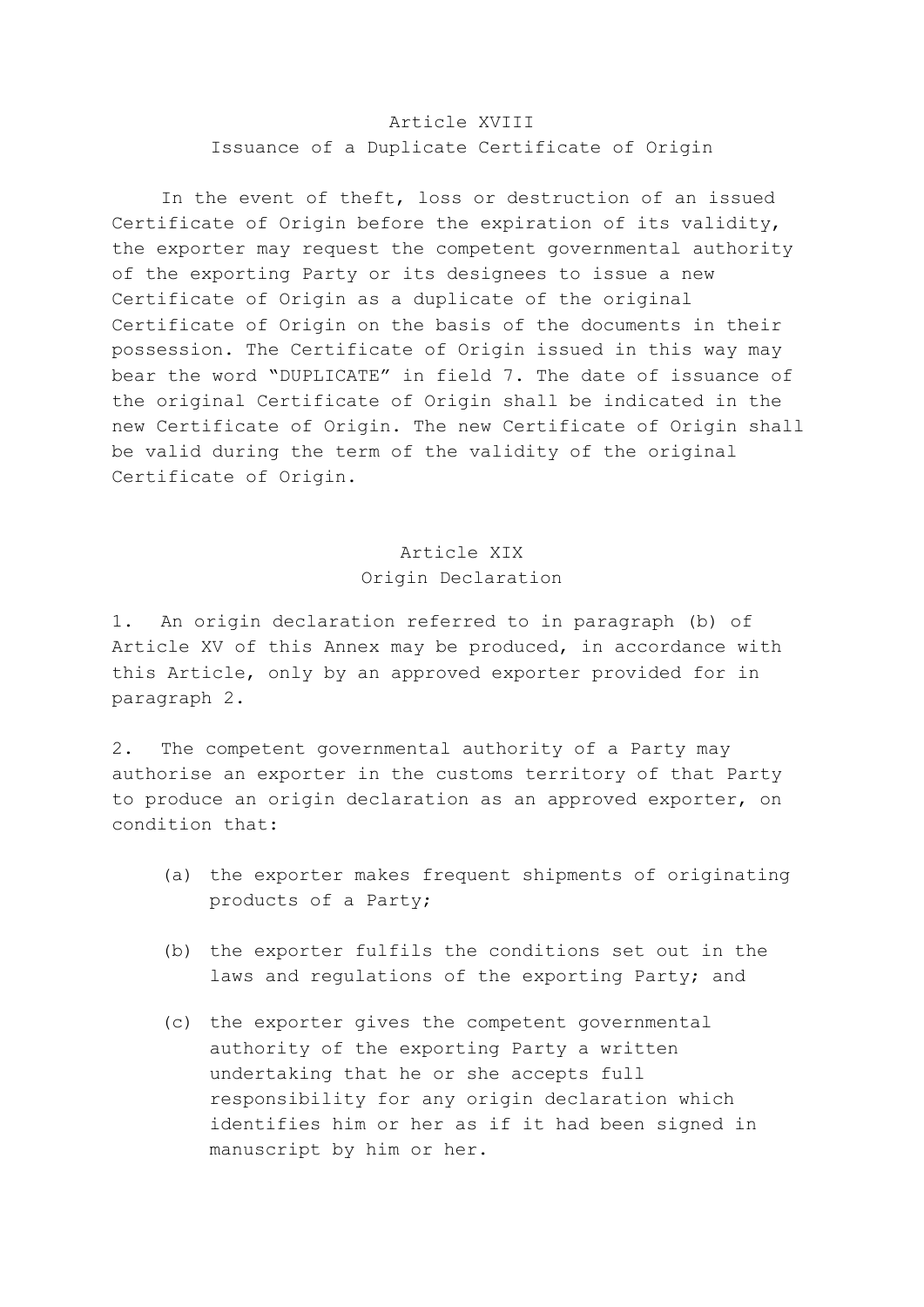3. The competent governmental authority of the exporting Party shall allocate to the approved exporter an authorisation number which shall appear on the origin declaration. The origin declaration does not have to be signed by the approved exporter.

4. An origin declaration may be produced only if the product concerned can be considered as an originating product of a Party.

5. Where the approved exporter is not the producer of the product in the customs territory of the exporting Party, an origin declaration for the product may be produced by the approved exporter in accordance with the laws and regulations of the exporting Party on the basis of:

- (a) information provided by the producer of the product to the approved exporter;
- (b) a declaration, given by the producer of the product to the approved exporter, that the product qualifies as an originating product of a Party; or
- (c) a declaration given to the approved exporter by another person, as provided for in the applicable laws and regulations of the exporting Party.

6. An approved exporter shall be prepared to submit at any time, at the request of the competent governmental authority of the exporting Party, all appropriate documents proving that the product for which the origin declaration was produced qualifies as an originating product of the Party indicated in the origin declaration.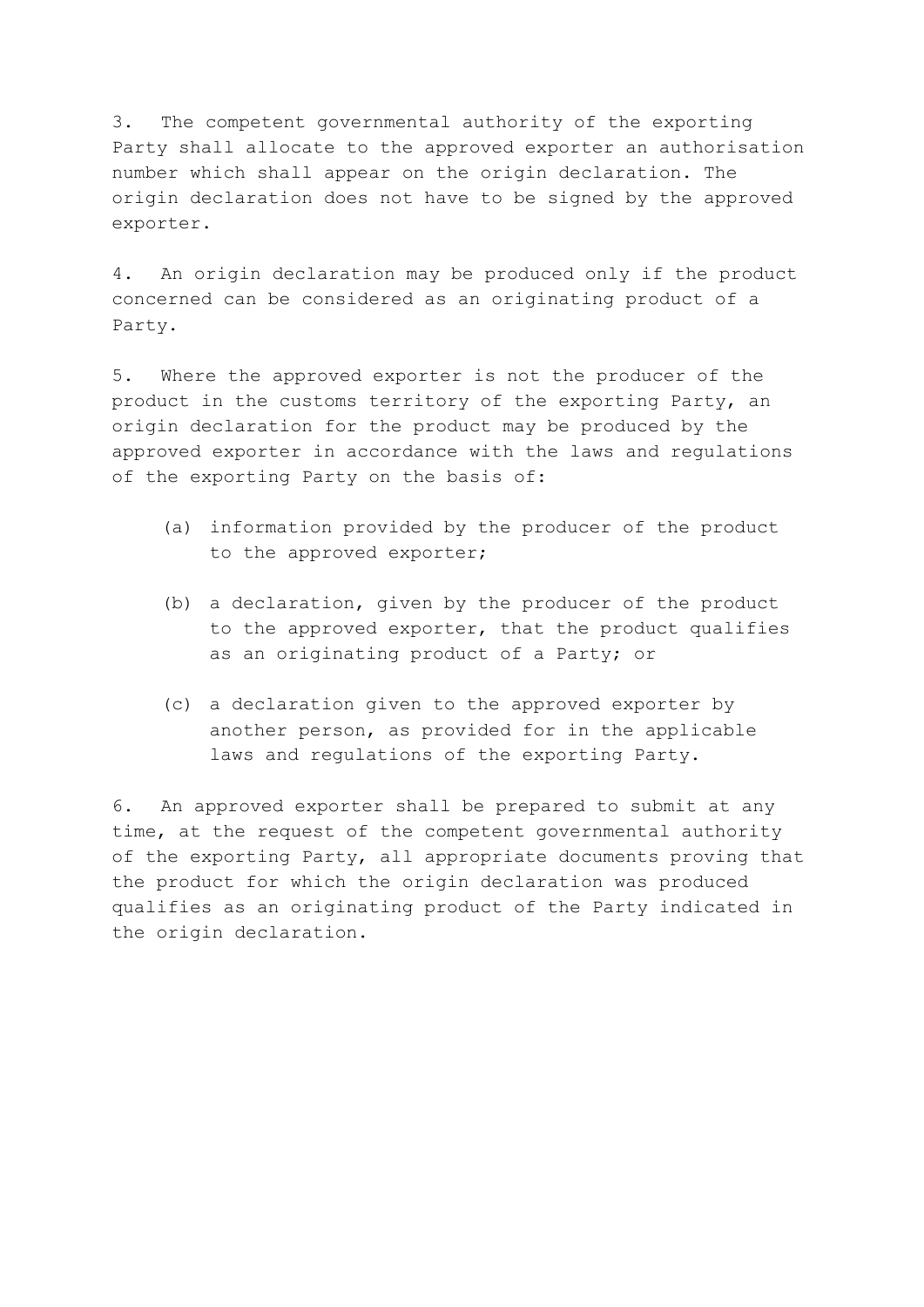7. The text of an origin declaration shall be as provided for in Appendix 3 to this Annex. An origin declaration shall be produced in accordance with the laws and regulations of the exporting Party by an approved exporter by typing, stamping or printing on the invoice, the delivery note or any other commercial document which describes the product concerned in sufficient detail to enable it to be identified. The origin declaration shall be considered to be produced on the date of the issuance of such commercial document.

8. An origin declaration for a product may be produced by the approved exporter at the time of or after the exportation of the product.

9. The competent governmental authority of the exporting Party may verify the proper use of the authorisation as an approved exporter. The competent governmental authority of the exporting Party may withdraw the authorisation at any time. It shall do so in accordance with the laws and regulations of the exporting Party where the approved exporter no longer fulfils the conditions referred to in paragraph 2 or otherwise makes improper use of the authorisation.

10. Each Party shall ensure that the approved exporter, which its competent governmental authority has authorised, who has produced the origin declaration for a product notifies in writing the competent governmental authority without delay when such approved exporter learns that the product does not qualify as an originating product of the Party indicated in the origin declaration.

11. The competent governmental authority of the exporting Party shall, when it receives notification in accordance with paragraph 10, promptly notify the fact to the customs authority of the importing Party.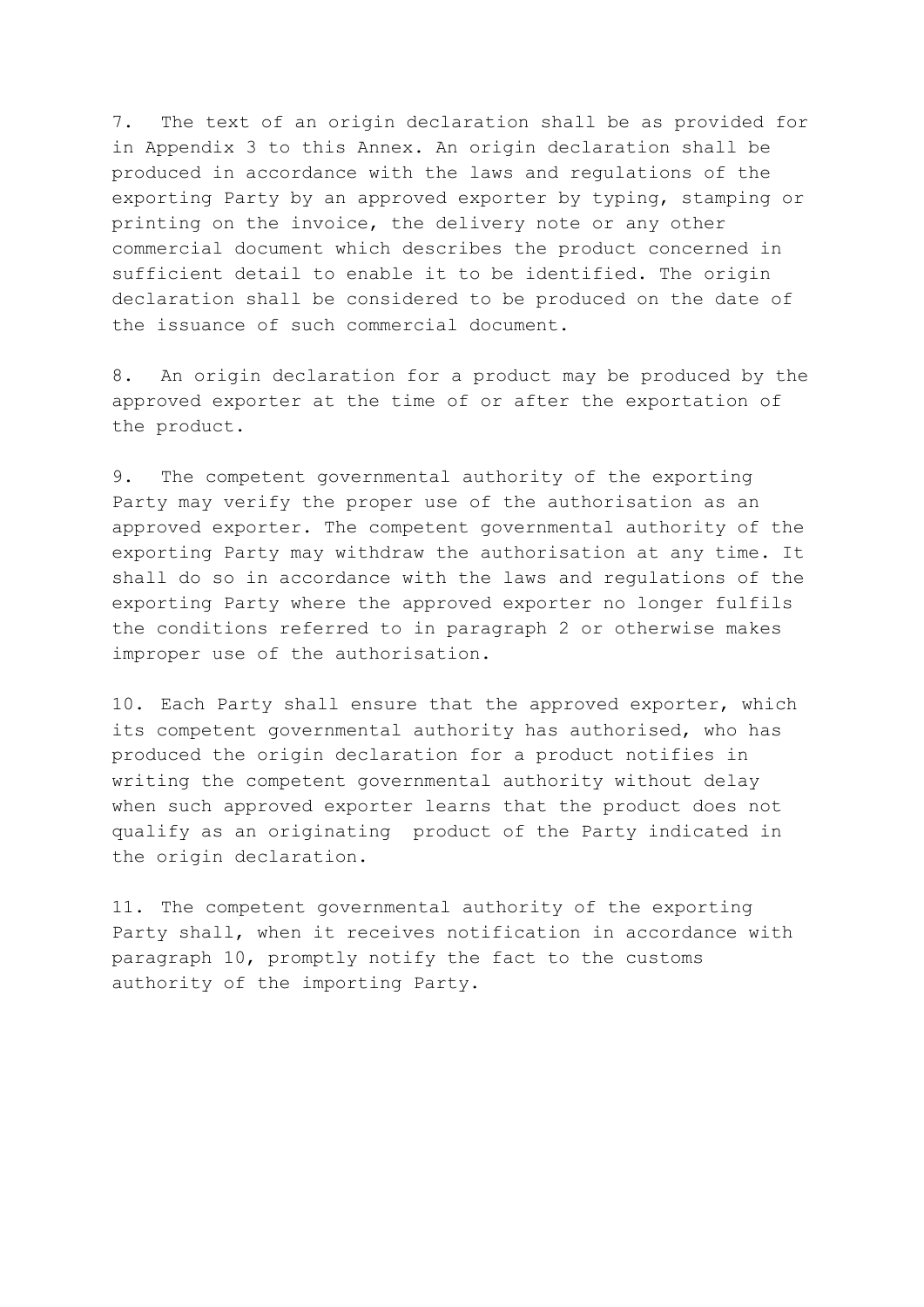#### Article XX Validity of Proof of Origin

1. A proof of origin shall be valid for twelve months from the date on which it is issued or produced, and shall be submitted for single importation within such period to the customs authority of the importing Party.

2. Proofs of origin which are submitted to the customs authority of the importing Party after the final date for submission specified in paragraph 1 may be accepted when failure to observe the time-limit is due to *force majeure* or other valid causes beyond the control of the exporter or importer.

# Article XXI Claim for Preferential Tariff Treatment

1. The importing Party shall grant preferential tariff treatment in accordance with this Agreement to an originating product of the importing Party or the exporting Party, imported from the customs territory of the exporting Party, on the basis of the proof of origin submitted by the importer who claims preferential tariff treatment in accordance with the procedures applicable in the customs territory of the importing Party.

2. Notwithstanding paragraph 1, the importing Party may waive the requirement for a proof of origin in accordance with its laws and regulations.

3. Where an originating product of a Party is imported through one or more non-Parties, the importing Party may require importers who claim preferential tariff treatment for that product to submit:

(a) a copy of through bill of lading; or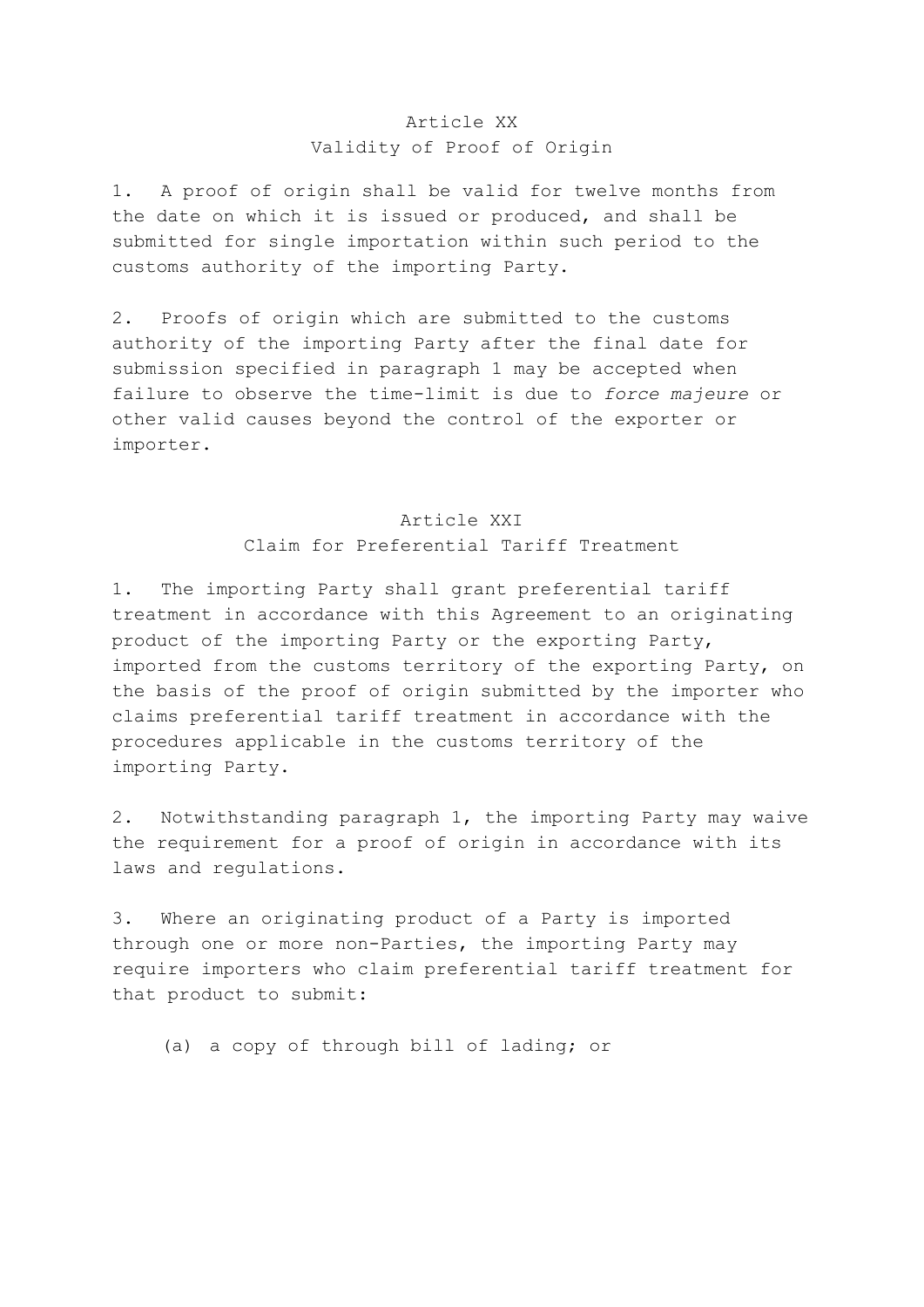(b) a certificate or any other information given by the customs authority of such non-Parties or other relevant entities, which evidences that the product has not undergone operations other than splitting up of the consignment, and unloading, reloading and any other operation designed to preserve it in good condition in those non-Parties.

4. The customs authority of the importing Party may deny preferential tariff treatment to a product for which an importer claims preferential tariff treatment where such product is not considered as an originating product of the importing or the exporting Party or where the importer fails to comply with any of the relevant requirements of this Annex.

### Article XXII Supporting Documents

 The documents referred to in paragraph 4 of Article XVI of this Annex and paragraph 6 of Article XIX of this Annex used for the purposes of proving that the product covered by a proof of origin qualifies as an originating product of a Party may consist of *inter alia* the following:

- (a) direct evidence of the processes carried out by the exporter or producer to obtain the products concerned, contained for example in his or her transaction documents;
- (b) documents proving that the materials used in the production of the product qualify as originating products of a Party, issued or produced in the customs territory of a Party where these documents are used, as provided for in its laws and regulations;
- (c) documents proving the working or processing of materials in the customs territory of a Party, issued or produced in the customs territory of a Party where these documents are used, as provided for in its laws and regulations; or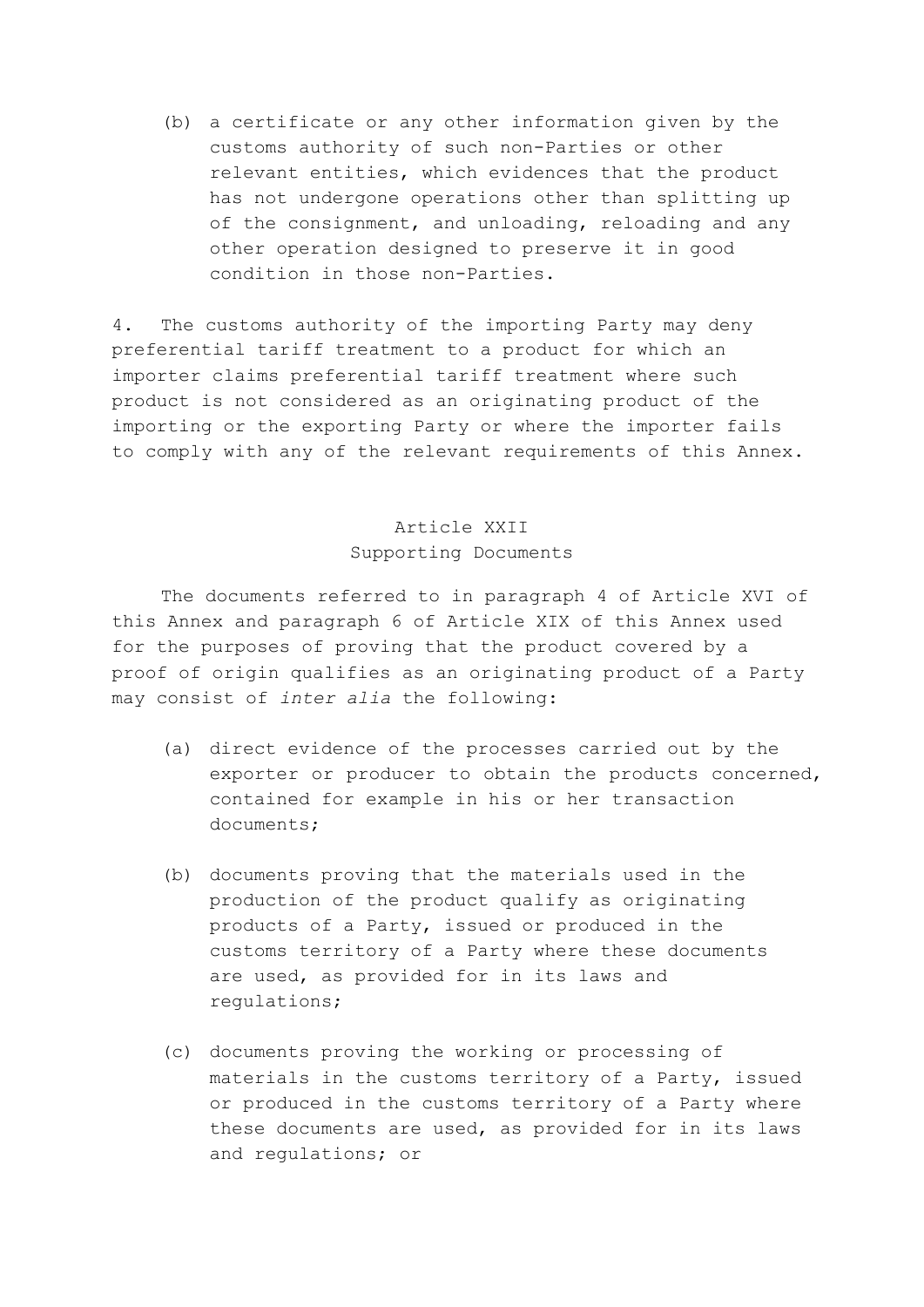(d) proof of origin proving that the materials used in the production of the product qualify as originating products of a Party, issued or produced in the customs territory of a Party.

#### Article XXIII Preservation of Documents and Records

1. The exporter to whom a Certificate of Origin was issued shall keep the documents referred to in paragraph 4 of Article XVI of this Annex for at least three years after the date on which the Certificate of Origin was issued.

2. The approved exporter who has produced an origin declaration shall keep a copy of the commercial document on which the origin declaration was produced as well as the documents referred to in paragraph 6 of Article XIX of this Annex for at least three years after the date on which the origin declaration has been produced.

3. The producer of a product referred to in subparagraph 5(b) of Article XVI of this Annex and the person referred to in subparagraph 5(c) of Article XVI of this Annex shall keep the records relating to the origin of the product for at least three years after the date on which the Certificate of Origin was issued or after the date on which the declaration referred to in subparagraph 5(c) of Article XVI of this Annex was given by the person to the exporter, as specified in the laws and regulations of the exporting Party.

4. The producer of a product referred to in subparagraph 5(b) of Article XIX of this Annex and the person referred to in subparagraph 5(c) of Article XIX of this Annex shall keep the records relating to the origin of the product for at least three years, or a longer period where it is specified in the laws and regulations of the exporting Party, after the date on which the declaration referred to in subparagraphs 5(b) or 5(c) of Article XIX of this Annex was given by the producer or person to the approved exporter, as specified in the laws and regulations of the exporting Party.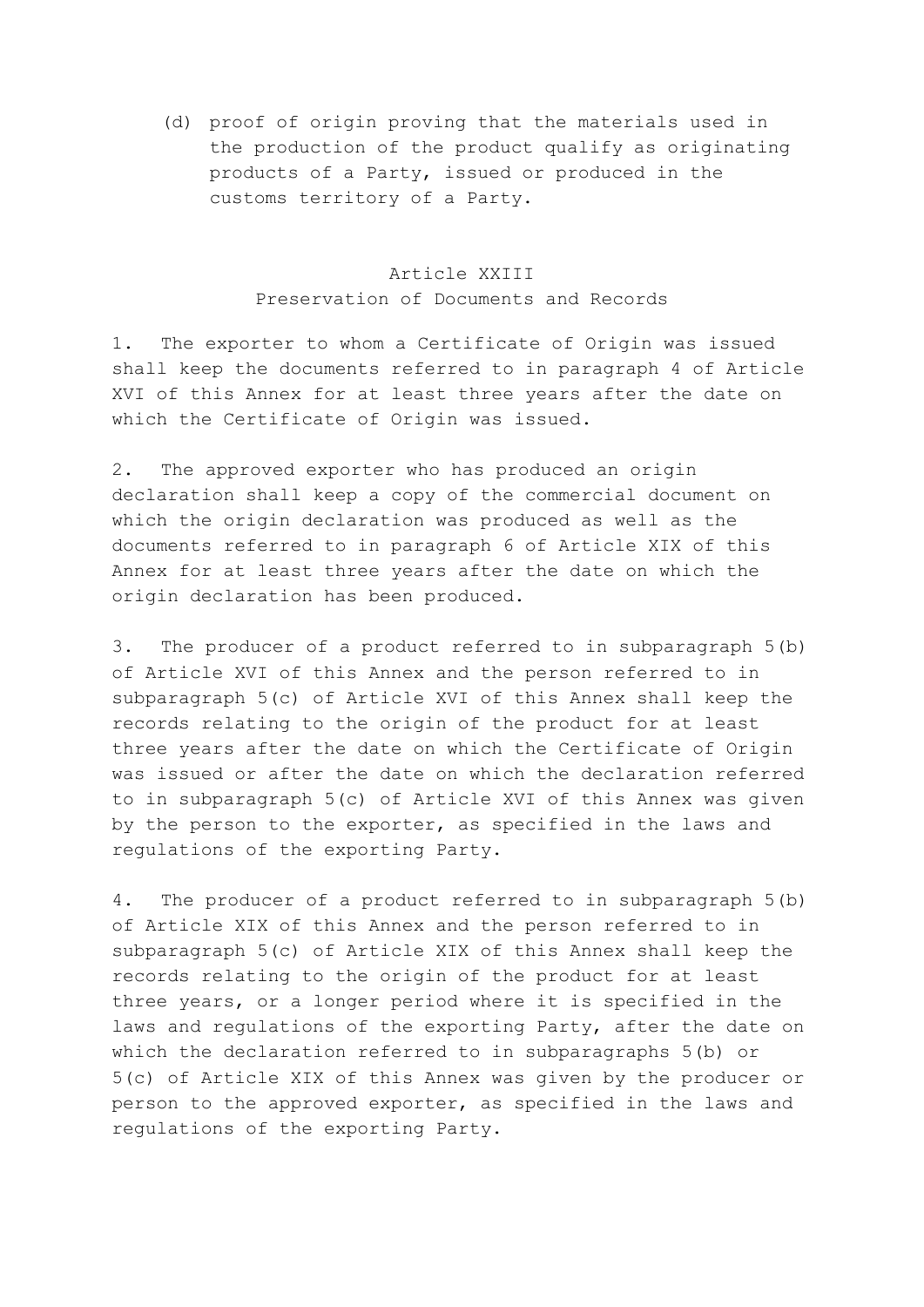5. The competent governmental authority of the exporting Party or its designees which has issued a Certificate of Origin shall keep a record of that Certificate of Origin for at least three years after the date on which the Certificate of Origin was issued.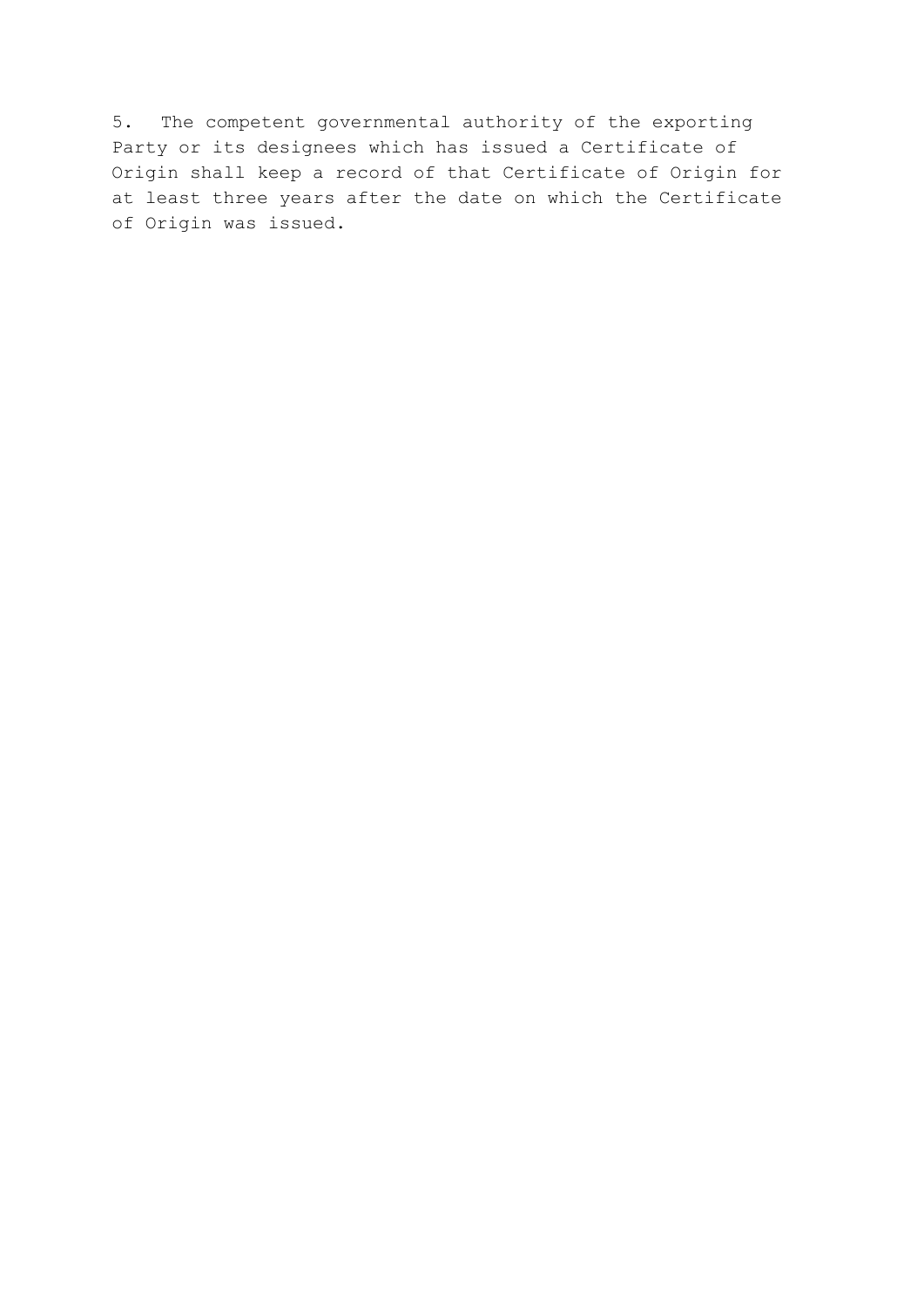### Section 5 Arrangements for Administrative Cooperation

#### Article XXIV Notifications

1. Each Party shall provide the other Party with:

- (a) the form of its Certificate of Origin;
- (b) the design feature of impressions of stamps used by the competent governmental authority or its designees for the issuance of Certificates of Origin; and
- (c) a sample of impressions provided for in subparagraph (b).

2. Where the competent governmental authority of the exporting Party designates other entities or bodies to carry out the issuance of Certificate of Origin, the exporting Party shall notify in writing the other Party of its designees.

3. The competent governmental authority of a Party shall provide the other Party with information on the composition of the authorisation number for approved exporters, where established by the Party.

# Article XXV

#### Verification of Proofs of Origin

1. In order to ensure the proper application of this Annex, the Parties shall assist each other to carry out verification of the proof of origin and the correctness of the information given therein, in accordance with this Agreement and their respective laws and regulations.

2. Upon request of the customs authority of the importing Party, the competent governmental authority of the exporting Party shall carry out the verifications referred to in paragraph 1.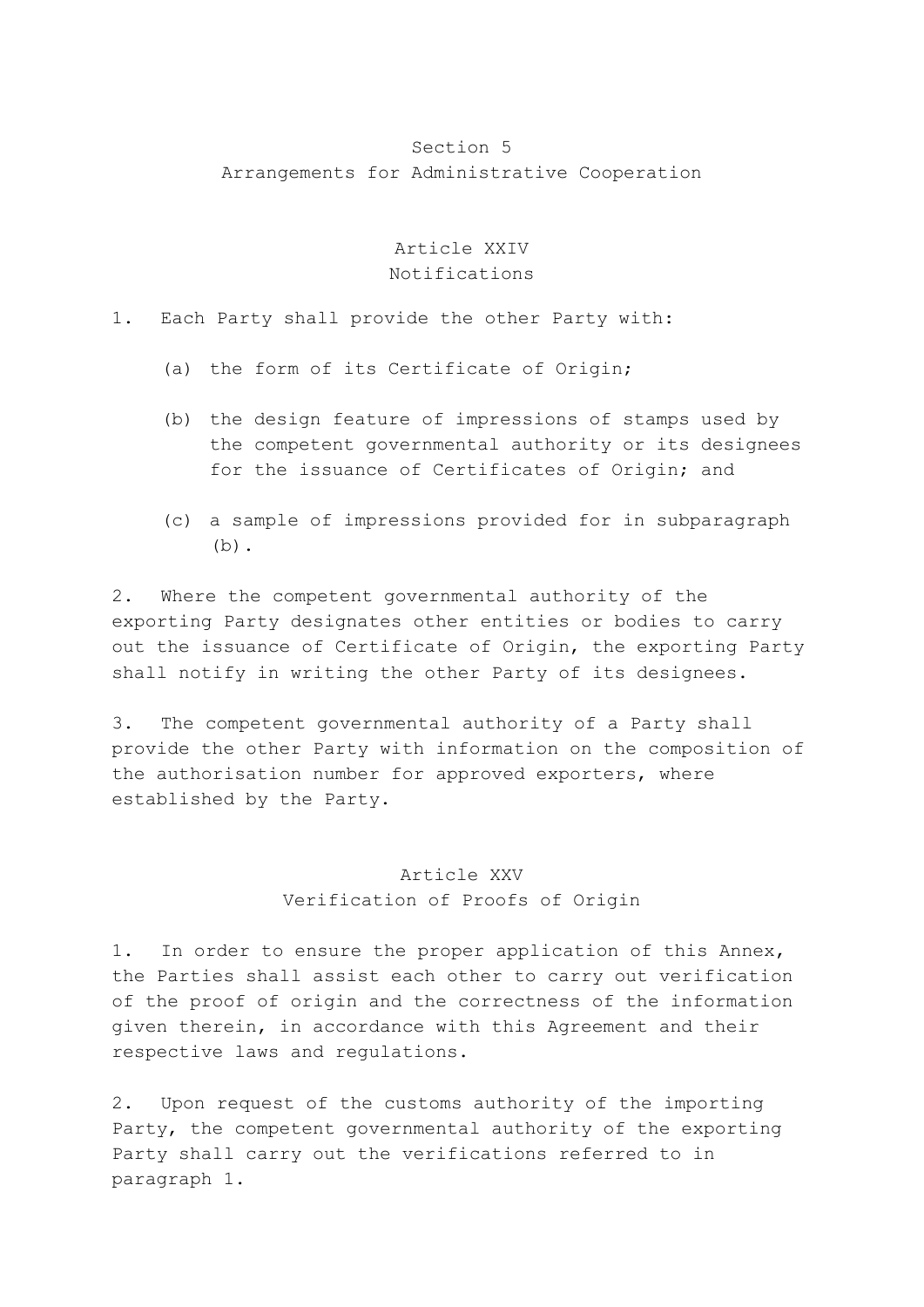3. For the purpose of the verification, the customs authority of the importing Party shall return the proof of origin, or a copy thereof, to the competent governmental authority of the exporting Party, as the case may be, giving the reasons for the request for the verification. Any documents and information obtained suggesting that the information given in the proof of origin is incorrect shall be forwarded to the competent governmental authority of the exporting Party in support of such request.

4. For the purpose of the verification, the competent governmental authority of the exporting Party shall take any necessary measures to call for any evidence and to carry out any inspection of the documents or premises of the exporter, or the producer or the person referred to in Articles XVI and XIX of this Annex, and any other inspection considered appropriate.

5. The customs authority of the importing Party may suspend the granting of preferential tariff treatment to the products covered by the proof of origin concerned while awaiting the results of the verification. However, it shall not wait for the verification to be completed before it releases the product to the importer, in accordance with its laws and regulations, unless the product is subject to appropriate administrative measures.

6. The competent governmental authority of the exporting Party shall inform the customs authority of the importing Party of the results of the verification as soon as possible. The results shall indicate clearly whether the proof of origin is authentic and whether the product concerned qualifies as an originating product of the Party indicated in the proof of origin.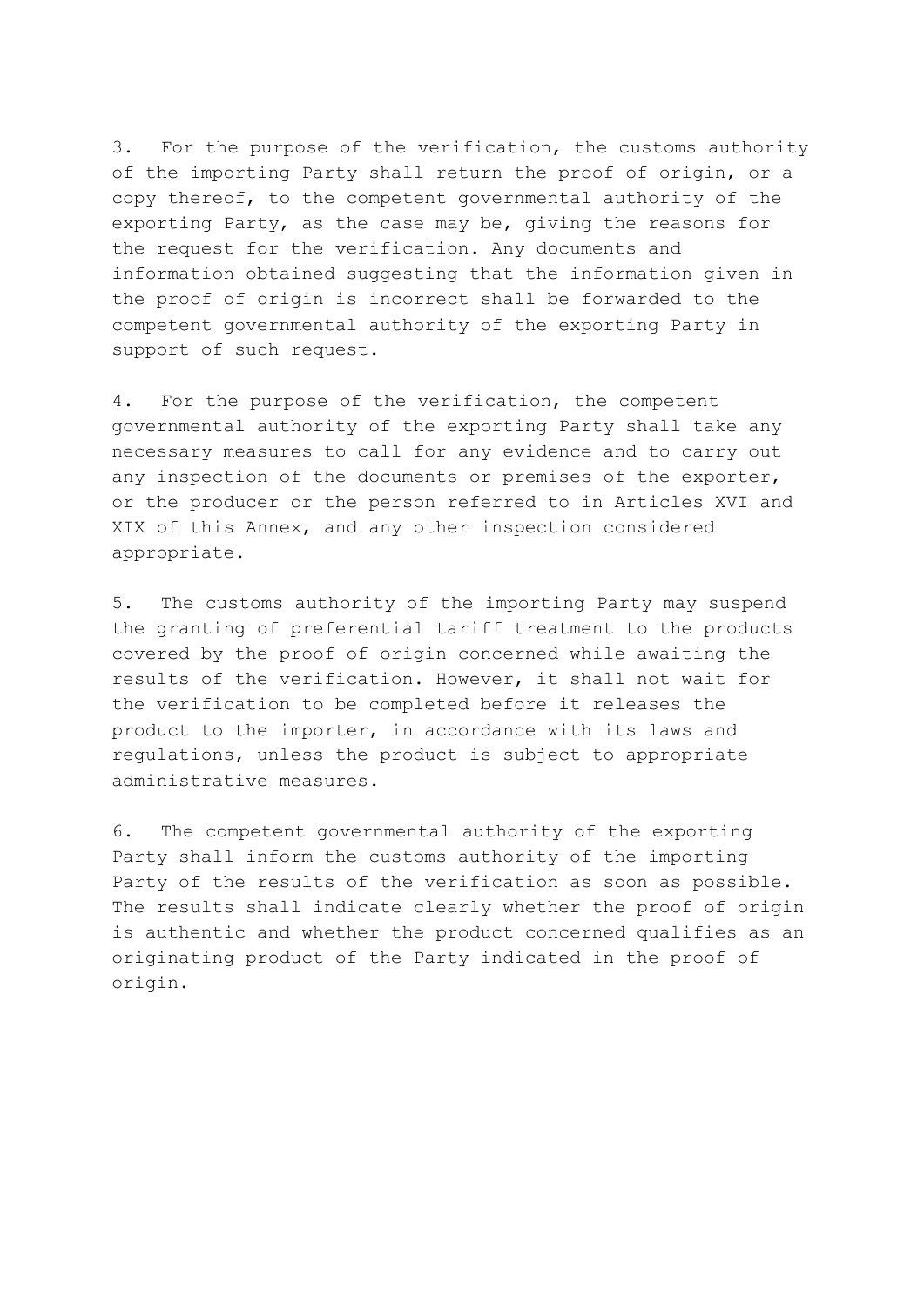7. If there is no reply from the competent governmental authority of the exporting Party within ten months of the date of the request for the verification or within any other time period agreed upon by the Parties, or if the reply does not contain sufficient information for determining the authenticity of the proof of origin concerned or the qualification of the product as an originating product of the Party indicated in the proof of origin, the customs authority of the importing Party shall be entitled to refuse to grant preferential tariff treatment.

8. Upon written request of the importing Party and subject to any conditions set out by the competent governmental authority of the exporting Party, customs officials of the importing Party may be present as observers during the verification conducted by the competent governmental authority of the exporting Party. If the exporting Party refuses such presence of customs officials, the importing Party shall be entitled to consider the product covered by the proof of origin as nonoriginating.

### Article XXVI Confidentiality

1. Each Party shall maintain, in accordance with its laws and regulations, the confidentiality of information provided to it as confidential pursuant to this Annex, and shall protect that information from disclosure.

2. Information obtained by the customs authority of the importing Party pursuant to this Annex:

- (a) may only be used by such authority for the purposes of this Annex; and
- (b) shall not be used by the importing Party in any criminal proceedings carried out by a court or a judge, unless such information is requested by and provided to the importing Party through the diplomatic channels or other channels established in accordance with the applicable laws and regulations of the exporting Party.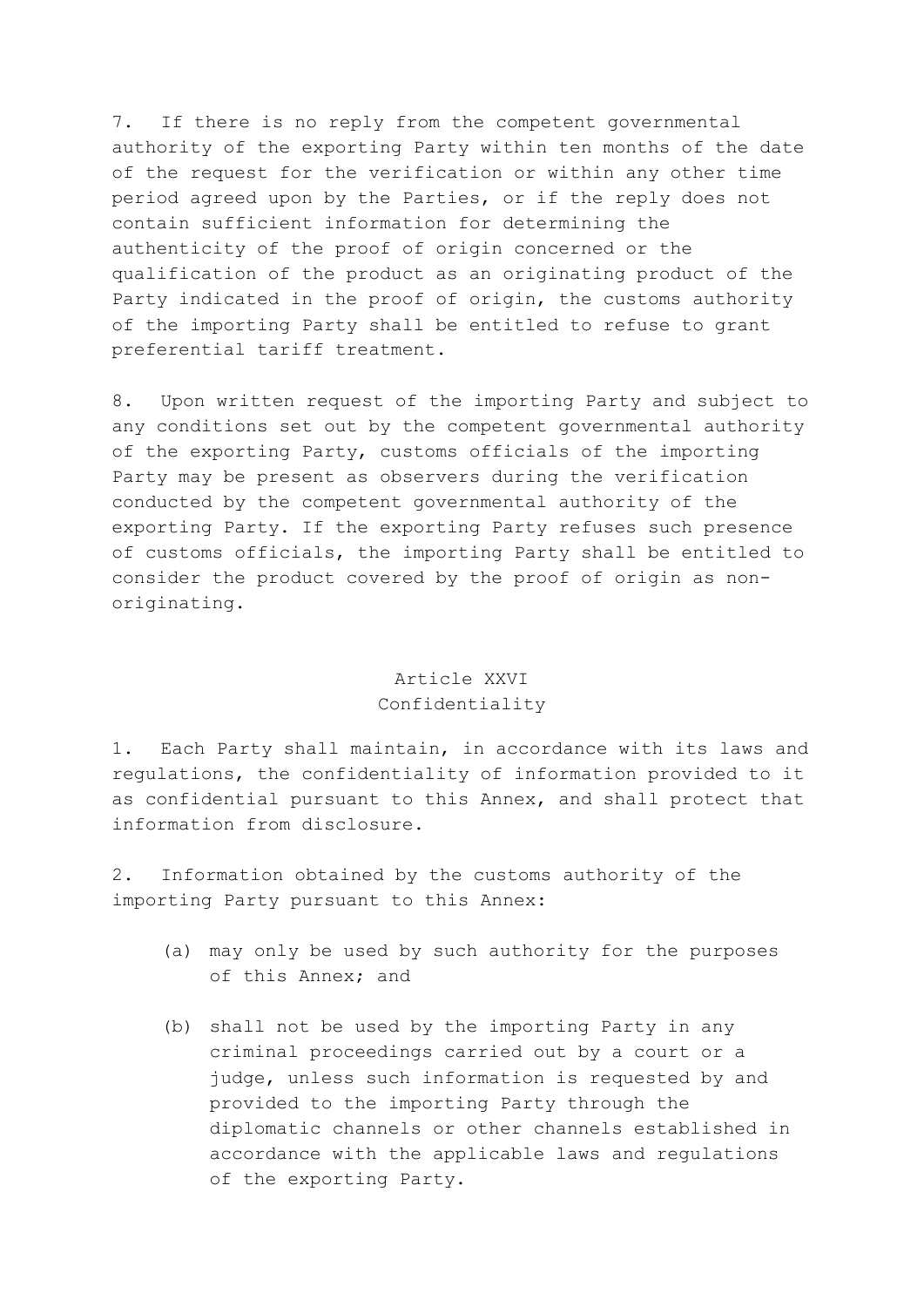#### Article XXVII Penalties and Measures against Fraudulent Acts

 Each Party shall establish or maintain, in accordance with its laws and regulations, appropriate penalties, sanctions, or other measures against its exporters, and the producers and persons referred to in Articles XVI and XIX of this Annex who have committed fraudulent acts in connection with a proof of origin.

# Article XXVIII Operational Procedures

 Upon entry into force of this Agreement, the Joint Committee shall adopt Operational Procedures that provide detailed regulations pursuant to which the customs authorities, the competent governmental authorities and other relevant authorities of the Parties shall implement their functions under this Annex.

### Article XXIX Miscellaneous

1. Communications between the importing Party and the exporting Party shall be conducted in the English language.

2. For the purposes of determining the origin in accordance with Section 2, the generally accepted accounting principles in the customs territory of the exporting Party shall be applied.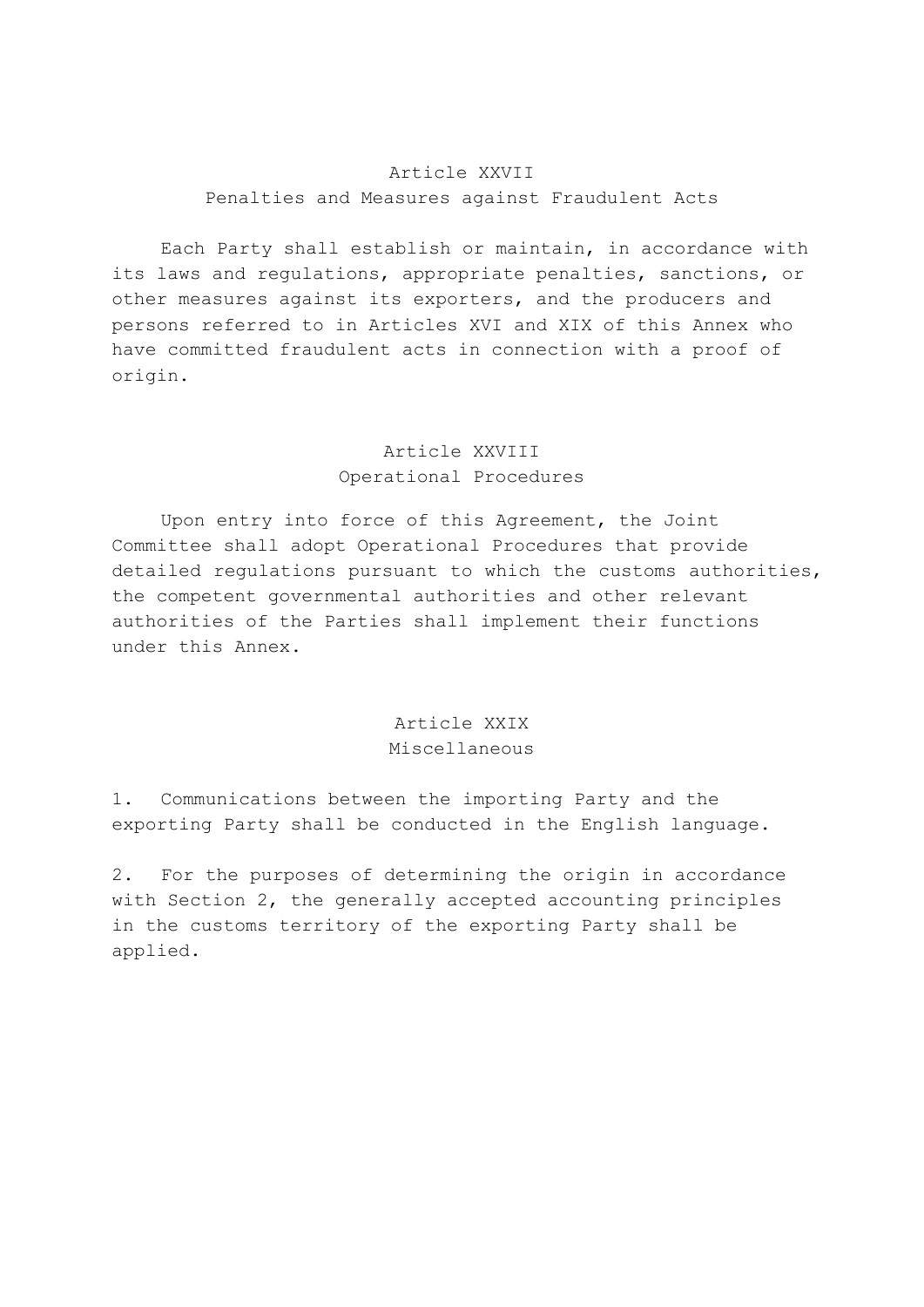## Section 6 Final Provisions

# Article XXX Sub-Committee on Rules of Origin, Customs Procedures and Trade Facilitation

1. For the purposes of the effective implementation and operation of Chapter 3 and this Annex, the Sub-Committee on Rules of Origin, Customs Procedures and Trade Facilitation (hereinafter referred to in this Article as "the Sub-Committee") is hereby established.

- 2. The functions of the Sub-Committee shall be:
	- (a) reviewing, monitoring and, as necessary, making appropriate recommendations to the Joint Committee on:
		- (i) the implementation and operation of Chapter 3 and this Annex;
		- (ii) any amendments to Appendices 1 to 3 to this Annex; and
		- (iii) the Operational Procedures referred to in Article XXVIII of this Annex;
	- (b) considering any other matter related to Chapter 3 and this Annex as the Parties may agree;
	- (c) reporting its findings to the Joint Committee; and
	- (d) carrying out other tasks assigned by the Joint Committee.

3. The Sub-Committee shall meet at such time and venue as may be agreed by the Parties.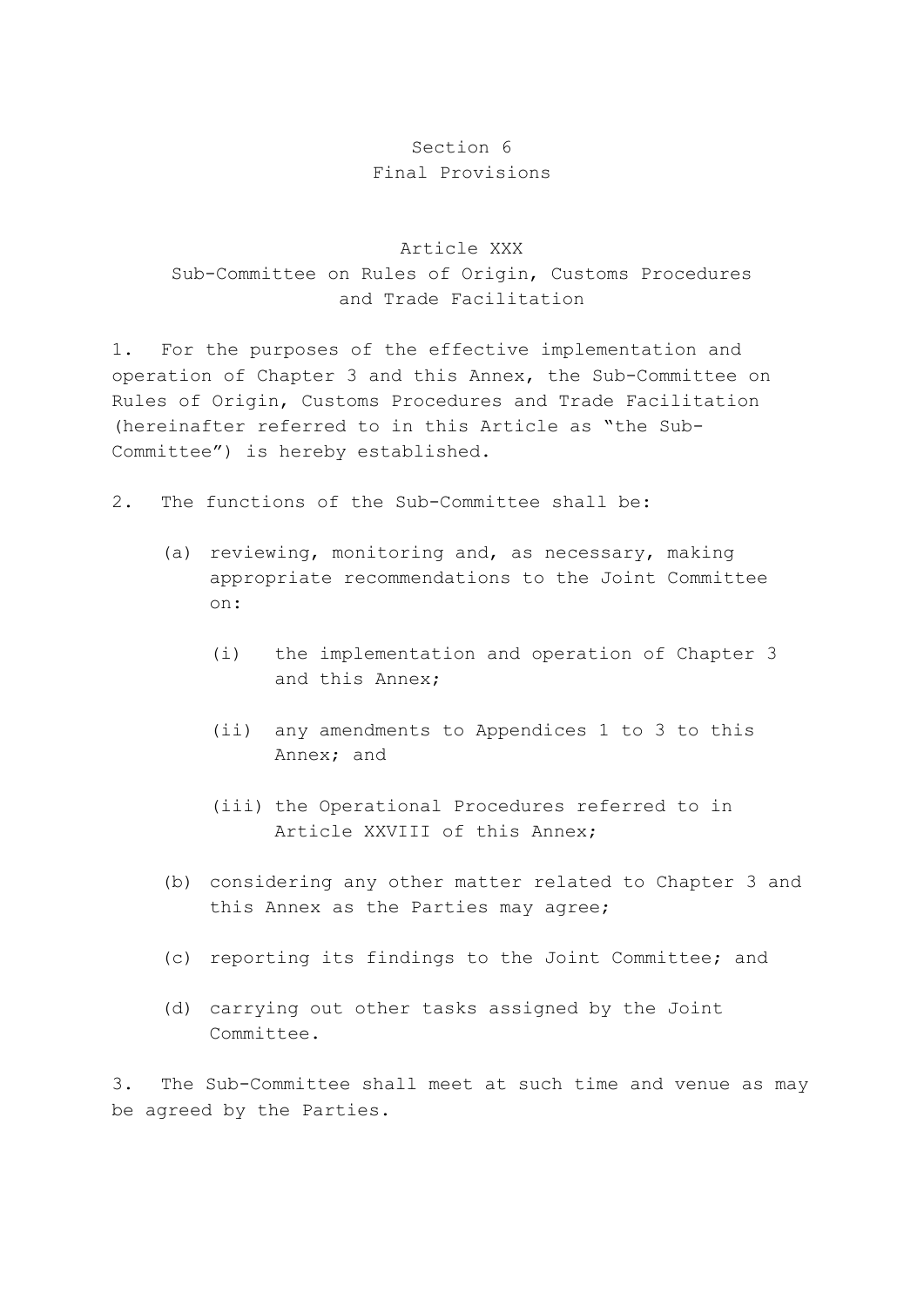4. The Sub-Committee shall be composed of representatives of the Parties.

#### Article XXXI

Transitional Provisions for Products in Transit or Storage

 The provisions of this Agreement may be applied to products which comply with the provisions of this Annex, and which on the date of entry into force of this Agreement, are either in transit from the customs territory of the exporting Party to the customs territory of the importing Party or in temporary storage in a bonded warehouse under customs control. Such application shall be subject to the submission to the customs authority of the importing Party, within four months of the date of entry into force of this Agreement, of a Certificate of Origin issued retrospectively or an origin declaration and, if required pursuant to Article XXI of this Annex, such other documentation relating to the importation of the product.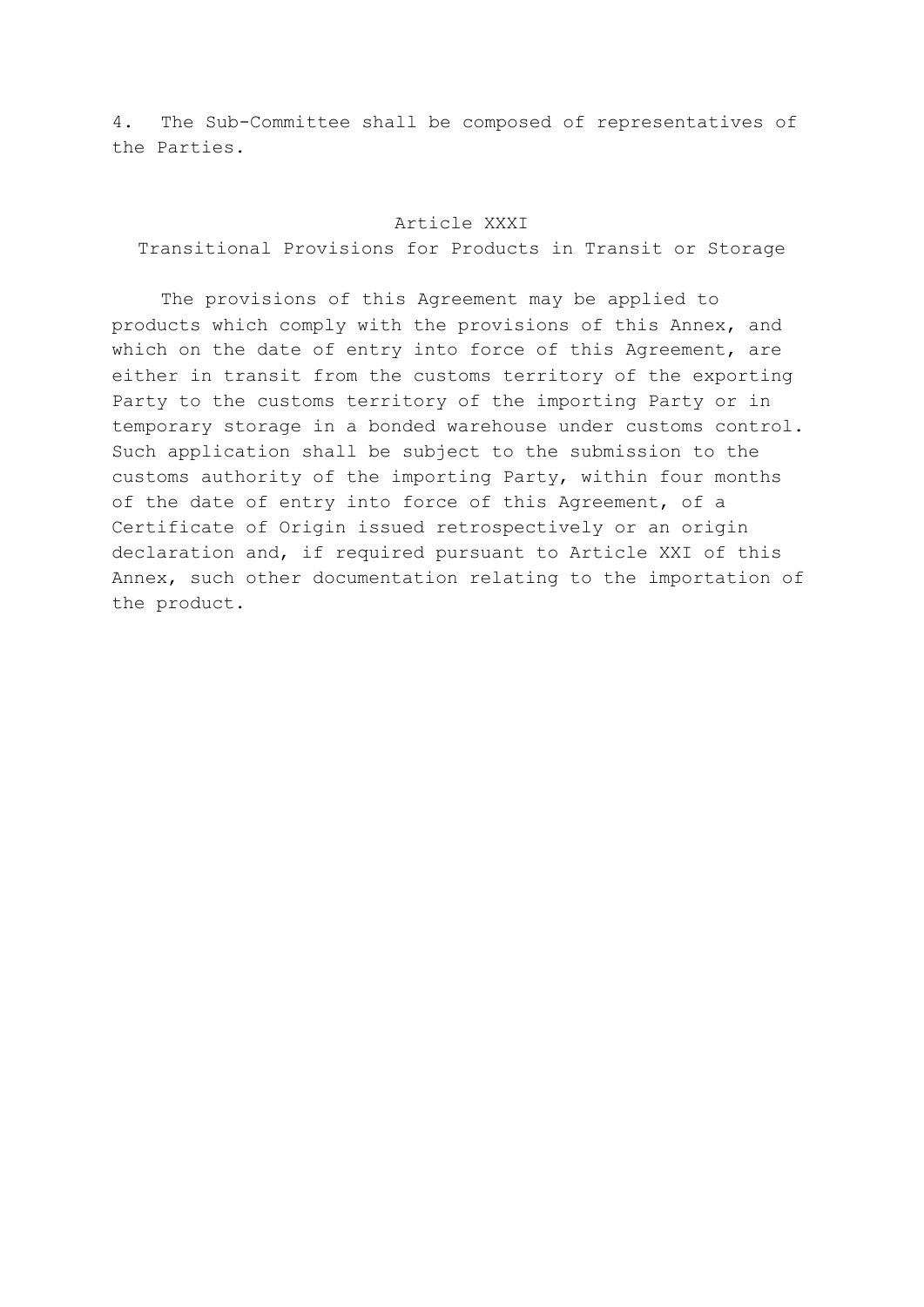#### Appendix 1

#### Product Specific Rules

#### Introductory Notes

1. For the purposes of the product specific rules set out in this Appendix:

- (a) (i) "VNM" denotes the maximum value, in percentage of the ex-works price of the product as indicated by the figure immediately after it, of non-originating materials used in the production of the product. For example, "VNM 40%" denotes that the VNM does not exceed 40 per cent of the ex-works price of the product.
	- (ii) "CC" denotes a change to the chapter, heading or subheading from any other chapter. This means that all nonoriginating materials used in the production of the product have undergone a change in tariff classification at the two-digit level (i.e. a change in chapter) of the HS;
	- (iii) "CTH" denotes a change to the chapter, heading or subheading from any other heading. This means that all nonoriginating materials used in the production of the product have undergone a change in tariff classification at the four-digit level (i.e. a change in heading) of the HS;
	- (iv) "CTSH" denotes a change to the chapter, heading or subheading from any other subheading. This means that all nonoriginating materials used in the production of the product have undergone a change in tariff classification at the six-digit level (i.e. a change in subheading) of the HS; and
	- (v) "WO" means that the product is wholly obtained in the customs territory of a Party as defined in Article III of Annex II;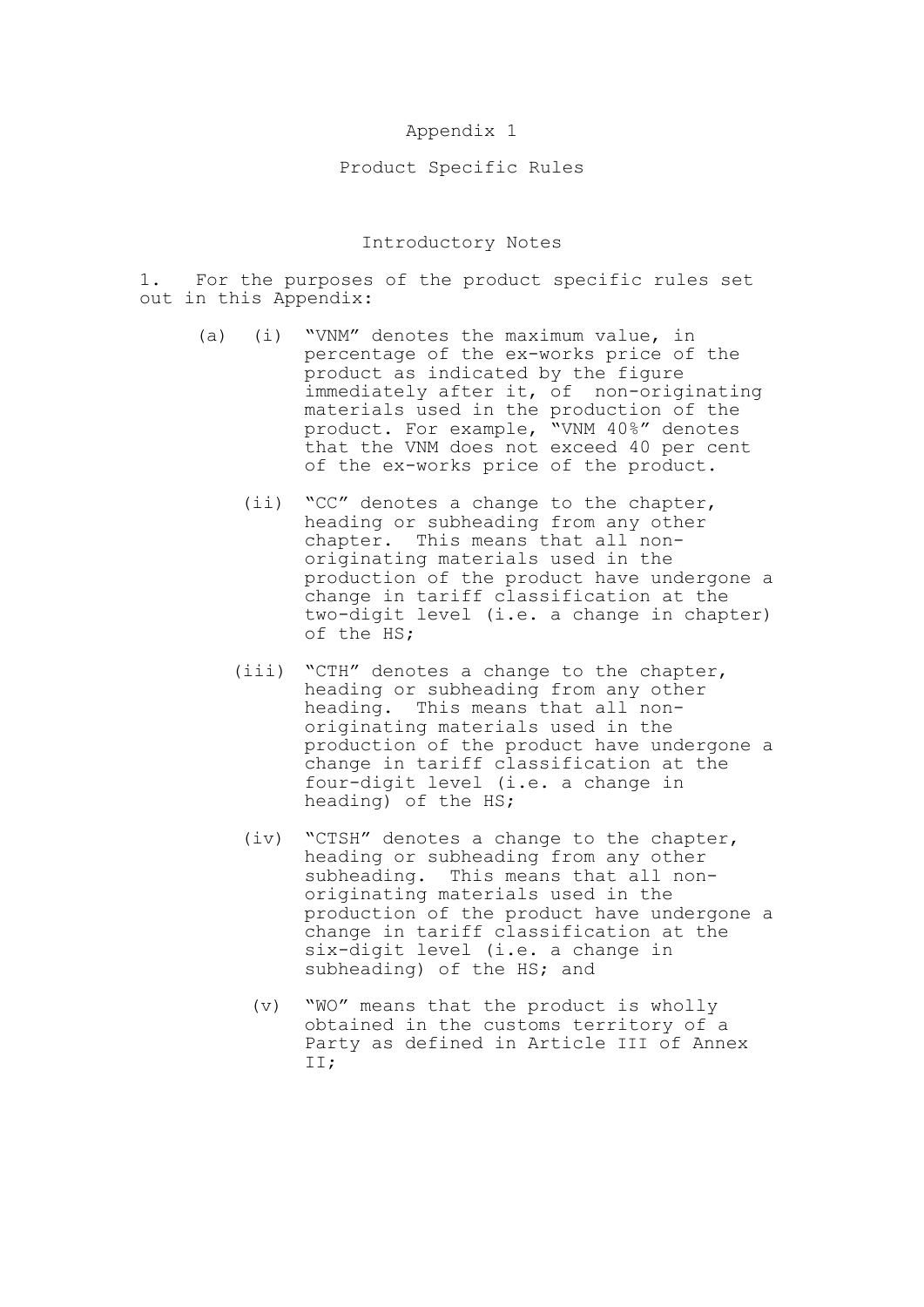(b) In determining the origin of a product classified under chapters 61 to 63, materials used in the production of the product which are not classified under chapters 50 to 63 shall be disregarded, whether or not they contain textiles.

2. This Appendix is based on the Harmonized System as amended on 1 January 2007.

| Chapter of the HS                                                                                                            | Tariff<br>classi-<br>fication<br>number | Product specific rules<br>$(3)$ or $(4)$ below shall be<br>considered as originating<br>products of a Party.) | (Note: Products which satisfy the<br>applicable rules set out in field |
|------------------------------------------------------------------------------------------------------------------------------|-----------------------------------------|---------------------------------------------------------------------------------------------------------------|------------------------------------------------------------------------|
| (1)                                                                                                                          | (2)                                     |                                                                                                               | $(3)$ or $(4)$                                                         |
| Chapter 1                                                                                                                    | 01                                      | CC                                                                                                            |                                                                        |
| Live animals                                                                                                                 |                                         |                                                                                                               |                                                                        |
| Chapter 2                                                                                                                    | 02                                      | CC except from<br>chapter 1.                                                                                  |                                                                        |
| Meat and edible meat<br>offa1                                                                                                |                                         |                                                                                                               |                                                                        |
| Chapter 3                                                                                                                    | 03                                      | CC                                                                                                            |                                                                        |
| Fish and crustaceans,<br>molluscs and other<br>aquatic invertebrates                                                         |                                         |                                                                                                               |                                                                        |
| Chapter 4                                                                                                                    | 04                                      | CC                                                                                                            |                                                                        |
| Dairy produce; birds'<br>eggs; natural honey;<br>edible products of animal<br>origin, not elsewhere<br>specified or included |                                         |                                                                                                               |                                                                        |
| Chapter 5                                                                                                                    | 0.5                                     | CC                                                                                                            |                                                                        |
| Products of animal<br>origin, not elsewhere<br>specified or included                                                         |                                         |                                                                                                               |                                                                        |
| Chapter 6                                                                                                                    | 06                                      | CC                                                                                                            |                                                                        |
| Live trees and other<br>plants; bulbs, roots and<br>the like; cut flowers and                                                | except<br>for:                          |                                                                                                               |                                                                        |
| ornamental foliage                                                                                                           | 06.02                                   | CC and VNM 50%                                                                                                |                                                                        |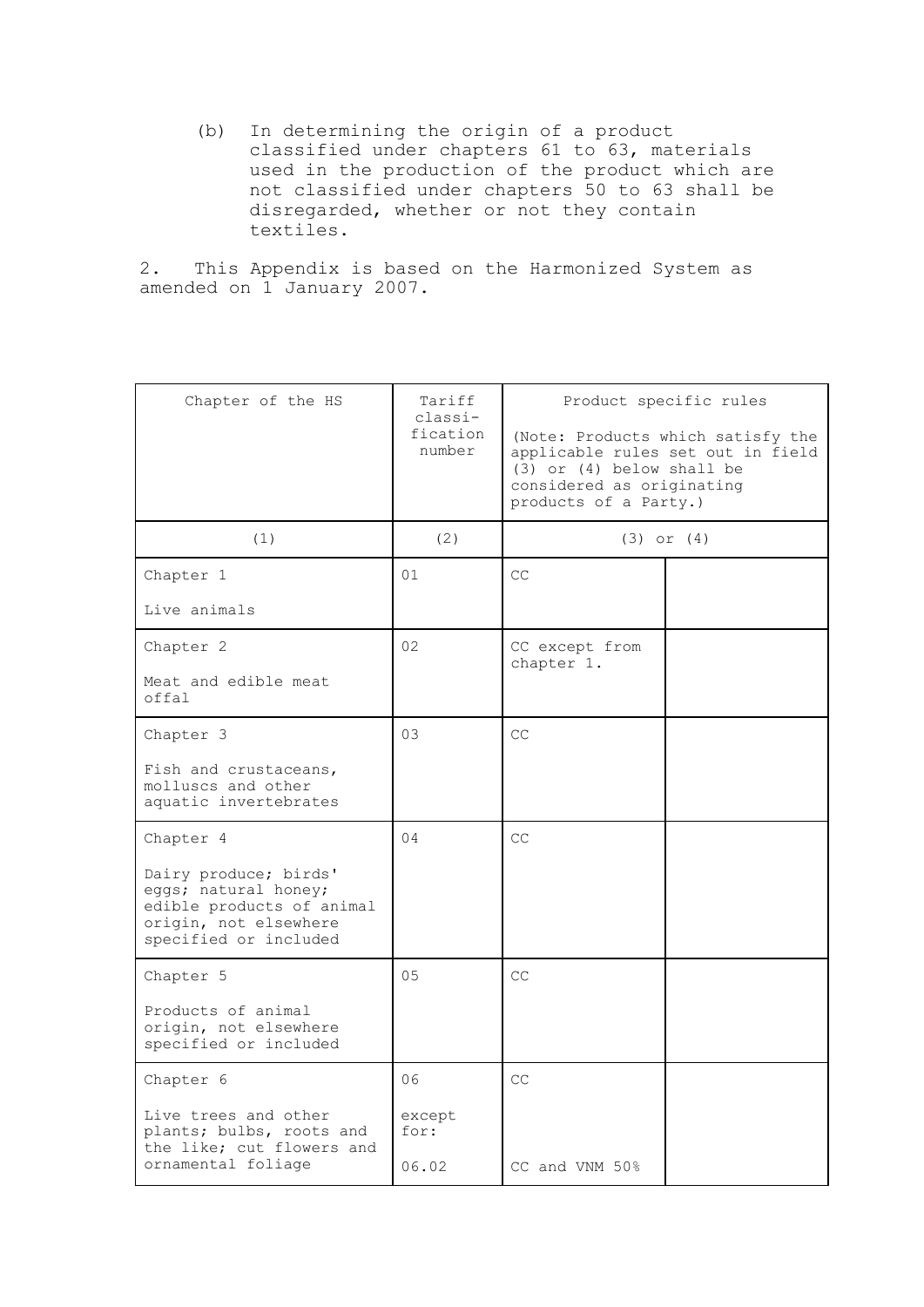| Chapter 7                                                                                                                            | 07                     | CC                                                                             |  |
|--------------------------------------------------------------------------------------------------------------------------------------|------------------------|--------------------------------------------------------------------------------|--|
| Edible vegetables and<br>certain roots and tubers                                                                                    |                        |                                                                                |  |
| Chapter 8                                                                                                                            | 08                     | CC                                                                             |  |
| Edible fruit and nuts;<br>peel of citrus fruits or<br>melons                                                                         |                        |                                                                                |  |
| Chapter 9                                                                                                                            | 09                     | CC                                                                             |  |
| Coffee, tea, maté and<br>spices                                                                                                      | except<br>for:         |                                                                                |  |
|                                                                                                                                      | $0901.21 -$<br>0901.90 | CTSH                                                                           |  |
| Chapter 10                                                                                                                           | 10                     | CC                                                                             |  |
| Cereals                                                                                                                              |                        |                                                                                |  |
| Chapter 11                                                                                                                           | 11                     | CC except from<br>chapter 10.                                                  |  |
| Products of the milling<br>industry; malt; starches;<br>inulin; wheat gluten                                                         | except<br>for:         |                                                                                |  |
|                                                                                                                                      | 11.05                  | CC except from<br>chapter 7.                                                   |  |
|                                                                                                                                      | 11.06                  | CC except from<br>heading 07.08,<br>07.10, 07.13,<br>or 07.14 or<br>chapter 8. |  |
|                                                                                                                                      | $1108.13 -$<br>1108.14 | CC except from<br>chapter 7.                                                   |  |
|                                                                                                                                      | $1108.19 -$<br>1108.20 | CC except from<br>chapter 7 or<br>10.                                          |  |
| Chapter 12                                                                                                                           | 12 <sup>2</sup>        | $\mathbb{C}\mathbb{C}$                                                         |  |
| Oil seeds and oleaginous<br>fruits; miscellaneous<br>grains, seeds and fruit;<br>industrial or medicinal<br>plants; straw and fodder |                        |                                                                                |  |
| Chapter 13                                                                                                                           | 13                     | CC                                                                             |  |
| Lac; gums, resins and<br>other vegetable saps and<br>extracts                                                                        |                        |                                                                                |  |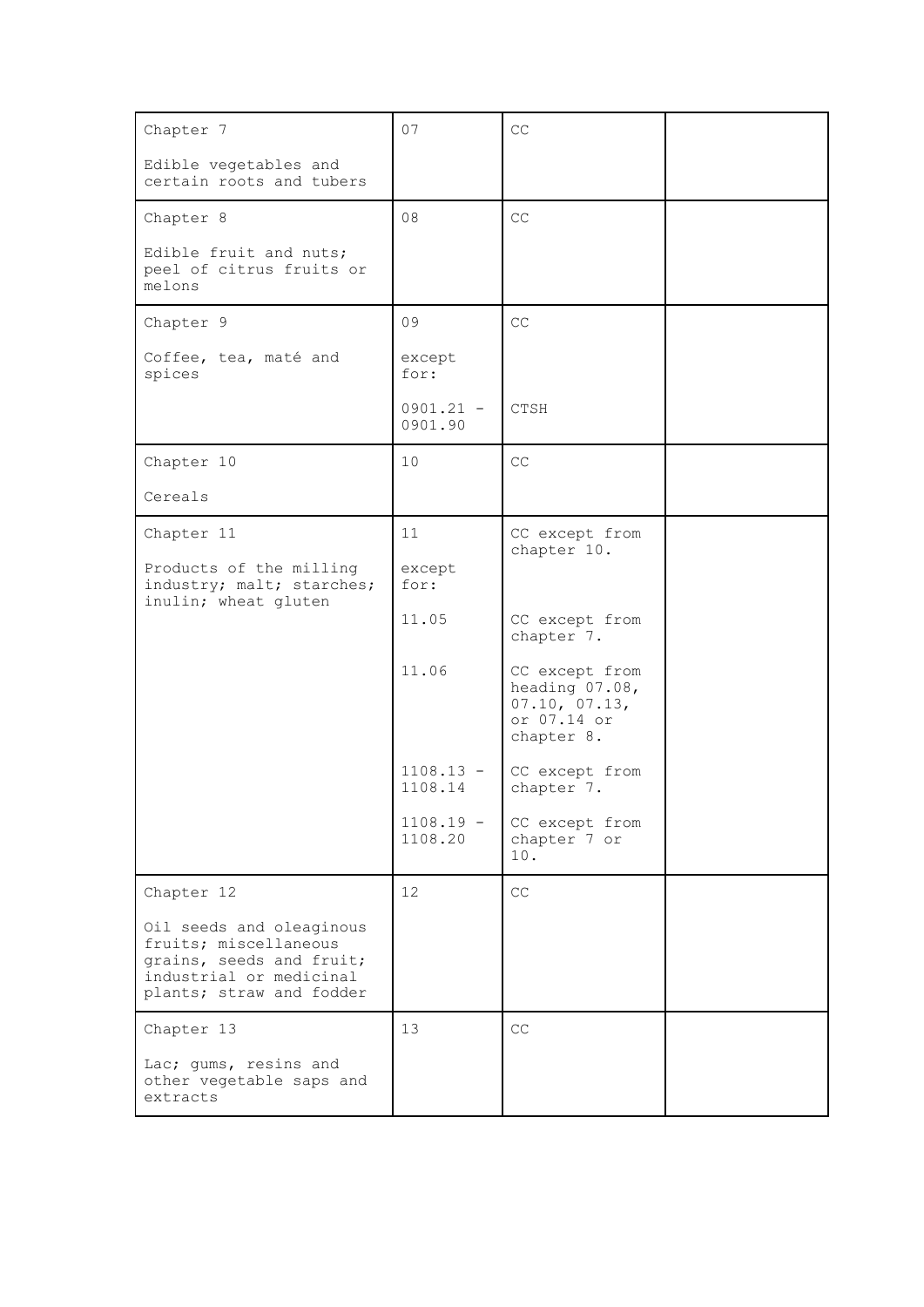| Chapter 14                                                                                    | 14                     | CC                                                  |  |
|-----------------------------------------------------------------------------------------------|------------------------|-----------------------------------------------------|--|
| Vegetable plaiting<br>materials; vegetable<br>products not elsewhere<br>specified or included |                        |                                                     |  |
| Chapter 15                                                                                    | $15.01-$<br>15.02      | CC                                                  |  |
| Animal or vegetable fats<br>and oils and their<br>cleavage products;                          | 15.03                  | CTH                                                 |  |
| prepared edible fats;<br>animal or vegetable waxes                                            | $15.04-$<br>15.06      | CC                                                  |  |
|                                                                                               | $15.07 -$<br>15.08     | CC except from<br>chapter 12.                       |  |
|                                                                                               | $15.09 -$<br>15.10     | CC except from<br>chapter 7.                        |  |
|                                                                                               | $1511.10 -$<br>1515.19 | CC except from<br>chapter 12.                       |  |
|                                                                                               | $1515.21 -$<br>1515.29 | CC except from<br>chapter 10.                       |  |
|                                                                                               | $1515.30 -$<br>1515.90 | CC except from<br>chapter 12.                       |  |
|                                                                                               | 1516.10                | CC except from<br>chapter 2 or 5.                   |  |
|                                                                                               | 1516.20                | CC except from<br>chapter 7, 8 or<br>12.            |  |
|                                                                                               | 1517.10                | CC except from<br>chapter $2, 4, 5$<br>or 12.       |  |
|                                                                                               | $1517.90 -$<br>1520.00 | CC except from<br>chapter $2, 4,$<br>5, 7, 8 or 12. |  |
|                                                                                               | 1521.10                | CC except from<br>chapter 7, 8 or<br>12.            |  |
|                                                                                               | $1521.90 -$<br>1522.00 | CC except from<br>chapter $2, 4, 5$<br>or 12.       |  |
| Chapter 16<br>Preparations of meat, of                                                        | $16.01 -$<br>16.02     | CC except from<br>chapter 1, 2 or<br>$5$ .          |  |
| fish or of crustaceans,<br>molluscs or other aquatic<br>invertebrates                         | 16.03                  | CC except from<br>chapter 2, 3 or<br>5.             |  |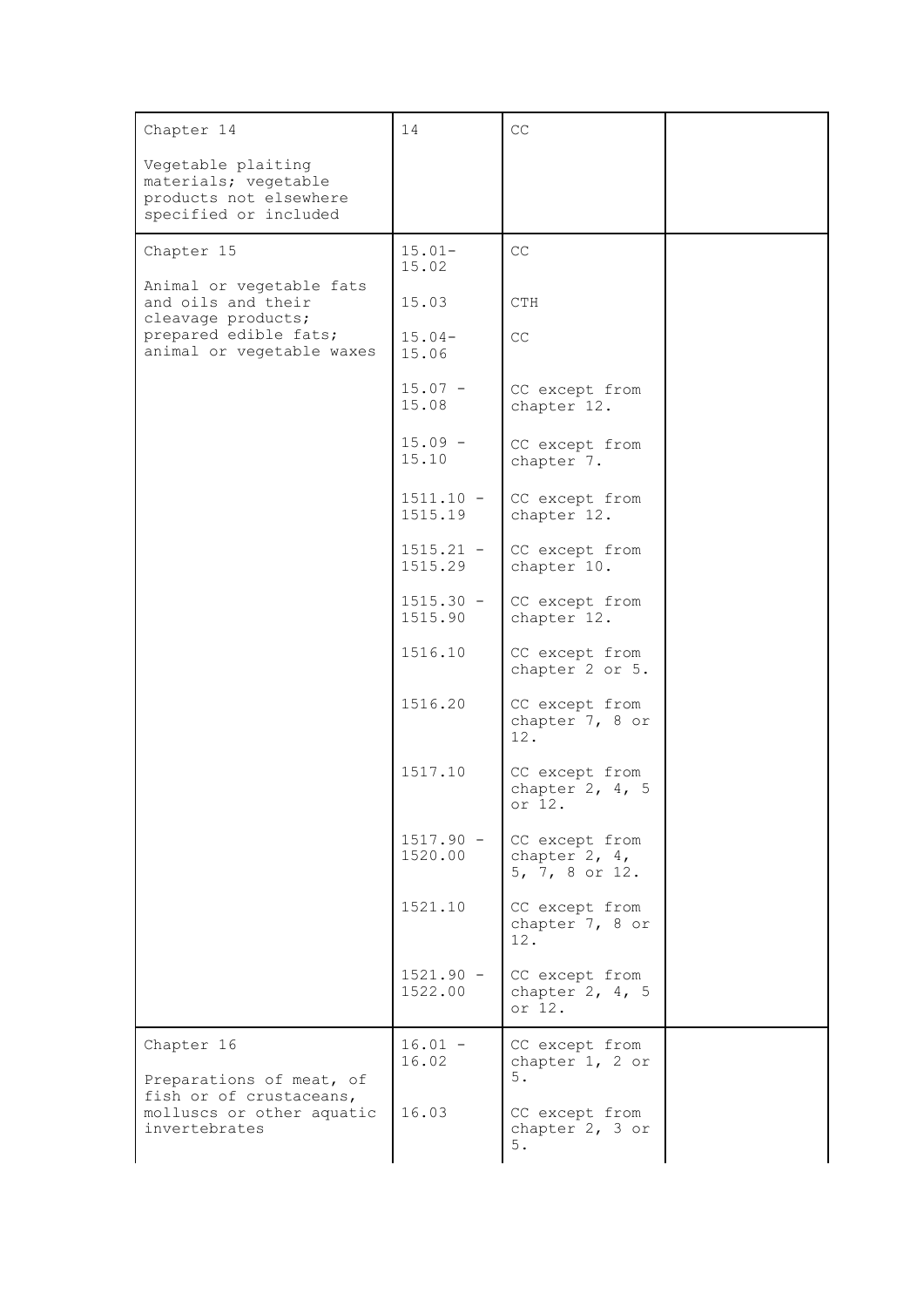|                                   | $1604.11 -$<br>1604.20 | CC except from<br>chapter 3.                                                                                                                                                                            |  |
|-----------------------------------|------------------------|---------------------------------------------------------------------------------------------------------------------------------------------------------------------------------------------------------|--|
|                                   | 1604.30                | CC and VNM 50%                                                                                                                                                                                          |  |
|                                   | 16.05                  | CC except from<br>chapter 3.                                                                                                                                                                            |  |
| Chapter 17                        | 17.01                  | CC except from<br>chapter 12.                                                                                                                                                                           |  |
| Sugars and sugar<br>confectionery | $1702.11 -$<br>1702.19 | CC except from<br>chapter 4.                                                                                                                                                                            |  |
|                                   | 1702.20                | CC                                                                                                                                                                                                      |  |
|                                   | $1702.30 -$<br>1702.90 | CC except from<br>chapter 11 or<br>12.                                                                                                                                                                  |  |
|                                   | 17.03                  | CC except from<br>chapter 12.                                                                                                                                                                           |  |
|                                   | 1704.10                | CTH and the<br>maximum value<br>of the non-<br>originating<br>materials<br>classified<br>under chapter<br>17 used in the<br>production is<br>30% of the ex-<br>works price of<br>the product.           |  |
|                                   | 1704.90                | CTH and the<br>maximum value<br>of the non-<br>originating<br>materials<br>classified<br>under chapters<br>4 and 17 used<br>in the<br>production is<br>45% of the ex-<br>works price of<br>the product. |  |
| Chapter 18                        | 18                     | CTH                                                                                                                                                                                                     |  |
| Cocoa and cocoa<br>preparations   | except<br>for:         |                                                                                                                                                                                                         |  |
|                                   | 18.01                  | CC                                                                                                                                                                                                      |  |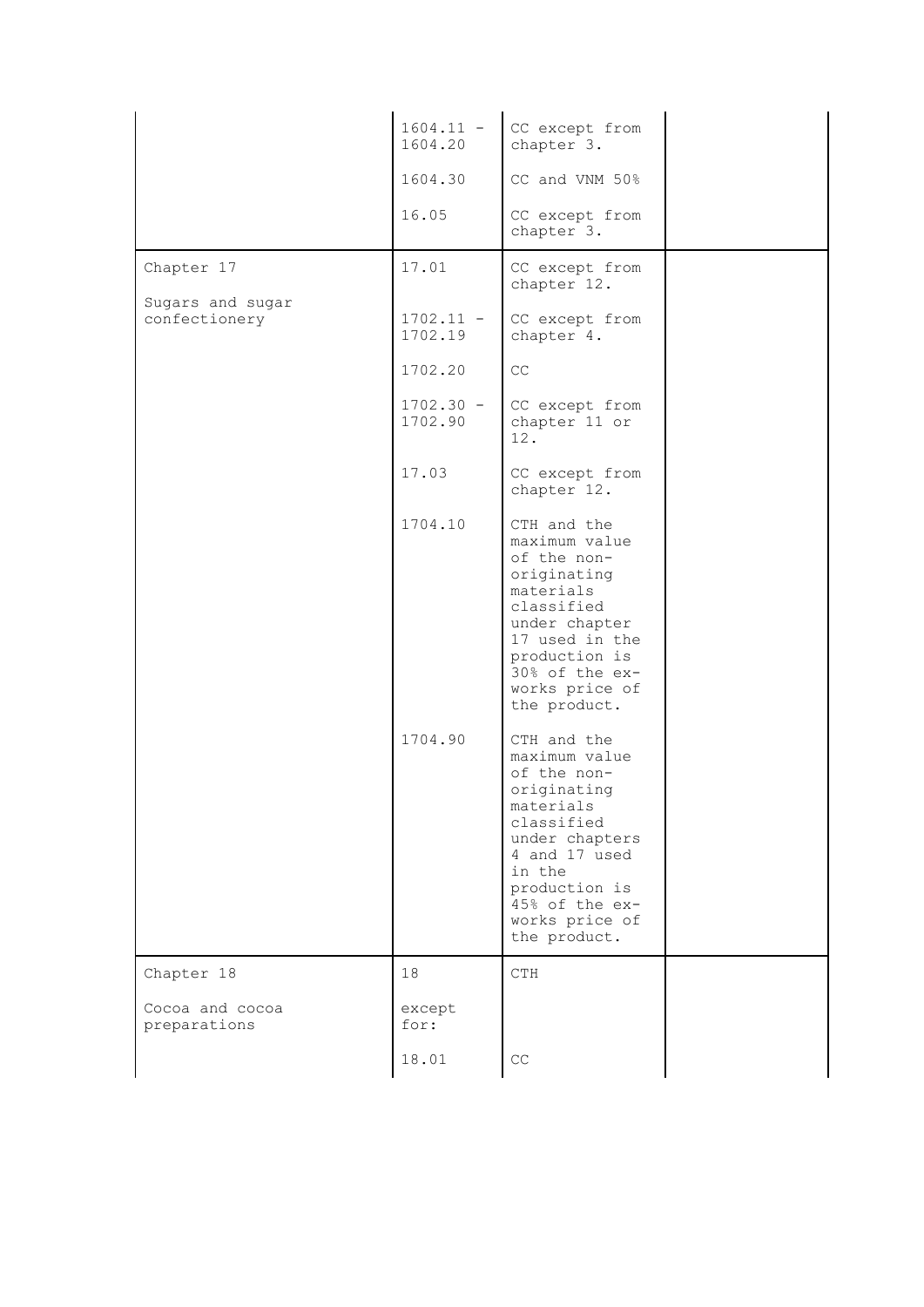|                                                                                           | 18.06                  | CTH and the<br>maximum value<br>of the non-<br>originating<br>materials<br>classified<br>under chapters<br>4 and 17 used<br>in the<br>production is<br>45% of the ex-<br>works price of<br>the product. |  |
|-------------------------------------------------------------------------------------------|------------------------|---------------------------------------------------------------------------------------------------------------------------------------------------------------------------------------------------------|--|
| Chapter 19<br>Preparations of cereals,<br>flour, starch or milk;<br>pastrycooks' products | 19.01                  | CC except from<br>chapter 10 or<br>11.                                                                                                                                                                  |  |
|                                                                                           | 19.02                  | CC except from<br>chapter 10<br>(except for<br>durum wheat) or<br>chapter 11<br>(except for<br>products<br>produced from<br>durum wheat).                                                               |  |
|                                                                                           | 19.03                  | CC except from<br>chapter 10<br>(except for<br>heading 10.01)<br>or chapter 11<br>(except for<br>heading $11.01$ ).                                                                                     |  |
|                                                                                           | $1904.10 -$<br>1905.40 | CTH and VNM 40%                                                                                                                                                                                         |  |
|                                                                                           | 1905.90                | CC except from<br>heading 11.05.                                                                                                                                                                        |  |
| Chapter 20                                                                                | 20                     | CC and VNM 60%                                                                                                                                                                                          |  |
| Preparations of<br>vegetables, fruit, nuts<br>or other parts of plants                    | except<br>for:         |                                                                                                                                                                                                         |  |
|                                                                                           | 2002.10                | CC except from<br>chapter 7.                                                                                                                                                                            |  |
|                                                                                           | 2004.10                | CC except from<br>chapter 7.                                                                                                                                                                            |  |
|                                                                                           | 2008.11                | CC except from<br>chapter 12.                                                                                                                                                                           |  |
|                                                                                           | $2008.20 -$<br>2008.92 | CC except from<br>chapter 8.                                                                                                                                                                            |  |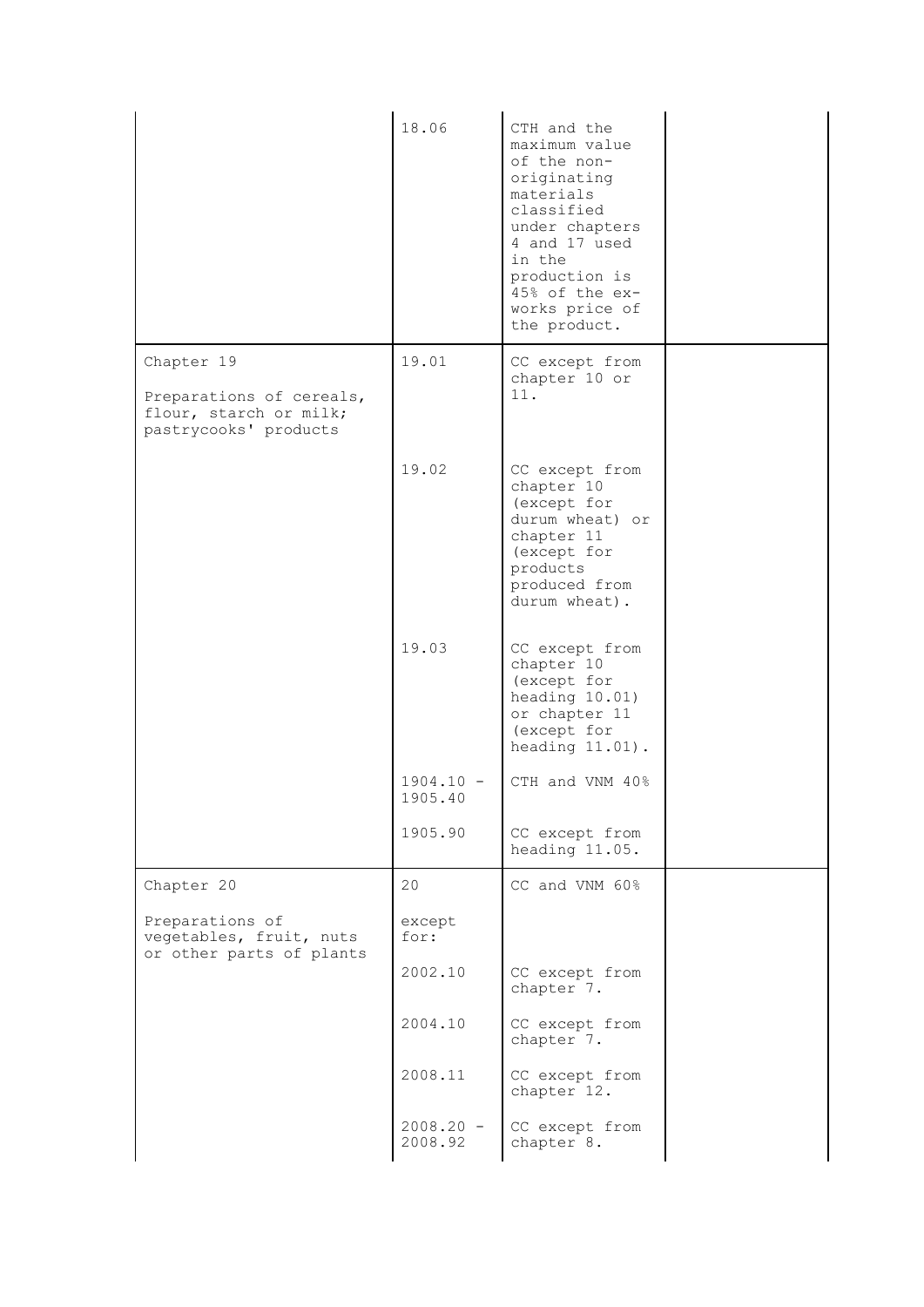|                                      | $2009.11 -$<br>2009.12                                  | CC except from<br>chapter 8.          |         |
|--------------------------------------|---------------------------------------------------------|---------------------------------------|---------|
|                                      | 2009.50                                                 | CC except from<br>chapter 7.          |         |
|                                      | $2009.71 -$<br>2009.79                                  | CC except from<br>chapter 8.          |         |
| Chapter 21                           | 21                                                      | $\mathbb{C}\mathbb{C}$                |         |
| Miscellaneous edible<br>preparations | except<br>for:                                          |                                       |         |
|                                      | 2103.20                                                 | CC except from<br>chapter 7 or<br>20. |         |
|                                      | 21.05                                                   | CC except from<br>chapter 4 or<br>19. |         |
|                                      | 21.06                                                   | CC and VNM 45%                        |         |
| Chapter 22                           | 22.01                                                   | CC                                    |         |
| Beverages, spirits and<br>vinegar    | 22.02                                                   | CTH and VNM 55%                       |         |
|                                      | 22.03                                                   | CTH                                   |         |
|                                      | $22.04 -$<br>22.06                                      | CC except from<br>chapter 8 or<br>20. |         |
|                                      | 22.07                                                   | CC                                    |         |
|                                      | $2208.20 -$<br>2208.30                                  | CTH except from<br>heading 22.07.     | VNM 60% |
|                                      | $2208.40 -$<br>2208.60                                  | CTH except from<br>heading 22.07.     |         |
|                                      | 2208.70                                                 | CTH except from<br>heading 22.07.     | VNM 60% |
|                                      | 2208.90                                                 |                                       |         |
|                                      | - Sake<br>compound<br>and<br>cooking<br>sake<br>(Mirin) | CTH and VNM 60%                       |         |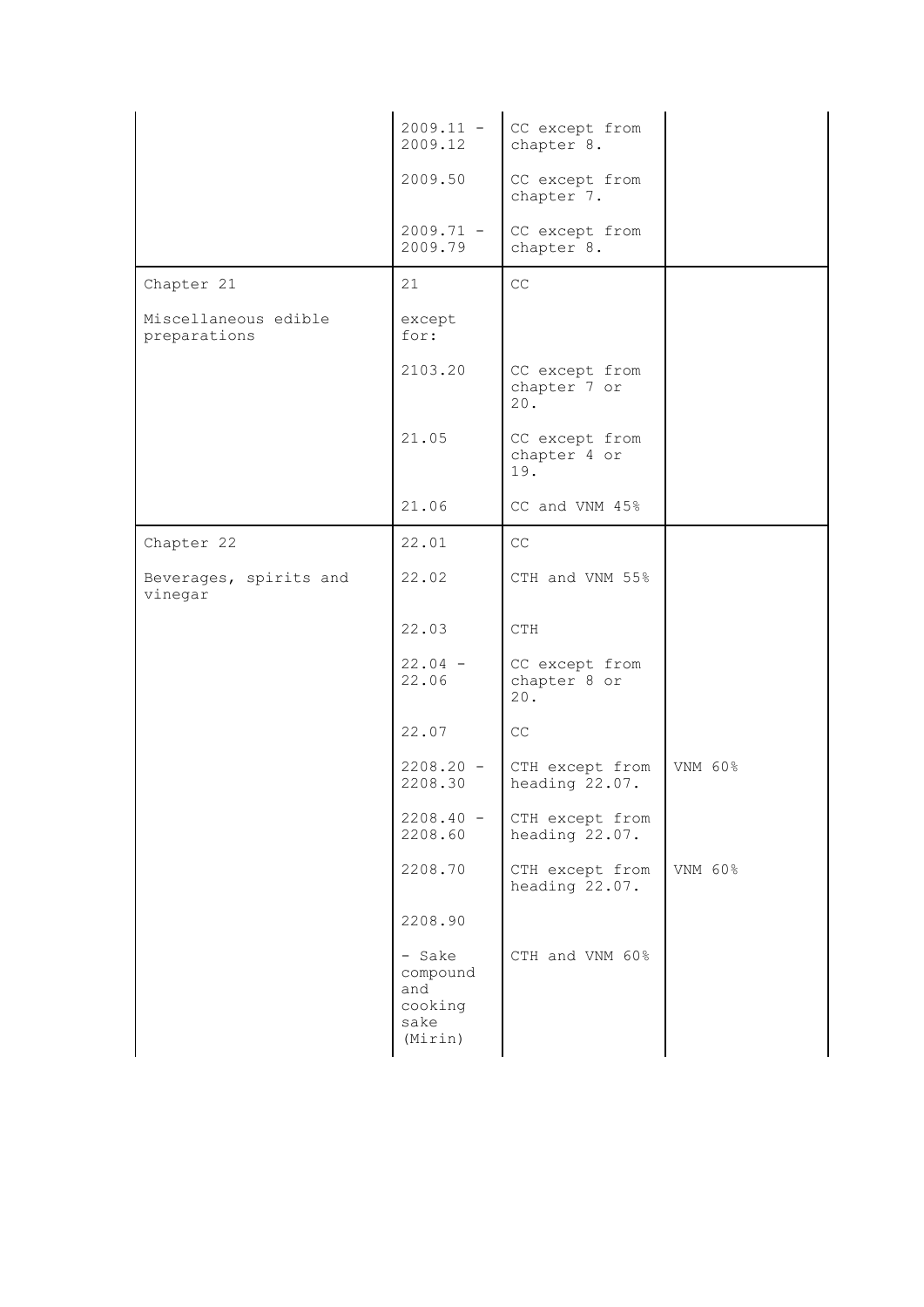|                                                                                                     | - Bever-<br>ages with<br>a basis of<br>fruits and<br>fruit<br>juices, of<br>an<br>alcoholic<br>strength<br>by volume<br>of less<br>than one<br>per cent<br>- other | CC except from<br>chapter 8 or<br>20.<br>CTH except from<br>heading 22.07. |         |
|-----------------------------------------------------------------------------------------------------|--------------------------------------------------------------------------------------------------------------------------------------------------------------------|----------------------------------------------------------------------------|---------|
|                                                                                                     | 22.09                                                                                                                                                              | CTH                                                                        |         |
| Chapter 23                                                                                          | 23                                                                                                                                                                 | CTH                                                                        |         |
| Residues and waste from<br>the food industries;<br>prepared animal fodder                           | except<br>for:                                                                                                                                                     |                                                                            |         |
|                                                                                                     | 2301.10                                                                                                                                                            | CTH except from<br>chapter 2 or 5.                                         |         |
|                                                                                                     | 2301.20                                                                                                                                                            | CTH except from<br>chapter 3.                                              |         |
|                                                                                                     | 23.09                                                                                                                                                              | CTH and VNM 60%                                                            |         |
| Chapter 24                                                                                          | 24                                                                                                                                                                 | <b>CTH</b>                                                                 |         |
|                                                                                                     |                                                                                                                                                                    |                                                                            |         |
| Tobacco and manufactured<br>tobacco substitutes                                                     | except<br>for:                                                                                                                                                     |                                                                            |         |
|                                                                                                     | $2401.10 -$<br>2401.20                                                                                                                                             | CC                                                                         |         |
|                                                                                                     | 2401.30                                                                                                                                                            | CTSH                                                                       |         |
| Chapter 25                                                                                          | 25.01                                                                                                                                                              | CC                                                                         |         |
| Salt; sulphur; earths and<br>stone; plastering<br>materials, lime and<br>cement                     |                                                                                                                                                                    |                                                                            |         |
| Chapter 28                                                                                          | $2804.61 -$                                                                                                                                                        | CTSH                                                                       | VNM 60% |
| Inorganic chemicals;<br>organic or inorganic                                                        | 2804.69<br>2844.10                                                                                                                                                 | CC                                                                         |         |
| compounds of precious<br>metals, of rare-earth<br>metals, of radioactive<br>elements or of isotopes | $2844.20 -$<br>2844.50                                                                                                                                             | CTSH                                                                       |         |
| Chapter 29                                                                                          | 29                                                                                                                                                                 | CTSH                                                                       | VNM 60% |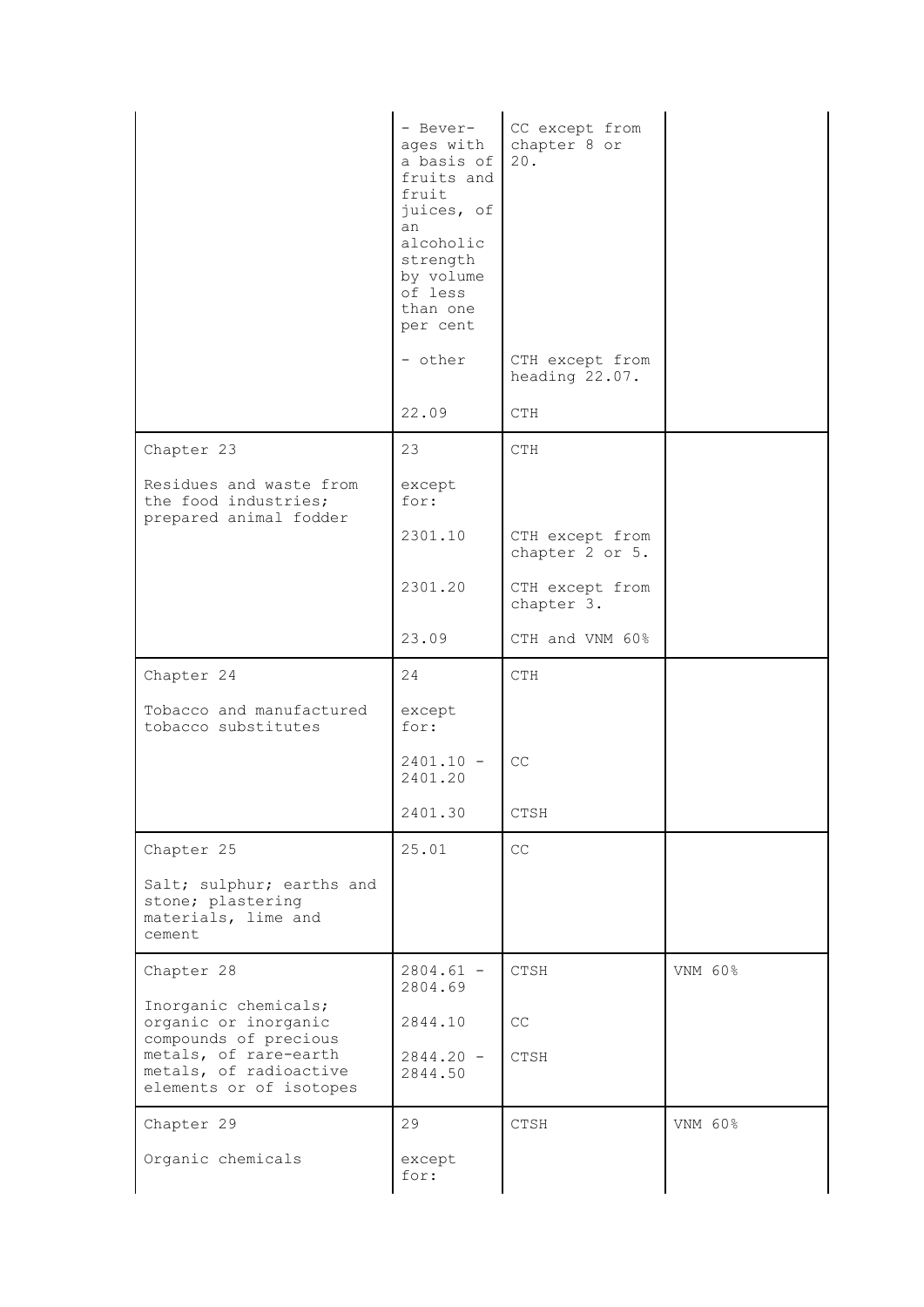| Chapter 30                                                                                                                                                                                | 2905.44<br>2906.11<br>$2918.14 -$<br>2918.15<br>29.40<br>3006.92 | CTH except from<br>heading 17.02.<br>CC except from<br>chapter 33.<br>CC except from<br>chapter 17 or<br>23.<br>CTH except from<br>heading 17.02.<br>WО                                                                                                                                                                                                                                                                                |         |
|-------------------------------------------------------------------------------------------------------------------------------------------------------------------------------------------|------------------------------------------------------------------|----------------------------------------------------------------------------------------------------------------------------------------------------------------------------------------------------------------------------------------------------------------------------------------------------------------------------------------------------------------------------------------------------------------------------------------|---------|
| Pharmaceutical products                                                                                                                                                                   |                                                                  |                                                                                                                                                                                                                                                                                                                                                                                                                                        |         |
| Chapter 31                                                                                                                                                                                | 31                                                               | CTSH                                                                                                                                                                                                                                                                                                                                                                                                                                   | VNM 60% |
| Fertilisers                                                                                                                                                                               |                                                                  |                                                                                                                                                                                                                                                                                                                                                                                                                                        |         |
| Chapter 32<br>Tanning or dyeing<br>extracts; tannins and<br>their derivatives; dyes,<br>pigments and other<br>colouring matter; paints<br>and varnishes; putty and<br>other mastics; inks | 32.04                                                            | <b>CTH</b><br>Note: In<br>applying this<br>rule, a change<br>in tariff<br>classification<br>at the four-<br>digit level of<br>the HS is not<br>required for<br>$non-$<br>originating<br>materials<br>classified<br>under heading<br>$32.04$ used in<br>the<br>production,<br>provided that<br>the total<br>value of those<br>$non-$<br>originating<br>materials does<br>not exceed 20%<br>of the ex-<br>works price of<br>the product. | VNM 60% |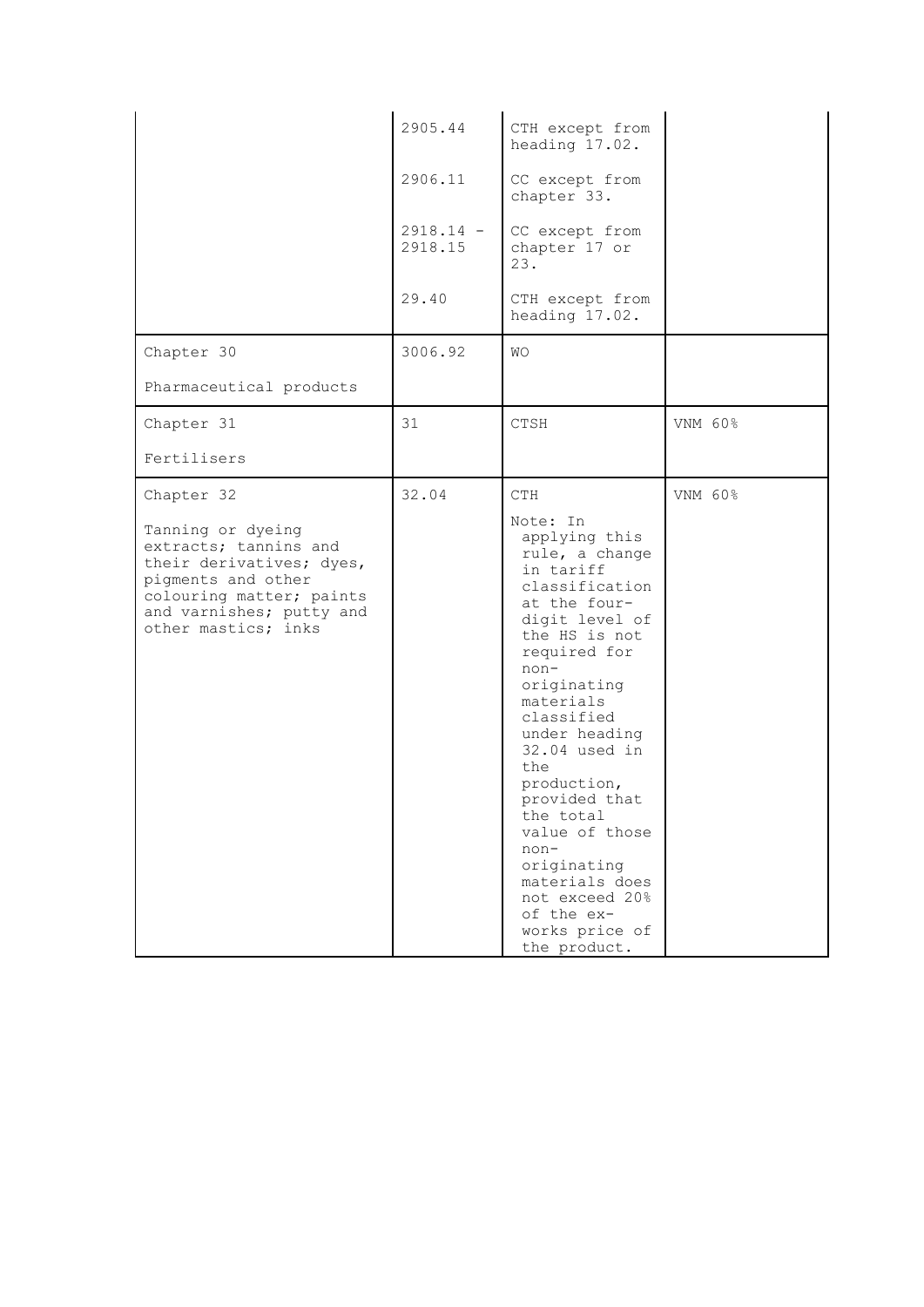| Chapter 34                                                                                                                                                                                                                                                                                                  | 34.02                  | CTH                                                                                                                                                                                                                                                                                                                                                                                                                    | VNM 60% |
|-------------------------------------------------------------------------------------------------------------------------------------------------------------------------------------------------------------------------------------------------------------------------------------------------------------|------------------------|------------------------------------------------------------------------------------------------------------------------------------------------------------------------------------------------------------------------------------------------------------------------------------------------------------------------------------------------------------------------------------------------------------------------|---------|
| Soap, organic surface-<br>active agents, washing<br>preparations, lubricating<br>preparations, artificial<br>waxes, prepared waxes,<br>polishing or scouring<br>preparations, candles and<br>similar articles,<br>modelling pastes, "dental<br>waxes" and dental<br>preparations with a basis<br>of plaster |                        | Note: In<br>applying this<br>rule, a change<br>in tariff<br>classification<br>at the four-<br>digit level of<br>the HS is not<br>required for<br>$non-$<br>originating<br>materials<br>classified<br>under heading<br>34.02 used in<br>the<br>production,<br>provided that<br>the total<br>value of those<br>$non-$<br>originating<br>materials does<br>not exceed 20%<br>of the ex-<br>works price of<br>the product. |         |
| Chapter 35                                                                                                                                                                                                                                                                                                  | 35.01                  | CC                                                                                                                                                                                                                                                                                                                                                                                                                     |         |
| Albuminoidal substances;<br>modified starches; glues;<br>enzymes                                                                                                                                                                                                                                            | $3502.11 -$<br>3502.19 | CC except from<br>chapter 4.                                                                                                                                                                                                                                                                                                                                                                                           |         |
|                                                                                                                                                                                                                                                                                                             | $3502.20 -$<br>35.04   | <b>CTH</b>                                                                                                                                                                                                                                                                                                                                                                                                             |         |
|                                                                                                                                                                                                                                                                                                             | 35.05                  | CC except from<br>chapter 11.                                                                                                                                                                                                                                                                                                                                                                                          |         |
| Chapter 38                                                                                                                                                                                                                                                                                                  | 38.01                  | CTSH                                                                                                                                                                                                                                                                                                                                                                                                                   | VNM 60% |
| Miscellaneous chemical<br>products                                                                                                                                                                                                                                                                          | 3805.90                | CTSH                                                                                                                                                                                                                                                                                                                                                                                                                   | VNM 60% |
|                                                                                                                                                                                                                                                                                                             | 38.06                  | CTSH                                                                                                                                                                                                                                                                                                                                                                                                                   | VNM 60% |
|                                                                                                                                                                                                                                                                                                             | 3809.10                | CTH except from<br>chapter 11 or<br>35.                                                                                                                                                                                                                                                                                                                                                                                |         |
|                                                                                                                                                                                                                                                                                                             | 3824.60                | CTH except from<br>heading 17.02.                                                                                                                                                                                                                                                                                                                                                                                      |         |
| Chapter 39                                                                                                                                                                                                                                                                                                  | $39.01 -$<br>39.13     | CTSH                                                                                                                                                                                                                                                                                                                                                                                                                   | VNM 60% |
| Plastics and articles<br>thereof                                                                                                                                                                                                                                                                            |                        |                                                                                                                                                                                                                                                                                                                                                                                                                        |         |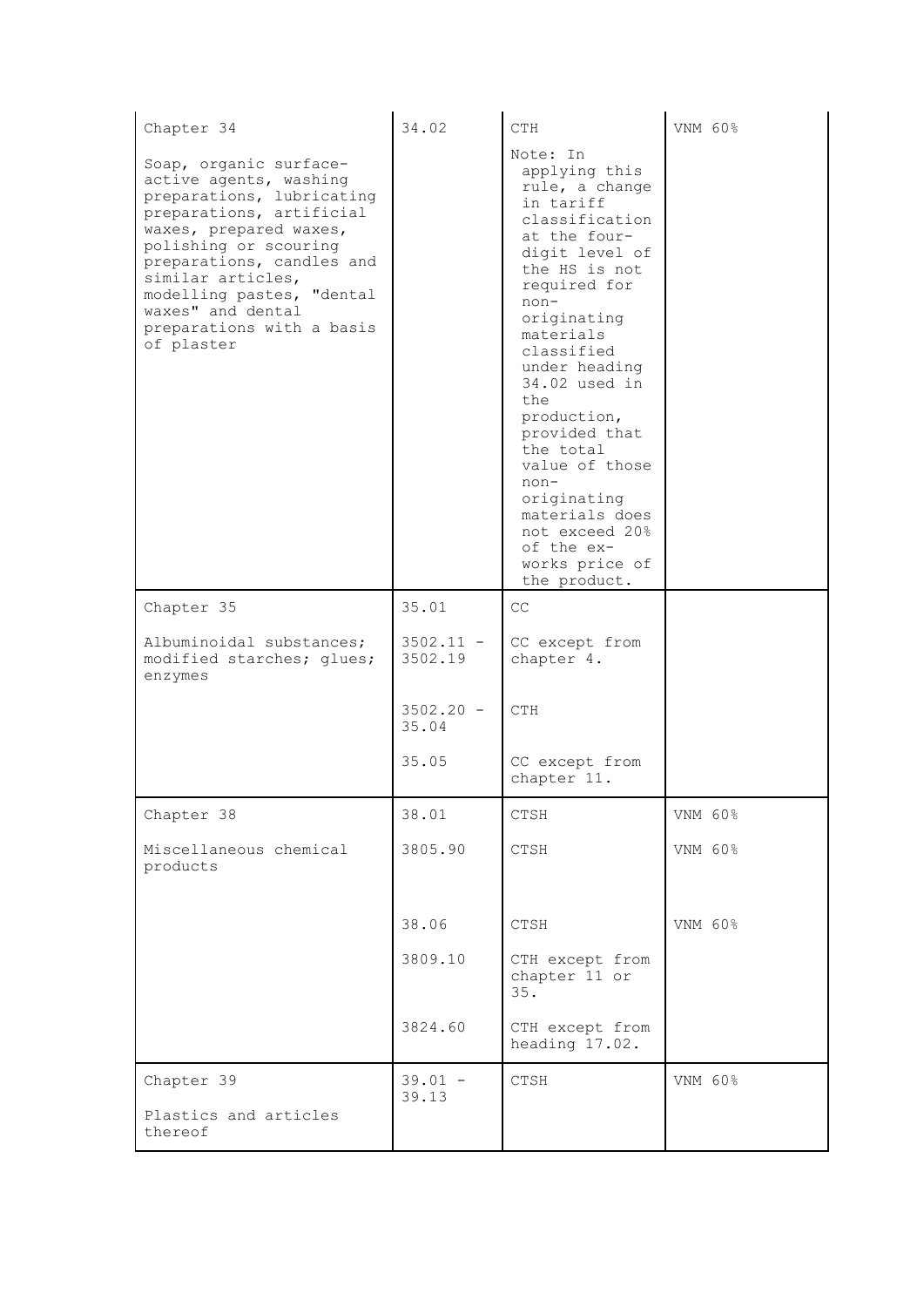| Chapter 40                                                                                                                                                    | 40.12          | CTSH                              | VNM 60% |
|---------------------------------------------------------------------------------------------------------------------------------------------------------------|----------------|-----------------------------------|---------|
| Rubber and articles<br>thereof                                                                                                                                |                |                                   |         |
| Chapter 41                                                                                                                                                    | 41             | CC                                |         |
| Raw hides and skins<br>(other than furskins) and<br>leather                                                                                                   |                |                                   |         |
| Chapter 42                                                                                                                                                    | 42             | CC                                |         |
| Articles of leather;<br>saddlery and harness;<br>travel goods, handbags<br>and similar containers;<br>articles of animal gut<br>(other than silk-worm<br>qut) |                |                                   |         |
| Chapter 43                                                                                                                                                    | 43             | CC                                |         |
| Furskins and artificial<br>fur; manufactures thereof                                                                                                          |                |                                   |         |
| Chapter 44                                                                                                                                                    | 44.12          | CTH except from<br>heading 44.07  | VNM 60% |
| Wood and articles of<br>wood; wood charcoal                                                                                                                   |                | or 44.08.                         |         |
| Chapter 46                                                                                                                                                    | 46             | CTH                               |         |
| Manufactures of straw, of<br>esparto or of other<br>plaiting materials;                                                                                       | except<br>for: |                                   |         |
| basketware and wickerwork                                                                                                                                     | 4601.29        | CC except from<br>chapter 14.     |         |
|                                                                                                                                                               | 4601.94        | CC except from<br>chapter 14.     |         |
|                                                                                                                                                               | 4602.19        | CC except from<br>chapter 14.     |         |
| Chapter 50                                                                                                                                                    | 50             | CTH                               |         |
| Silk                                                                                                                                                          |                |                                   |         |
|                                                                                                                                                               | except<br>for: |                                   |         |
|                                                                                                                                                               | 50.05          | CTH except from<br>heading 50.06. |         |
|                                                                                                                                                               | 50.06          | CTH except from<br>heading 50.05. |         |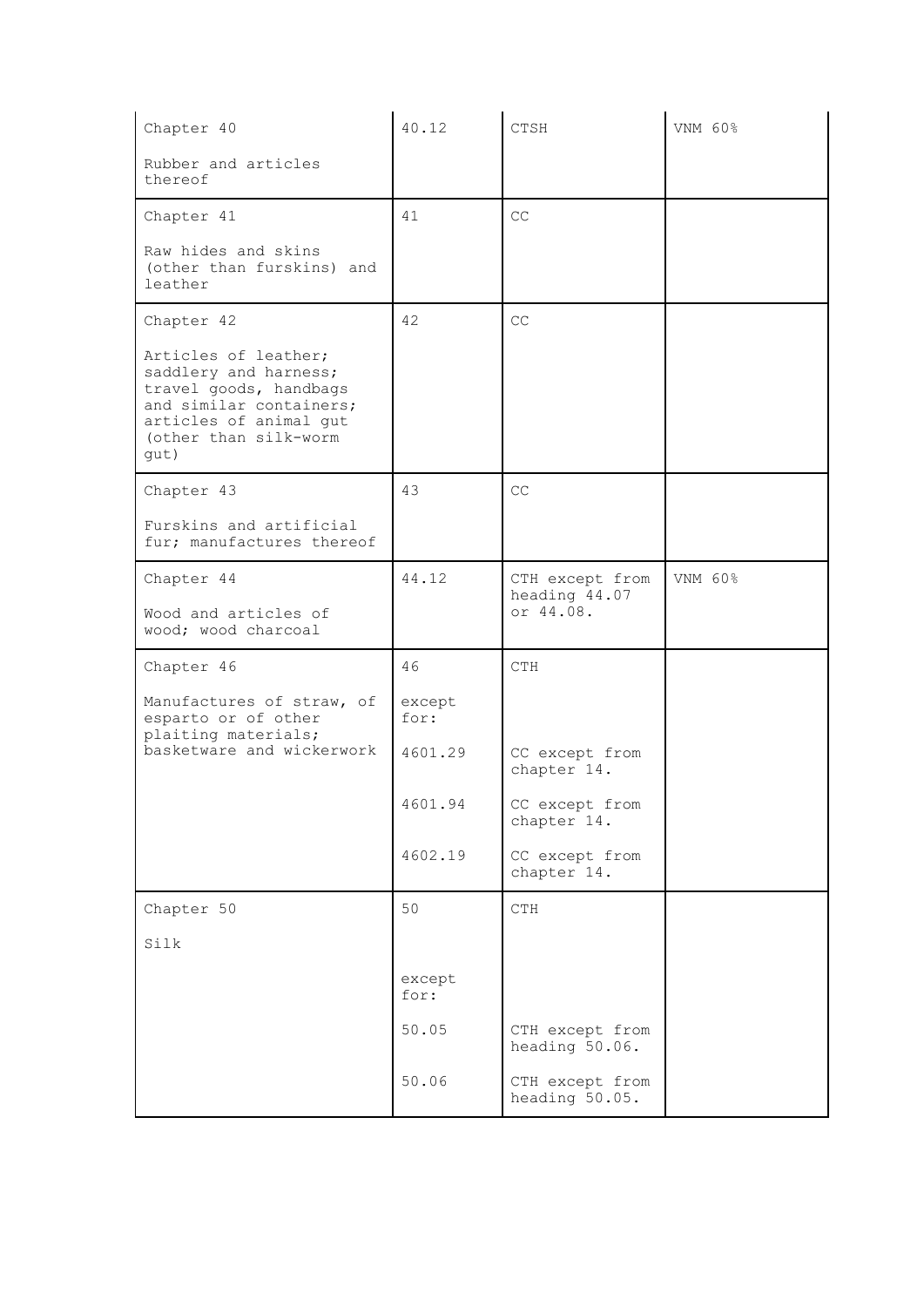| Chapter 51                                                                  | 51                 | CTH                                        |  |
|-----------------------------------------------------------------------------|--------------------|--------------------------------------------|--|
| Wool, fine or coarse<br>animal hair; horsehair<br>yarn and woven fabric     | except<br>for:     |                                            |  |
|                                                                             | 51.04              | CC                                         |  |
|                                                                             | $51.06 -$<br>51.10 | CTH outside<br>headings 51.06<br>$-51.10.$ |  |
|                                                                             | $51.11 -$<br>51.13 | CTH outside<br>headings 51.11<br>$-51.13.$ |  |
| Chapter 52                                                                  | 52                 | CTH                                        |  |
| Cotton                                                                      | except<br>for:     |                                            |  |
|                                                                             | $52.04 -$<br>52.07 | CTH outside<br>headings 52.04<br>$-52.07.$ |  |
|                                                                             | $52.08 -$<br>52.12 | CTH outside<br>headings 52.08<br>$-52.12.$ |  |
| Chapter 53                                                                  | 53                 | CTH                                        |  |
| Other vegetable textile<br>fibres; paper yarn and<br>woven fabrics of paper | except<br>for:     |                                            |  |
| yarn                                                                        | 53.03              | CC                                         |  |
|                                                                             | 53.05              | $\mathbb{C}\mathbb{C}$                     |  |
|                                                                             | $53.06 -$<br>53.08 | CTH outside<br>headings 53.06<br>$-53.08.$ |  |
|                                                                             | $53.09 -$<br>53.11 | CTH outside<br>headings 53.09<br>$-53.11.$ |  |
| Chapter 54                                                                  | 54                 | CC                                         |  |
| Man-made filaments; strip<br>and the like of man-made<br>textile materials  | except<br>for:     |                                            |  |
|                                                                             | $54.07 -$<br>54.08 | CTH outside<br>headings 54.07<br>$-54.08.$ |  |
| Chapter 55                                                                  | 55                 | CC                                         |  |
| Man-made staple fibres                                                      | except<br>for:     |                                            |  |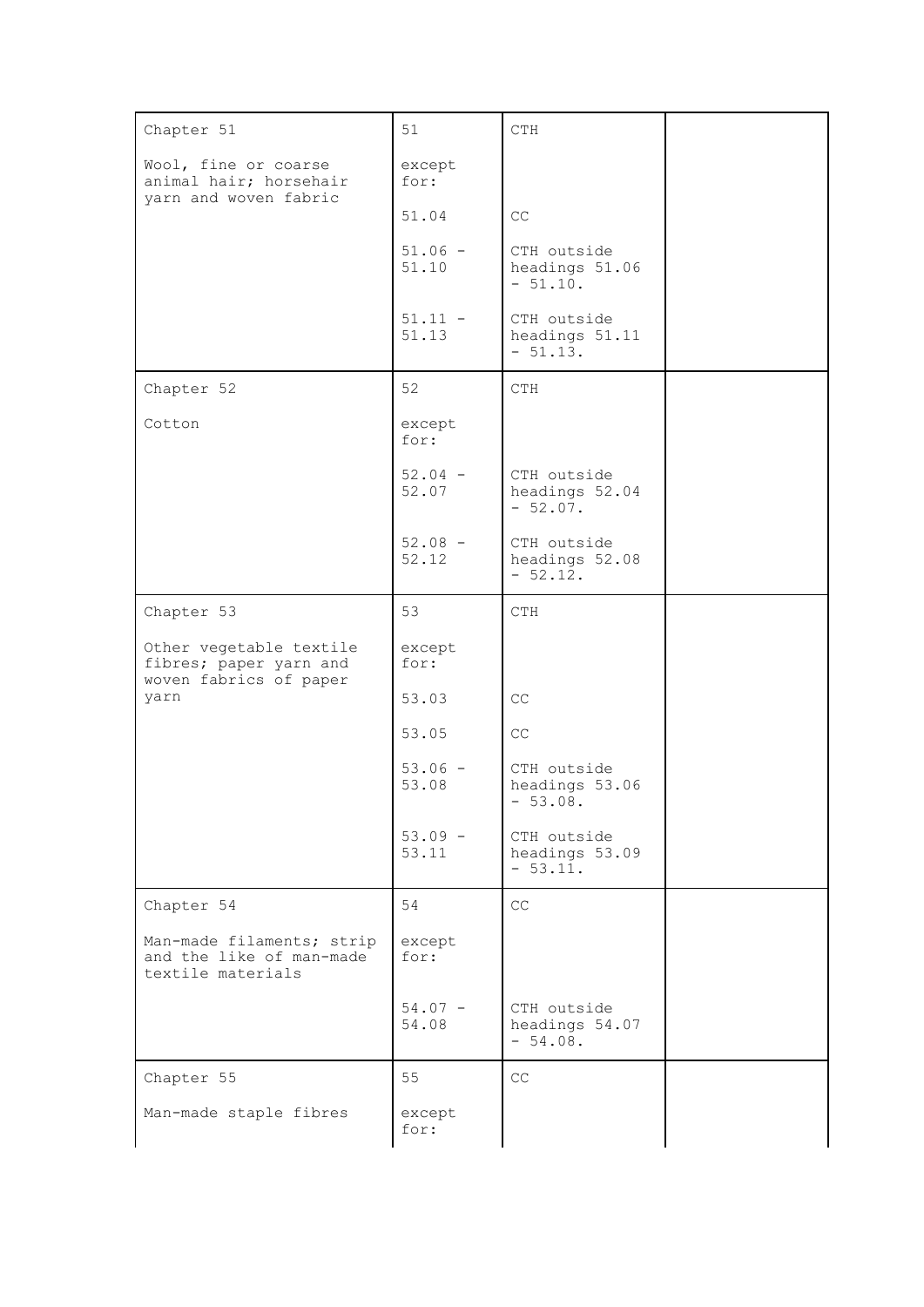|                                                                                                                                  | $55.08 -$<br>55.11      | CTH outside<br>headings 55.08<br>$-55.11.$                                                                                                                           |  |
|----------------------------------------------------------------------------------------------------------------------------------|-------------------------|----------------------------------------------------------------------------------------------------------------------------------------------------------------------|--|
|                                                                                                                                  | $55.12 -$<br>55.16      | CTH outside<br>headings 55.12<br>$-55.16.$                                                                                                                           |  |
| Chapter 56                                                                                                                       | 56                      | CC                                                                                                                                                                   |  |
| Wadding, felt and<br>nonwovens; special yarns;<br>twine, cordage, ropes and<br>cables and articles<br>thereof                    |                         |                                                                                                                                                                      |  |
| Chapter 57                                                                                                                       | 57                      | $\mathbb{C}\mathbb{C}$                                                                                                                                               |  |
| Carpets and other textile<br>floor coverings                                                                                     |                         |                                                                                                                                                                      |  |
| Chapter 58                                                                                                                       | 58                      | $\mathbb{C}\mathbb{C}$                                                                                                                                               |  |
| Special woven fabrics;<br>tufted textile fabrics;<br>lace; tapestries;<br>trimmings; embroidery                                  |                         |                                                                                                                                                                      |  |
| Chapter 59                                                                                                                       | 59                      | CC                                                                                                                                                                   |  |
| Impregnated, coated,<br>covered or laminated<br>textile fabrics; textile<br>articles of a kind<br>suitable for industrial<br>use | except<br>for:<br>59.01 | CC<br>except from<br>heading 50.07,<br>$51.11 - 51.13$ ,<br>$52.08 - 52.12$<br>$53.09 - 53.11$ ,<br>$54.07 - 54.08$<br>or<br>$55.12 - 55.16$ .                       |  |
|                                                                                                                                  | $59.03 -$<br>59.09      | $\mathbb{C}\mathbb{C}$<br>except from<br>heading 50.07,<br>$51.11 - 51.13$ ,<br>$52.08 - 52.12$<br>$53.09 - 53.11$ ,<br>$54.07 - 54.08$<br>or<br>$55.12 - 55.16$ .   |  |
|                                                                                                                                  | 59.11                   | $\mathbb{C}\mathbb{C}$<br>except from<br>heading 50.07,<br>$51.11 - 51.13$ ,<br>$52.08 - 52.12$ ,<br>$53.09 - 53.11$ ,<br>$54.07 - 54.08$<br>or<br>$55.12 - 55.16$ . |  |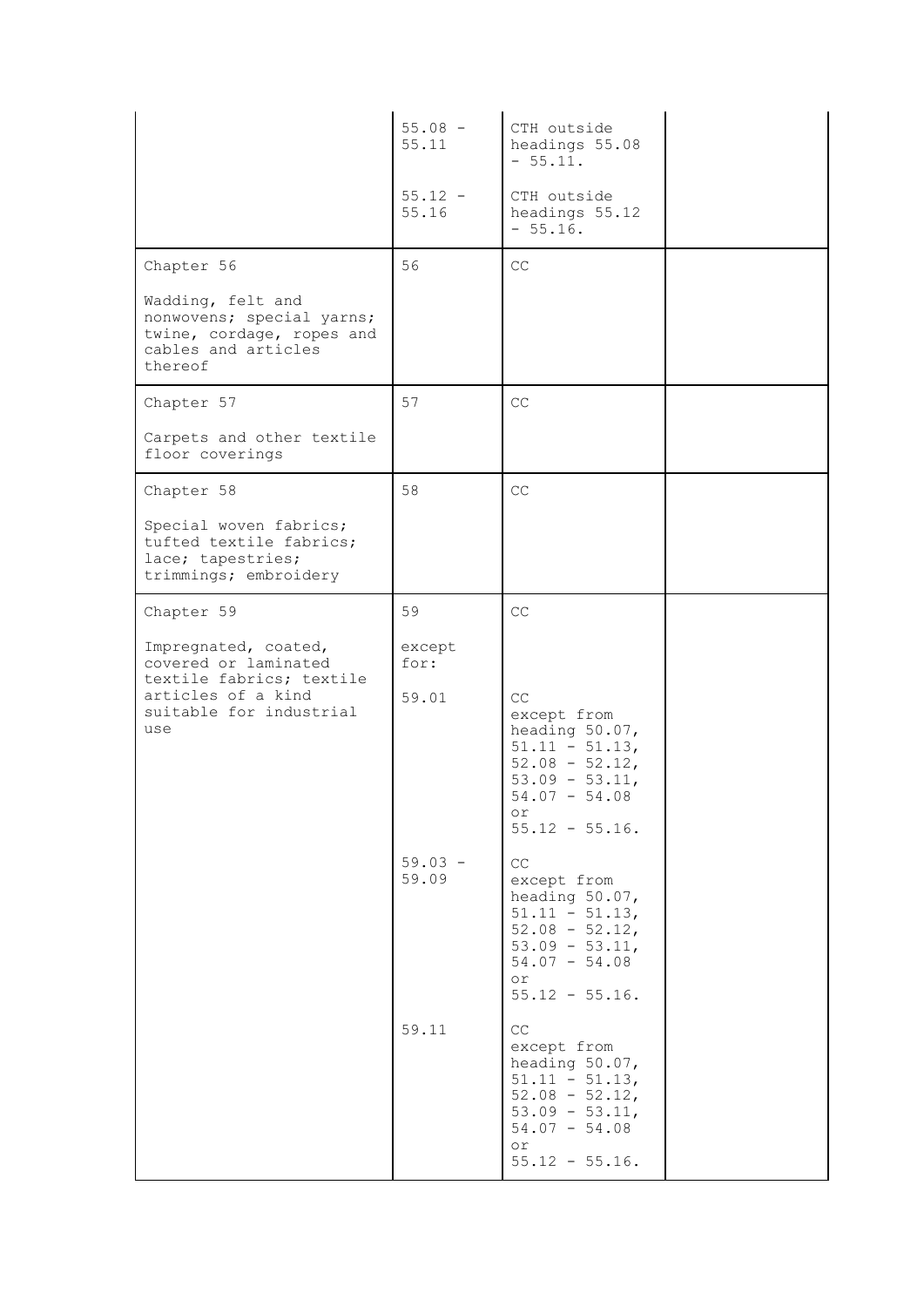| Chapter 60                                                                                                 | 60                   | CC                                                                                                                                                                                                                                                                                                                                  |  |
|------------------------------------------------------------------------------------------------------------|----------------------|-------------------------------------------------------------------------------------------------------------------------------------------------------------------------------------------------------------------------------------------------------------------------------------------------------------------------------------|--|
| Knitted or crocheted<br>fabrics                                                                            |                      |                                                                                                                                                                                                                                                                                                                                     |  |
| Chapter 61<br>Articles of apparel and<br>clothing accessories,<br>knitted or crocheted                     | 61                   | CC<br>except from<br>chapter 60,<br>provided that<br>the product is<br>both cut or<br>knit to shape,<br>and sewn or<br>otherwise<br>assembled in<br>the customs<br>territory of a<br>Party.                                                                                                                                         |  |
| Chapter 62<br>Articles of apparel and<br>clothing accessories, not<br>knitted or crocheted                 | 62                   | CC<br>except from<br>heading 50.07,<br>$51.11 - 51.13$ ,<br>$52.08 - 52.12$<br>$53.07 - 53.11$ ,<br>$54.07 - 54.08$<br>$55.12 - 55.16$ ,<br>$58.01 - 58.02$ ,<br>59.03 or 59.06<br>$-59.07,$<br>provided that<br>the product is<br>both cut, and<br>sewn or<br>otherwise<br>assembled in<br>the customs<br>territory of a<br>Party. |  |
| Chapter 63<br>Other made up textile<br>articles; sets; worn<br>clothing and worn textile<br>articles; rags | 63<br>except<br>for: | CC<br>except from<br>heading 50.07,<br>$51.11 - 51.13$ ,<br>$52.08 - 52.12$<br>$53.09 - 53.11$ ,<br>$54.07 - 54.08$<br>$55.12 - 55.16$<br>or chapter 60,<br>provided that<br>the product is<br>both cut or<br>knit to shape,<br>and sewn or<br>otherwise<br>assembled in<br>the customs<br>territory of a<br>Party.                 |  |
|                                                                                                            |                      |                                                                                                                                                                                                                                                                                                                                     |  |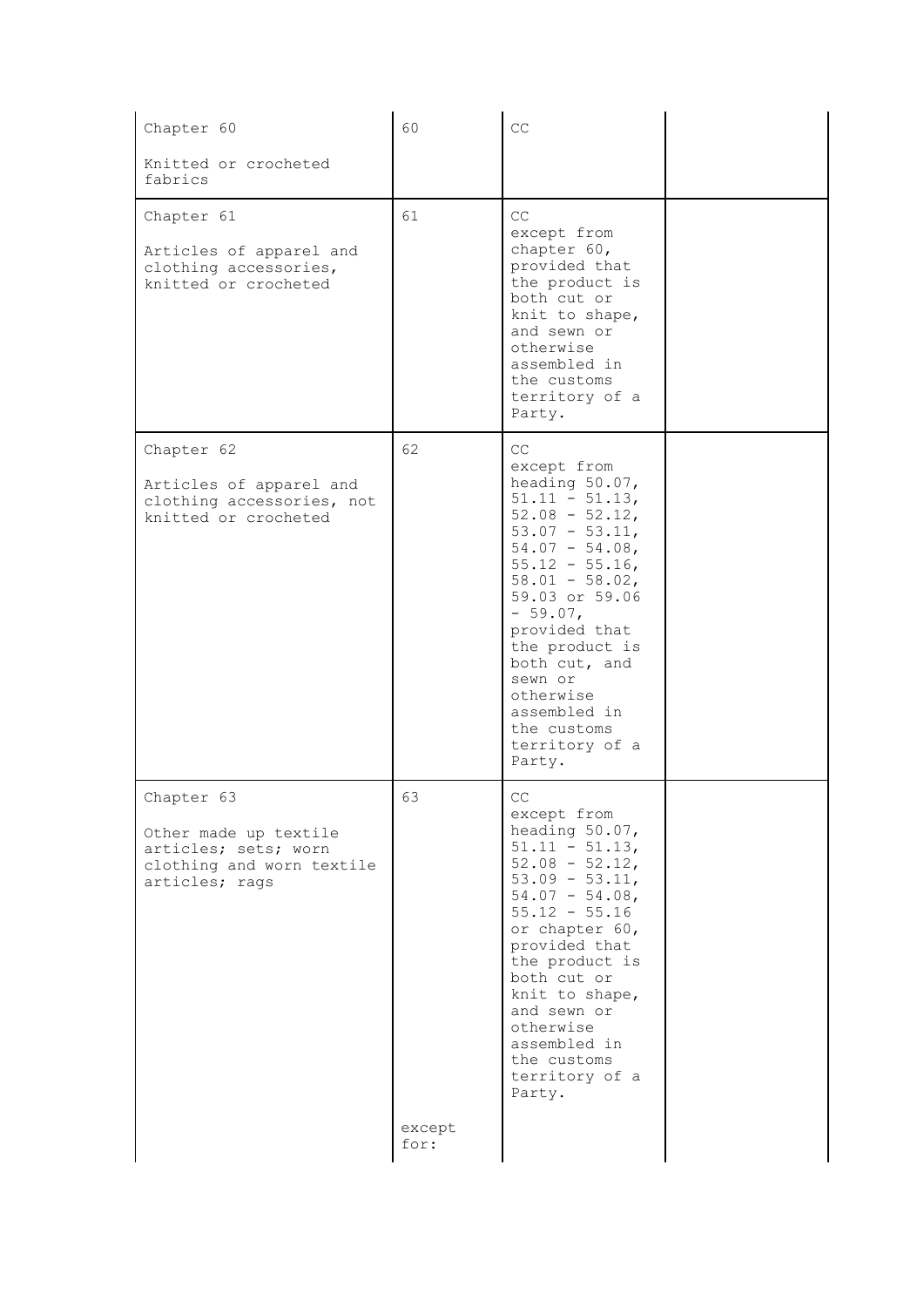|                                                                                                                                                                                                  | $63.09 -$<br>63.10 | <b>WO</b>                                                                                                                                                                                                                                                                                                                                                                                                                                            |         |
|--------------------------------------------------------------------------------------------------------------------------------------------------------------------------------------------------|--------------------|------------------------------------------------------------------------------------------------------------------------------------------------------------------------------------------------------------------------------------------------------------------------------------------------------------------------------------------------------------------------------------------------------------------------------------------------------|---------|
| Chapter 64                                                                                                                                                                                       | 64                 | CC                                                                                                                                                                                                                                                                                                                                                                                                                                                   |         |
| Footwear, gaiters and the<br>like; parts of such<br>articles                                                                                                                                     |                    |                                                                                                                                                                                                                                                                                                                                                                                                                                                      |         |
| Chapter 65                                                                                                                                                                                       | 65                 | <b>CTH</b>                                                                                                                                                                                                                                                                                                                                                                                                                                           |         |
| Headgear and parts<br>thereof                                                                                                                                                                    | except<br>for:     |                                                                                                                                                                                                                                                                                                                                                                                                                                                      |         |
|                                                                                                                                                                                                  | $65.01 -$<br>65.02 | CC                                                                                                                                                                                                                                                                                                                                                                                                                                                   |         |
| Chapter 70                                                                                                                                                                                       | 7018.10            | CC                                                                                                                                                                                                                                                                                                                                                                                                                                                   |         |
| Glass and glassware                                                                                                                                                                              | 7018.90            | CC                                                                                                                                                                                                                                                                                                                                                                                                                                                   |         |
| Chapter 71<br>Natural or cultured<br>pearls, precious or semi-<br>precious stones, precious<br>metals, metals clad with<br>precious metal, and<br>articles thereof;<br>imitation jewellery; coin | 71.06              | CTH except from<br>heading 71.08<br>or 71.10; or<br>Non-originating<br>materials<br>classified<br>under heading<br>71.06, 71.08 or<br>71.10 are used<br>in the<br>production and<br>each of such<br>non-originating<br>materials<br>undergoes<br>either or both<br>of the<br>following<br>operations;<br>$(1)$ electro-<br>lytic, thermal<br>or chemical<br>separation;<br>(2) alloying or<br>fusion with<br>each other or<br>with a base<br>metals. | VNM 60% |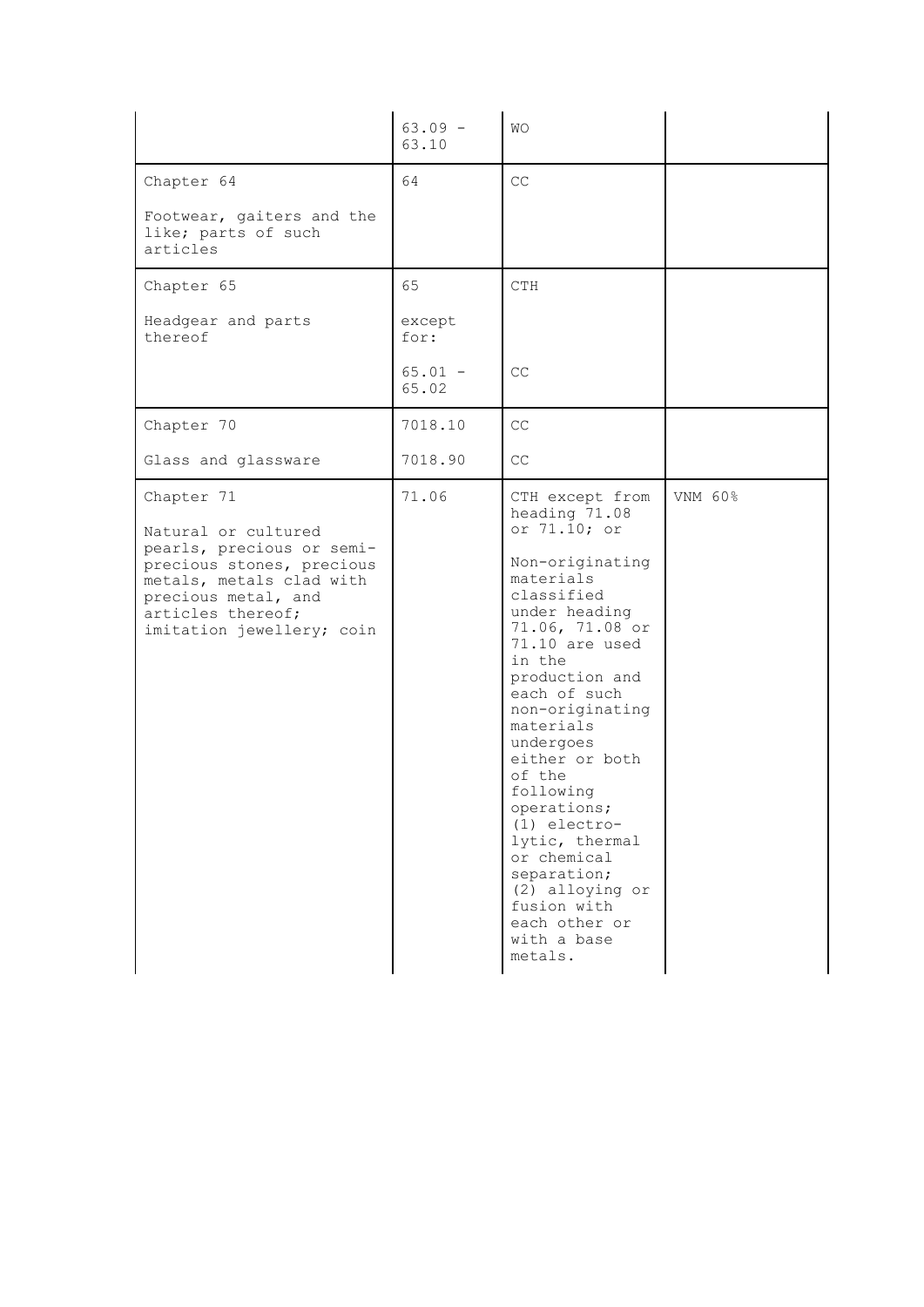| 71.08 | CTH except from<br>heading 71.06<br>or 71.10; or                                                                                                                                                                                                                                                                                                                                              | VNM 60% |
|-------|-----------------------------------------------------------------------------------------------------------------------------------------------------------------------------------------------------------------------------------------------------------------------------------------------------------------------------------------------------------------------------------------------|---------|
|       | Non-originating<br>materials<br>classified<br>under heading<br>71.06, 71.08 or<br>71.10 used in<br>the production<br>and each of<br>such non-<br>originating<br>materials<br>undergoes<br>either or both<br>of the<br>following<br>operations;<br>$(1)$ electro-<br>lytic, thermal<br>or chemical<br>separation;<br>(2) alloying or<br>fusion with<br>each other or<br>with a base<br>metals. |         |
| 71.10 | CTH except from<br>heading 71.06<br>or 71.08; or                                                                                                                                                                                                                                                                                                                                              | VNM 60% |
|       | Non-originating<br>materials<br>classified<br>under heading<br>71.06, 71.08 or<br>71.10 are used<br>in the<br>production and<br>each of the<br>non-originating<br>materials<br>undergoes<br>either or both<br>of the<br>following<br>operations;<br>$(1)$ electro-<br>lytic, thermal<br>or chemical<br>separation;<br>(2) alloying or<br>fusion with<br>each other or<br>with base<br>metals. |         |
| 71.13 | <b>CTH</b><br>except from<br>heading $71.14 -$<br>71.18.                                                                                                                                                                                                                                                                                                                                      | VNM 60% |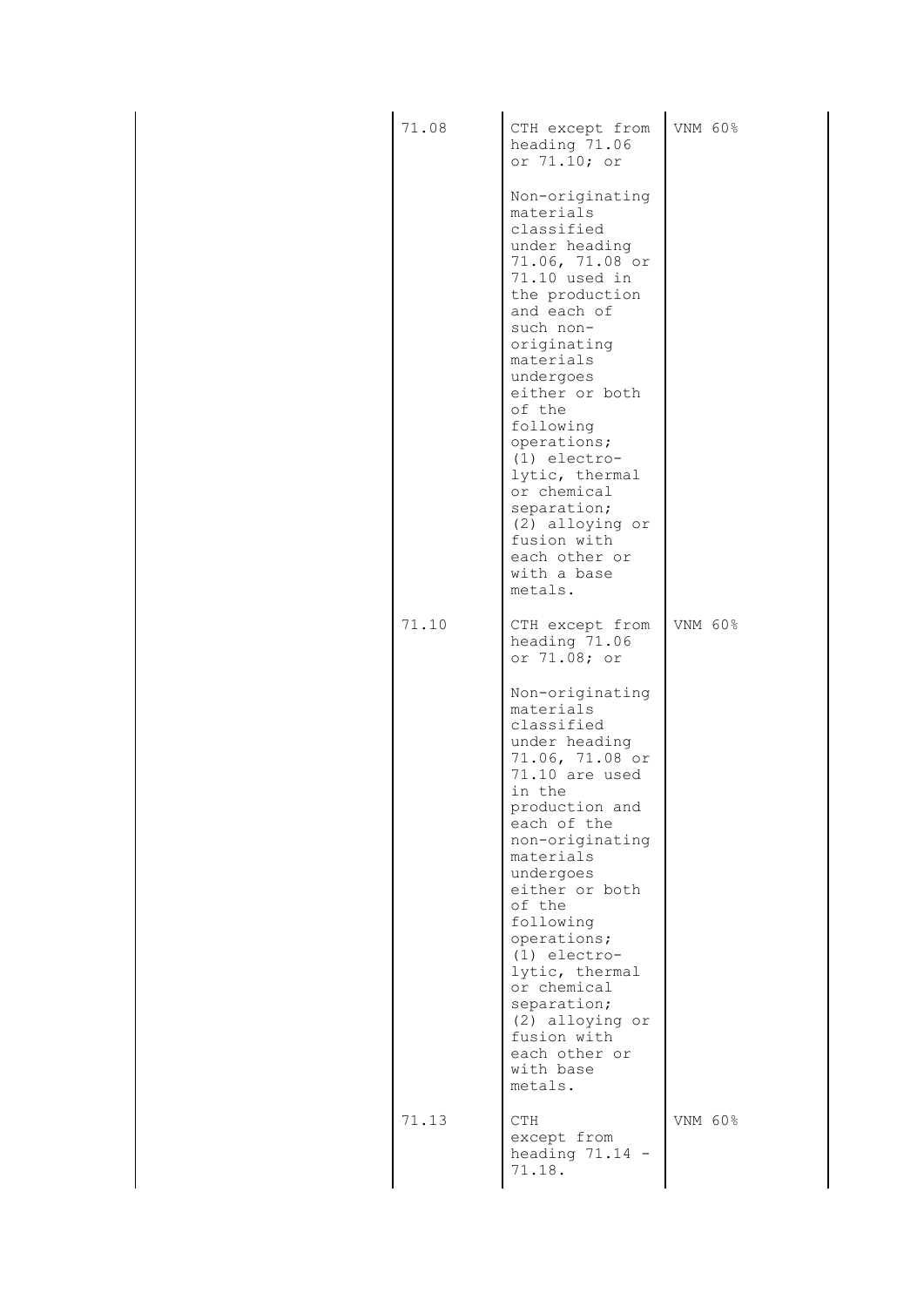|                | 71.14                  | <b>CTH</b><br>except from<br>heading 71.13,<br>or $71.15 -$<br>71.18.                                                                                             | VNM 60% |
|----------------|------------------------|-------------------------------------------------------------------------------------------------------------------------------------------------------------------|---------|
|                | 71.15                  | <b>CTH</b><br>except from<br>heading $71.13 -$<br>71.14 or<br>$71.16 - 71.18.$                                                                                    | VNM 60% |
|                | 71.16                  | <b>CTH</b><br>except from<br>heading $71.13 -$<br>71.15 or 71.17<br>$-71.18$ or<br>subheading<br>$7101.22$ ,<br>7102.39,<br>$7103.91 -$<br>7103.99 or<br>7104.90. | VNM 60% |
| Chapter 72     | 7210.70                | <b>CTSH</b>                                                                                                                                                       | VNM 60% |
| Iron and steel | $7219.31 -$<br>7219.90 | CTSH                                                                                                                                                              | VNM 60% |
|                | $7225.50 -$<br>7225.99 | CTSH                                                                                                                                                              | VNM 60% |
|                | $7226.92 -$<br>7226.99 | CTSH                                                                                                                                                              | VNM 60% |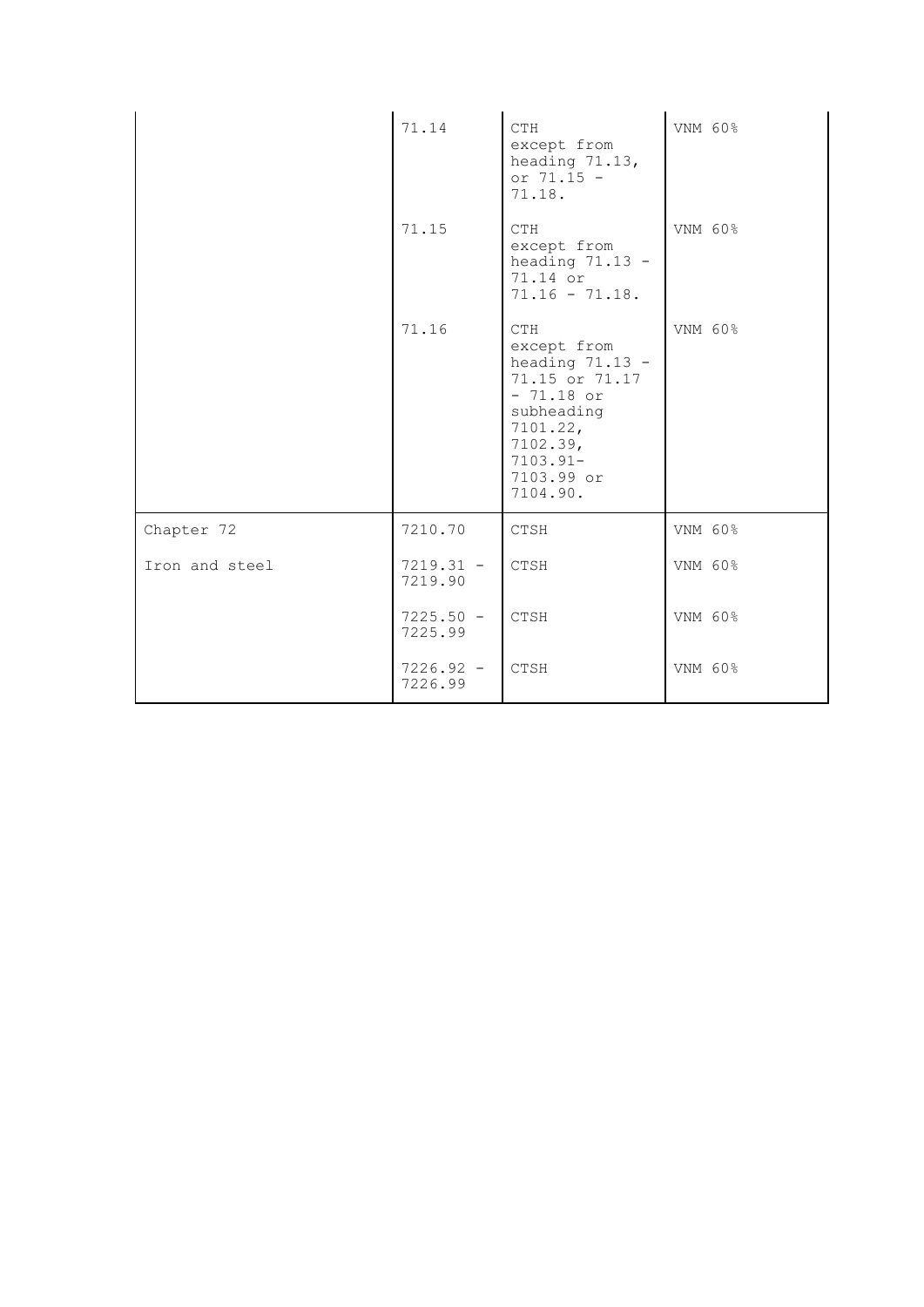| Chapter 85                                                                                                                                                                                                      | $8523.51 -$<br>8523.59                                                     | CTH except from<br>heading 85.42.                                                                                                                                                                                                                                                                                                                                                                                               | VNM 60%                       |
|-----------------------------------------------------------------------------------------------------------------------------------------------------------------------------------------------------------------|----------------------------------------------------------------------------|---------------------------------------------------------------------------------------------------------------------------------------------------------------------------------------------------------------------------------------------------------------------------------------------------------------------------------------------------------------------------------------------------------------------------------|-------------------------------|
| Electrical machinery and<br>equipment and parts<br>thereof; sound recorders<br>and reproducers,<br>television image and<br>sound recorders and<br>reproducers, and parts<br>and accessories of such<br>articles | $8541.10 -$<br>8541.60<br>$8542.31 -$<br>8542.39<br>$8543.70 -$<br>8543.90 | CTH; or<br>Diffusion<br>process<br>Note: For the<br>purposes of<br>rules for<br>products<br>classified<br>under<br>subheadings<br>$8541.10 -$<br>8541.60 or<br>$8542.31 -$<br>8542.39,<br>"diffusion<br>process" means<br>a process, in<br>which semi-<br>conductor is<br>formed on a<br>substrate by<br>the selective<br>introduction<br>of an<br>appropriate<br>dopant.<br>CTH; or<br>Diffusion<br>process<br>CTH except from | VNM 60%<br>VNM 60%<br>VNM 60% |
|                                                                                                                                                                                                                 |                                                                            | heading 85.42.                                                                                                                                                                                                                                                                                                                                                                                                                  |                               |
| Chapter 91                                                                                                                                                                                                      | 91                                                                         | <b>CTH</b>                                                                                                                                                                                                                                                                                                                                                                                                                      | VNM 40%                       |
| Clocks and watches and<br>parts thereof                                                                                                                                                                         | except<br>for:                                                             |                                                                                                                                                                                                                                                                                                                                                                                                                                 |                               |
|                                                                                                                                                                                                                 | 9113.90                                                                    | CC                                                                                                                                                                                                                                                                                                                                                                                                                              |                               |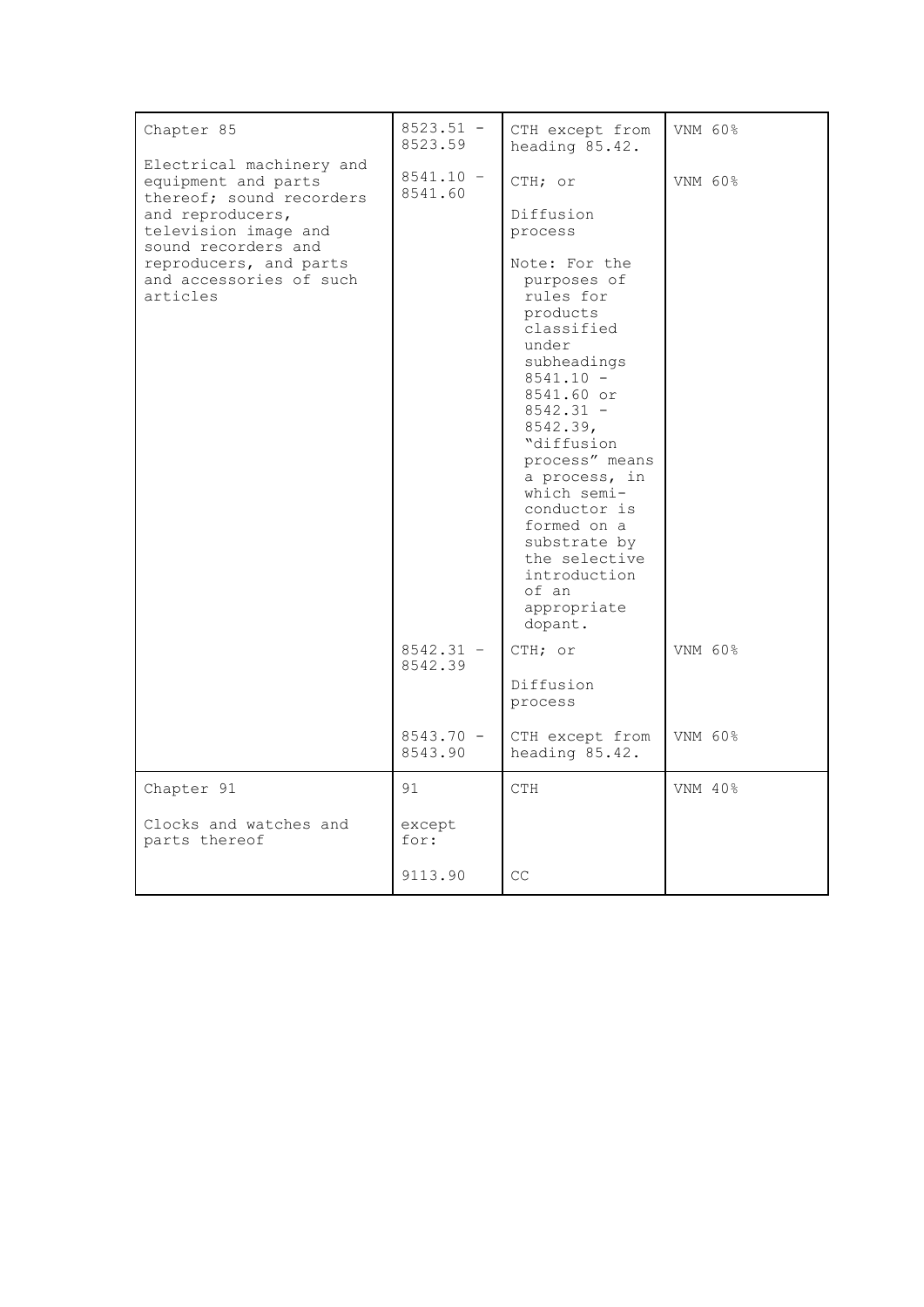| Chapter 94                                                                                                                                               | 9401.90                       | CC                                                                                                                                          |  |
|----------------------------------------------------------------------------------------------------------------------------------------------------------|-------------------------------|---------------------------------------------------------------------------------------------------------------------------------------------|--|
| Furniture; bedding,<br>mattresses, mattress<br>supports, cushions and                                                                                    | $9404.21 -$<br>9404.29        | CC                                                                                                                                          |  |
| similar stuffed<br>furnishings; lamps and                                                                                                                | 9404.90                       |                                                                                                                                             |  |
| lighting fittings, not<br>elsewhere specified or<br>included; illuminated<br>signs, illuminated name-<br>plates and the like;<br>prefabricated buildings | - Ouilts<br>and<br>eiderdowns | CC except from<br>heading 50.07,<br>$51.11 - 51.13$ ,<br>$52.08 - 52.12$<br>$53.09 - 53.11$ ,<br>$54.07 - 54.08$<br>or<br>$55.12 - 55.16$ . |  |
|                                                                                                                                                          | - Others                      | <b>CTH</b>                                                                                                                                  |  |
| Chapter 96                                                                                                                                               | 96.01                         | CC                                                                                                                                          |  |
| Miscellaneous<br>manufactured articles                                                                                                                   | 96.05                         | CC                                                                                                                                          |  |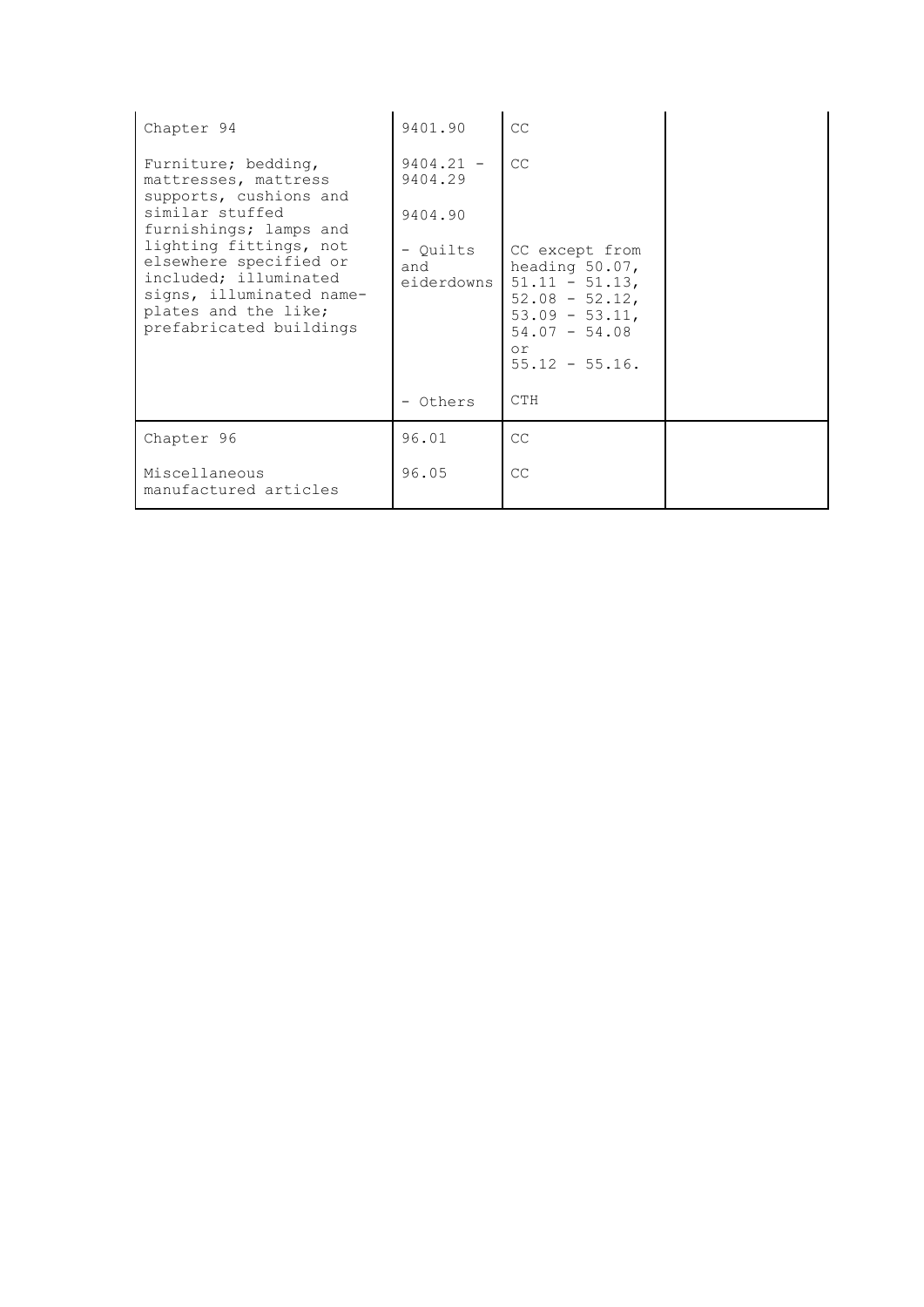# Appendix 2

|                                                                                                                            | Exporter (Name, full address, country)<br>1.                                                       | $N^{\circ}$                                                                                                                               |
|----------------------------------------------------------------------------------------------------------------------------|----------------------------------------------------------------------------------------------------|-------------------------------------------------------------------------------------------------------------------------------------------|
|                                                                                                                            |                                                                                                    | 2.<br>Certificate used in preferential trade between                                                                                      |
|                                                                                                                            | Consignee (Name, full address, country)<br>3.<br>(Optional)                                        | and                                                                                                                                       |
|                                                                                                                            |                                                                                                    | (insert appropriate countries, group of countries or territories)                                                                         |
|                                                                                                                            |                                                                                                    | Country, in which<br>5.<br><b>Country of destination</b><br>4.<br>the goods are<br>considered as<br>originating                           |
|                                                                                                                            | Transport details (Optional)<br>6.                                                                 | <b>Remarks</b><br>7.                                                                                                                      |
| (Note1)<br>If goods<br>are not<br>packed,<br>indicate<br>number<br>of articles or<br>state<br>"in bulk" as<br>appropriate. | Item number; marks and numbers; number and kind of packages<br>8.<br>(Note1); description of goods | <b>Gross</b><br>10. Invoices<br>9.<br>(Optional)<br>weight<br>(kg) or<br>other<br>measure<br>$(l,m^3,etc.)$                               |
|                                                                                                                            |                                                                                                    |                                                                                                                                           |
|                                                                                                                            | <b>11. ENDORSEMENT</b><br>Declaration certified                                                    | <b>12. DECLARATION BY THE EXPORTER</b>                                                                                                    |
| (Note 2)<br>Complete only                                                                                                  | Export document (Note 2)                                                                           | I, the undersigned, declare that the goods<br>described above meet the conditions required<br>Stamp<br>for the issue of this certificate. |
| where the<br>regulations of<br>the exporting<br>country<br>require.                                                        | Issuing country                                                                                    |                                                                                                                                           |
|                                                                                                                            | (Signature)                                                                                        |                                                                                                                                           |
|                                                                                                                            |                                                                                                    | (Signature)                                                                                                                               |

# Specimen of Certificate of Origin